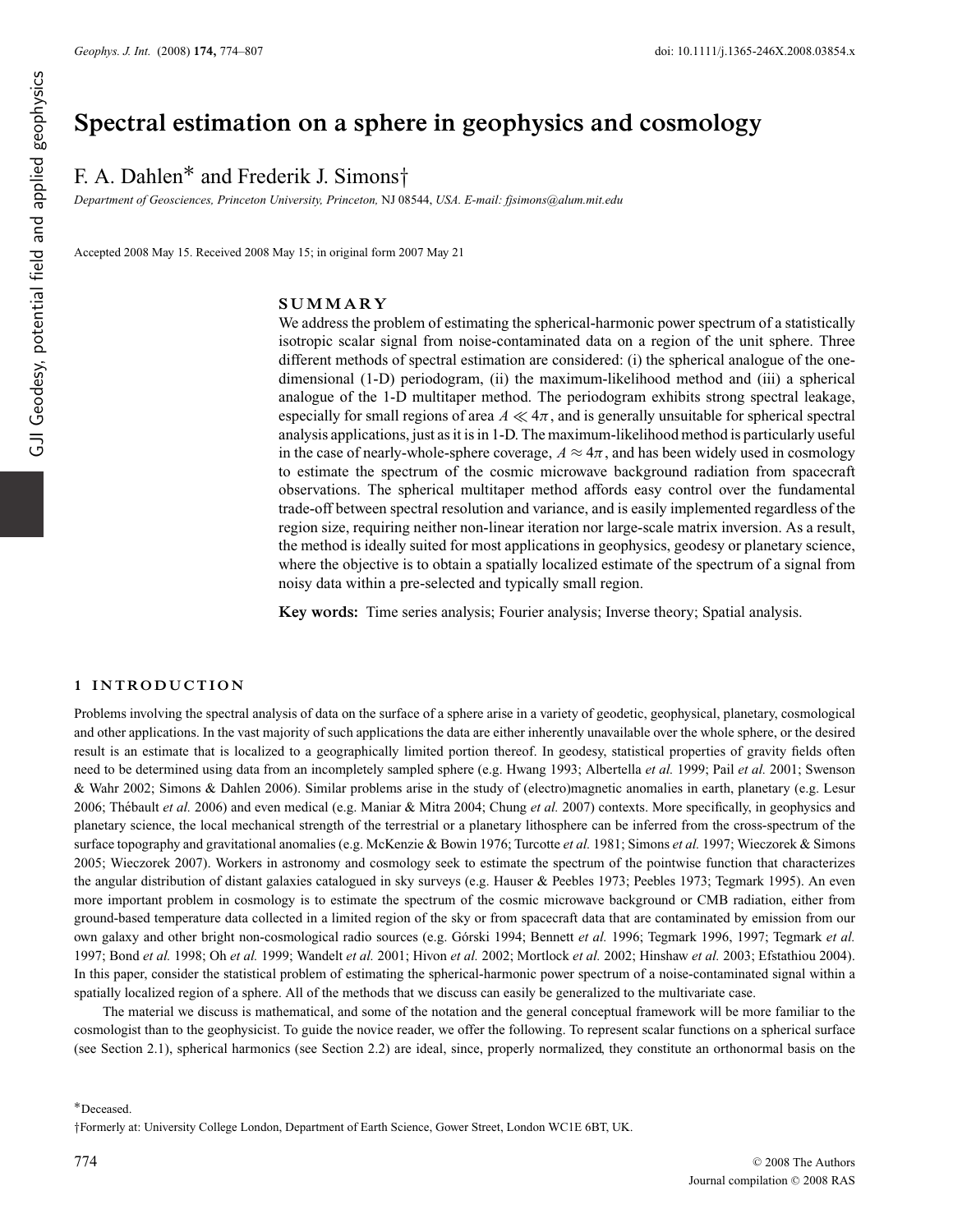sphere. In global geophysics, their use is widespread in geodesy (e.g. Lambeck 1988), geomagnetism (e.g. Blakely 1995), and seismology (e.g. Dahlen & Tromp 1998). The orthonormality is such that when the product of any two spherical harmonics is integrated over the surface of the entire sphere, the result is either one (if both harmonics are of identical degree and order) or zero (if they differ)—see eq. (8). Furthermore, the orthonormality helps produce convenient expressions for the integrals of three spherical harmonics (see Section 2.3), which are frequently needed and that, like the spherical harmonics themselves, can be computed via recursion.

As often arises in the physical sciences, we do not have access to, or may simply not be interested in, the values or the properties of the function outside some particular subregion of the sphere. In such cases it is convenient to think of the spatially restricted function as the projection of a function that is, itself, globally defined (see Section 2.4). When projected onto a subregion of the sphere, the orthonormality of the spherical harmonics is, unfortunately, lost. Instead of the mathematically very convenient delta function, the integrated product of two spherical harmonics now yields a non-diagonal quantity—see eq. (53). The properties of this 'spherical localization kernel' were studied in detail by Simons *et al.* (2006) and further developed by Simons & Dahlen (2007), who termed its eigenfunctions 'spherical Slepian functions', after David Slepian (1923–2007), whose seminal work on the eigenfunctions of the analogous 1-D Dirichlet kernel (Slepian 1983) led to the 1-D multitaper method of spectral analysis (Thomson 1982; Haykin 1991; Percival & Walden 1993).

Practical applications most commonly involve real-valued measurements that are contaminated by additive noise, for which cosmologists, though admittedly, rarely, geophysicists, are comfortable adopting idealized models (see Section 2.5). Two different statistical problems in the treatment of incomplete and noisy spherical data naturally arise in this context, namely, (i) how to find the 'best' estimate of the signal (e.g. by finding its spherical harmonic expansion coefficients) given such data, and (ii) how to construct from such data the 'best' estimate of the power spectral density of the signal (in other words, a particular quadratic combination of its spherical harmonic coefficients).

Various solutions to problem (i) were presented by Simons & Dahlen (2006). Solving this problem in the spherical harmonic domain requires the damped inversion of the ill-conditioned localization kernel and produces estimates of the coefficients whose errors are strongly correlated. As Simons & Dahlen (2006) showed, the more intuitive solution expands the unknown signal as a truncated series of Slepian functions and solves directly for their expansion coefficients. This is conceptually as well as computationally easier, and produces estimated coefficients with much less statistical correlation between them. There is no free lunch, however: no information is gained by merely changing bases, and the overall conclusive metric—how well one can recover the signal from incomplete and noisy data in a root-mean-square sense—can be optimized to almost equal levels by either the damped spherical harmonic or the truncated Slepian function approach. Slepian functions are orthogonal on both the entire as well as the cut sphere (Gilbert & Slepian 1977; Grünbaum *et al.* 1982; Simons *et al.* 2006). In the sense that the underlying difficulty of problem (i) is the non-orthogonality of the spherical harmonics over partially or irregularly sampled observation domains (see, e.g. Sneeuw 1994), the Slepian approach is a relative of the Gram-Schmidt solution strategies proposed by Kaula (1967) and Hwang (1993) in geodesy, and by Gorski (1994) in cosmology, or of the singular-value-decomposition approaches popular in ´ contemporary geodetic inversions (Xu 1992a,b, 1998) and elsewhere (Wingham 1992). All of these attempt to find a new, orthogonal basis for the estimation problem, and while they differ in computational details and statistical performance, the Slepian philosophy is essentially their limiting case for regular samplings.

Problem (ii), estimating the spherical-harmonic power spectral density of an incompletely and noisily observed field on the surface of the sphere, is restated in Section 3. We hold it as scientifically self-evident that knowledge of the power spectrum of some process is often all we want to recover from the measured data. Indeed, physical properties of interest often end up as the unkown parameters directly influencing the spectrum that, itself, needs to be estimated from spatially distributed observations. This is the case, for instance, in modelling the source depth of planetary gravitational or magnetic fields, in determining the strength of planetary lithospheres from the cross-spectral density of surface topography and gravitational anomalies, or in deriving the parameters of cosmological models via their effect on the power spectrum of the cosmic microwave background radiation. We also take it for granted that we want to retain the flexibility and physical appeal of the spherical harmonics as long as practical before switching to 2-D Cartesian formulations (to which they are asymptotically equivalent, see Simons *et al.* 2006; Simons & Dahlen 2007). We finally stress that solving problem (ii) is not the same as first solving problem (i) and then constructing the power spectrum. The 'localized' spherical harmonic expansion coefficients of an incompletely observed field relate to the 'global' ones of the underlying whole-sphere process via the spatiospectral localization kernel mentioned above (and which is the unifying force behind all of our considerations)—see eq. (23). However the power spectral density of a locally observed process is coupled to the 'true' value that can be recovered by observing the whole sphere via a particular combination of the squares of the elements of the same kernel—see eq. (57). Thus, designing the mathematical machinery to recover the actual spectrum from incomplete and noisy data requires a separate treatment, the subject of this paper, in which, however, we once again give a starring role to the spherical Slepian functions. For mathematical convenience, we deal with regularly (if incompletely) sampled fields such as are available to cosmologists, and sometimes geophysicists, via satellite surveys. Extensions of the method to non-uniform sampling such as may be more characteristic of data acquisition for terrestrial geophysics are likely to lead to generalizations of our method (see, e.g. Bronez 1988, for a discussion in the Cartesian plane), that should be better understood with the Slepian methodology presented here as their limiting case.

Not having to worry about partial coverage is discussed in Section 4; the disastrous effects of not worrying about it are discussed in Section 5. Statistical approaches to solving problem (ii) that have been popular in cosmology appear in Section 6, and then, finally, our new Slepian multitaper approach is discussed in detail in Section 7. Practical formulas to characterize bias and variance of the various spectral estimates are derived in Section 8. A comparison of their performance is given in Section 9, and an example taken from cosmology in Section 10.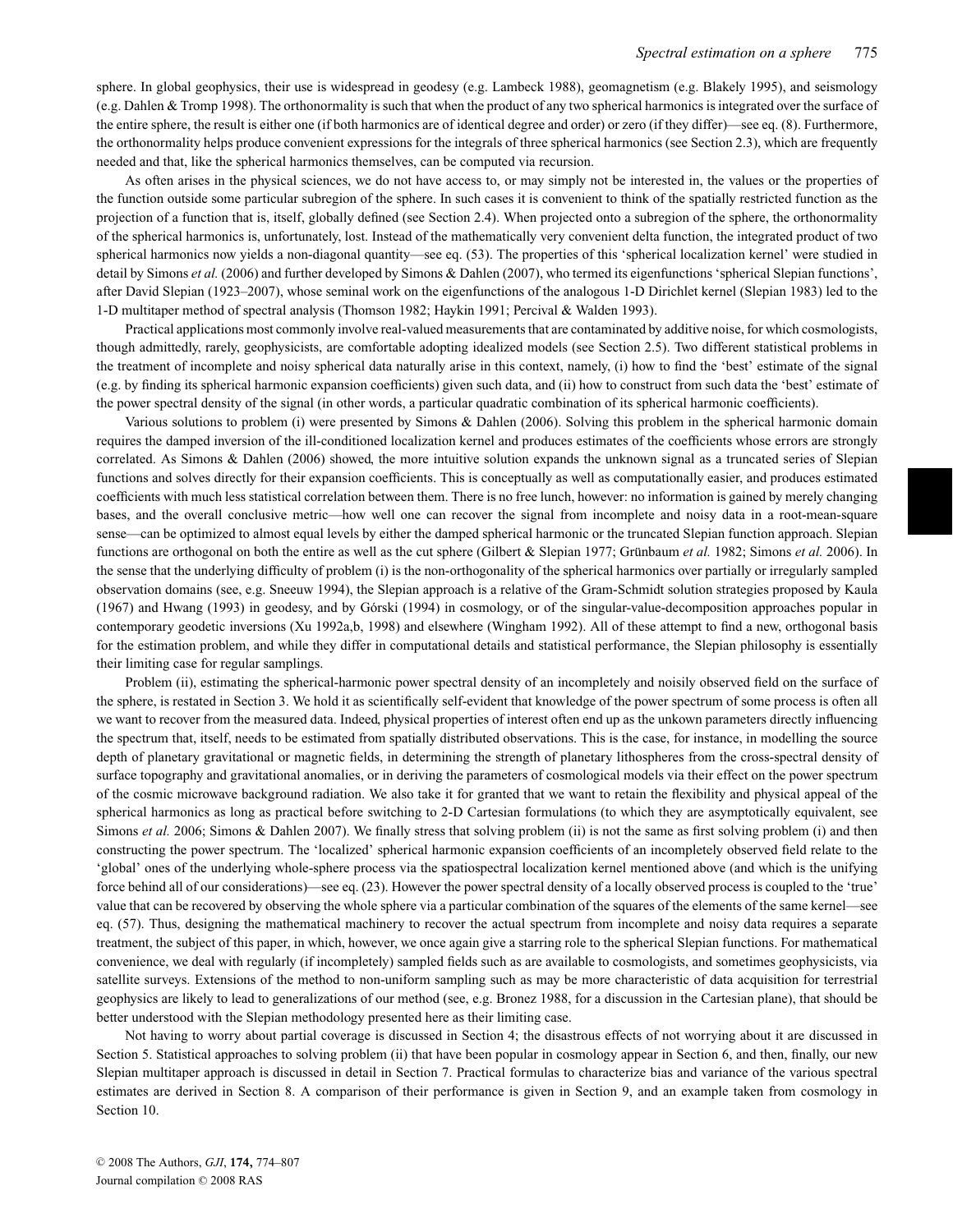

**Figure 1.** Geometry of the unit sphere  $\Omega = \{r : ||r|| = 1\}$ , showing, from left- to right-hand side, colatitude  $0 \le \theta \le \pi$  and longitude  $0 \le \phi \le 2\pi$ , an arbitrary spacelimited region  $R = R_1 \cup R_2 \cup ...$ ; an axisymmetric polar cap  $\theta \le \Theta$ ; and a double polar cap  $\theta \le \Theta$  and  $\pi - \Theta \le \theta \le \pi$ .

# **2 PRELIMINARIES**

We denote points on the unit sphere  $\Omega$  by **r** rather than the more commonly used  $\hat{r}$ , reserving the circumflex to identify an estimate of a statistical variable. We use  $R$  to denote a region of  $\Omega$  within which we have data from which we wish to extract a spatially localized spectral estimate; the region may consist of a number of unconnected subregions,  $R = R_1 \cup R_2 \cup \ldots$ , and it may have an irregularly shaped boundary, as shown in Fig. 1. We shall illustrate our results using two more regularly shaped regions, namely a polar cap of angular radius  $\Theta$  and a pair of antipodal caps of common radius  $\Theta$ , separated by an equatorial cut of width  $\pi - 2\Theta$ , as shown in the rightmost two panels of Fig. 1. An axisymmetric cap, which may be rotated to any desired location on the sphere, is an obvious initial choice for conducting localized spatiospectral analyses of planetary or geodetic data whereas an equatorial cut arises in the spectral analysis of spacecraft CMB temperature data, because of the need to mask foreground contamination from our own galactic plane. The surface area of the region *R* is *A*.

#### **2.1 Spatial, pixel and spectral bases**

We switch back and forth among three different representations or bases which may be used to specify a given function on  $\Omega$ .

(i) The familiar 'spatial basis' in which a piecewise continuous function f is represented by its values  $f(\mathbf{r})$  at points **r** on  $\Omega$ .

(ii) The 'pixel basis' in which the region *R* we wish to analyse is subdivided into equal-area pixels of solid angle  $\Delta\Omega = 4\pi J^{-1}$ . A function f is represented in the pixel basis by a J-dimensional column vector  $\mathbf{f} = (f_1 \ f_2 \ \cdots \ f_J)^T$ , where  $f_j = f(\mathbf{r}_j)$  is the value of f at pixel j, and J is the total number of pixels. Equal-area pixelization of a 2-D function  $f(\mathbf{r})$  on a portion  $R$  of  $\Omega$  is analogous to the equispaced digitization of a finite 1-D time-series  $f(t)$ ,  $0 \le t \le T$ . Integrals over the region *R* will be assumed to be approximated with sufficient accuracy by a Riemann sum over pixels:

$$
\int_{R} f(\mathbf{r}) d\Omega \approx \Delta \Omega \sum_{j=1}^{J} f_{j}.
$$
\n(1)

Henceforth, in transforming between the spatial and pixel bases, we shall ignore the approximate nature of the equality in eq. (1). In cosmology, such an equal-area pixelization scheme is commonly used in the collection and analysis of CMB temperature data (e.g. Górski et al. 2005); in the present paper we shall make extensive use of the pixel basis, even in the case that  $R$  is the whole sphere  $\Omega$ , primarily because it enables an extremely succinct representation of expressions that would be much more unwieldy if expressed in the spatial basis. As simple examples we note that we can write integrals over *R* as

$$
\int_{R} f(\mathbf{r}) \tilde{f}(\mathbf{r}) d\Omega = \Delta \Omega \mathbf{f}^{\mathsf{T}} \tilde{\mathbf{f}} \quad \text{and} \quad \int_{R} F(\mathbf{r}, \mathbf{r}') f(\mathbf{r}') d\Omega' = \Delta \Omega \mathbf{F} \mathbf{f},
$$
\n(2)

for any function  $f(\mathbf{r})$  and  $F(\mathbf{r}, \mathbf{r}')$ , and the double integral of the product of two symmetric functions as

$$
\iint_{R} F(\mathbf{r}, \mathbf{r}') \tilde{F}(\mathbf{r}', \mathbf{r}) d\Omega d\Omega' = (\Delta \Omega)^2 \operatorname{tr}(\mathbf{F}\tilde{\mathbf{F}}) = (\Delta \Omega)^2 \operatorname{tr}(\tilde{\mathbf{F}}\mathbf{F}),
$$
\n(3)

where **F** and  $\tilde{\mathbf{F}}$  are symmetric matrices of dimension  $J \times J$  with elements  $F_{jj'} = F(\mathbf{r}_j, \mathbf{r}_{j'})$  and  $\tilde{F}_{jj'} = \tilde{F}(\mathbf{r}_j, \mathbf{r}_{j'})$ , and we have blithely replaced the symbol  $\approx$  by  $=$  as advertized. We shall consistently write pixel-basis column vectors and matrices using a bold, lower-case and upper-case, sans serif font, respectively, as above. It further follows that **f TF f** <sup>=</sup> tr(**ffTF**).

(iii) The 'spectral basis' in which a function  $f$  is represented in terms of its spherical harmonic expansion coefficients:

$$
f(\mathbf{r}) = \sum_{lm} f_{lm} Y_{lm}(\mathbf{r}), \qquad \text{where} \qquad f_{lm} = \int_{\Omega} f(\mathbf{r}) Y_{lm}^*(\mathbf{r}) d\Omega. \tag{4}
$$

The harmonics *Ylm*(**r**) used in this paper are the complex surface spherical harmonics defined by Edmonds (1996), with properties that we review briefly in the next section. An asterisk in eq. (4) and elsewhere in this paper denotes the complex conjugate.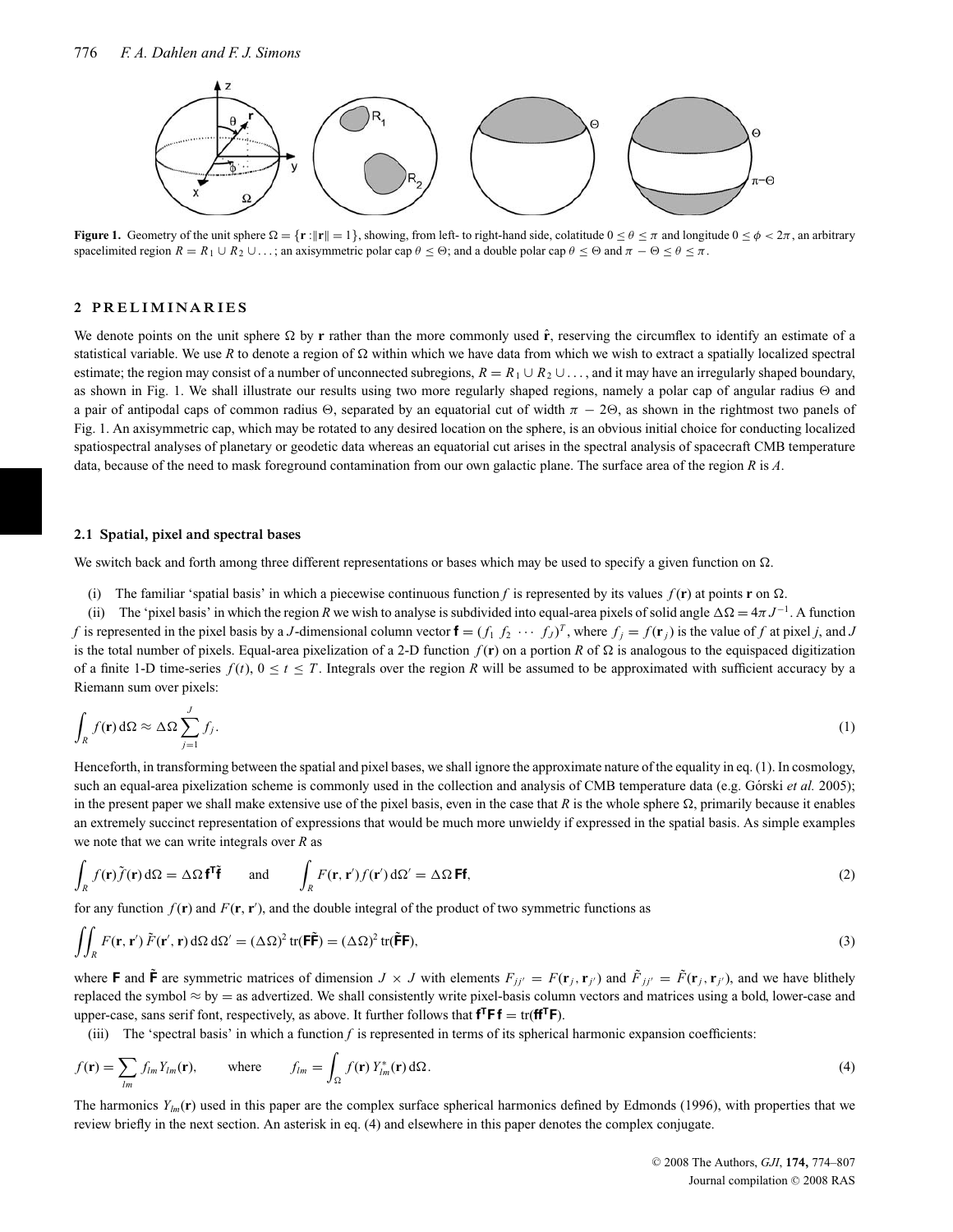#### **2.2 Spherical harmonics**

The functions  $Y_{lm}(\mathbf{r}) = Y_{lm}(\theta, \phi)$  are defined by the relations (e.g. Jackson 1962; Edmonds 1996; Dahlen & Tromp 1998)

$$
Y_{lm}(\theta,\phi) = X_{lm}(\theta) \exp(im\phi),
$$
\n(5)

$$
X_{lm}(\theta) = (-1)^m \left(\frac{2l+1}{4\pi}\right)^{1/2} \left[\frac{(l-m)!}{(l+m)!}\right]^{1/2} P_{lm}(\cos\theta),\tag{6}
$$

$$
P_{lm}(\mu) = \frac{1}{2^l l!} \left(1 - \mu^2\right)^{m/2} \left(\frac{d}{d\mu}\right)^{l+m} (\mu^2 - 1)^l,\tag{7}
$$

where  $0 \le \theta \le \pi$  is the colatitude and  $0 \le \phi < 2\pi$  is the longitude. The integer  $0 \le l \le \infty$  is the angular degree of the spherical harmonic and  $-l \leq m \leq l$  is its angular order. The function  $P_{lm}(\mu)$  defined in eq. (7) is the associated Legendre function of degree *l* and order *m*. The choice of the multiplicative constants in eqs (5)–(7) orthonormalizes the spherical harmonics on the unit sphere so that there are no  $\sqrt{4\pi}$ factors in the spatial-to-spectral basis transformation (4):

$$
\int_{\Omega} Y_{lm}^*(\mathbf{r}) Y_{l'm'}(\mathbf{r}) d\Omega = \delta_{ll'} \delta_{mm'}.
$$
\n(8)

The spherical harmonics  $Y_{lm}(\mathbf{r})$  are eigenfunctions of the Laplace–Beltrami operator,  $\nabla^2 = \partial^2_\theta + \cot \theta \, \partial_\theta + (\sin \theta)^{-2} \partial^2_\phi$ , with associated eigenvalues −*l*(*l* + 1). Harmonics of negative and positive order are related by *Y <sup>l</sup>*−*<sup>m</sup>*(**r**) = (−1)*mY* <sup>∗</sup> *lm*(**r**). The *l* → ∞ asymptotic wavenumber of a spherical harmonic of degree *l* is  $[l(l + 1)]^{1/2} \approx l + 1/2$  (Jeans 1923). A 2-D Dirac delta function on the sphere  $\Omega$ , with the replication property

$$
\int_{\Omega} \delta(\mathbf{r}, \mathbf{r}') f(\mathbf{r}') d\Omega' = f(\mathbf{r}),\tag{9}
$$

can be expressed as a spherical harmonic expansion in the form

$$
\delta(\mathbf{r}, \mathbf{r}') = \sum_{lm} Y_{lm}(\mathbf{r}) Y_{lm}^*(\mathbf{r}') = \frac{1}{4\pi} \sum_{l} (2l+1) P_l(\mathbf{r} \cdot \mathbf{r}'), \tag{10}
$$

where  $P_l(\mu) = P_{l0}(\mu)$  is the Legendre polynomial of degree *l* and the second equality is a consequence of the spherical harmonic addition theorem. A 1-D Dirac delta function can be expanded in terms of Legendre polynomials as

$$
\delta(\mu - \mu') = \frac{1}{2} \sum_{l} (2l + 1) P_l(\mu) P_l(\mu'). \tag{11}
$$

In eqs (4), (10), (11) and throughout this paper we refrain from writing the limits of sums over spherical harmonic indices except in instances where we wish to be emphatic or it is essential. All spherical-harmonic or spectral-basis sums without specifically designated limits will either be infinite, as in the case of the sums over degrees  $0 \le l \le \infty$  above, or they will by limited naturally, for example, by the restriction upon the orders −*l* ≤ *m* ≤ *l* or by the selection rules governing the Wigner 3-*j* symbols which we discuss next.

# **2.3 Wigner 3-***j* **and 6-***j* **symbols**

We shall make frequent use of the well-known formula for the surface integral of a product of three spherical harmonics:

$$
\int_{\Omega} Y_{lm}(\mathbf{r}) Y_{pq}(\mathbf{r}) Y_{l'm'}(\mathbf{r}) d\Omega = \left[ \frac{(2l+1)(2p+1)(2l'+1)}{4\pi} \right]^{1/2} \begin{pmatrix} l & p & l' \\ 0 & 0 & 0 \end{pmatrix} \begin{pmatrix} l & p & l' \\ m & q & m' \end{pmatrix},\tag{12}
$$

where the arrays of integers are Wigner 3-*j* symbols (Edmonds 1996; Messiah 2000). Both of the 3-*j* symbols in eq. (12) are zero except when (i) the bottom-row indices sum to zero,  $m + q + m' = 0$ , and (ii) the top-row indices satisfy the triangle condition  $|l - l'| \le p \le l + l'$ . The first symbol, with all zeroes in the bottom row, is non-zero only if  $l + p + l'$  is even. A product of two spherical harmonics can be written as a sum of harmonics in the form

$$
Y_{lm}(\mathbf{r})Y_{l'm'}(\mathbf{r}) = \sum_{pq} \left[ \frac{(2l+1)(2p+1)(2l'+1)}{4\pi} \right]^{1/2} \begin{pmatrix} l & p & l' \\ 0 & 0 & 0 \end{pmatrix} \begin{pmatrix} l & p & l' \\ m & q & m' \end{pmatrix} Y_{pq}^*(\mathbf{r}).
$$
\n(13)

The analogous formulas governing the Legendre polynomials  $P_l(\mu)$  are

$$
\int_{-1}^{1} P_{l}(\mu) P_{p}(\mu) P_{l'}(\mu) d\mu = 2 \begin{pmatrix} l & p & l' \\ 0 & 0 & 0 \end{pmatrix}^{2} \quad \text{and} \quad P_{l}(\mu) P_{l'}(\mu) = \sum_{p} (2p+1) \begin{pmatrix} l & p & l' \\ 0 & 0 & 0 \end{pmatrix}^{2} P_{p}(\mu).
$$
 (14)

Two orthonormality relations governing the 3-*j* symbols are useful in what follows:

$$
\sum_{st} (2s+1) \begin{pmatrix} l & p & s \\ m & q & t \end{pmatrix} \begin{pmatrix} l & p & s \\ m' & q' & t \end{pmatrix} = \delta_{mm'} \delta_{qq'}, \tag{15}
$$

$$
\sum_{mm'} \begin{pmatrix} l & p & l' \\ m & q & m' \end{pmatrix} \begin{pmatrix} l & p' & l' \\ m & q' & m' \end{pmatrix} = \frac{1}{2p+1} \delta_{pp'} \delta_{qq'},\tag{16}
$$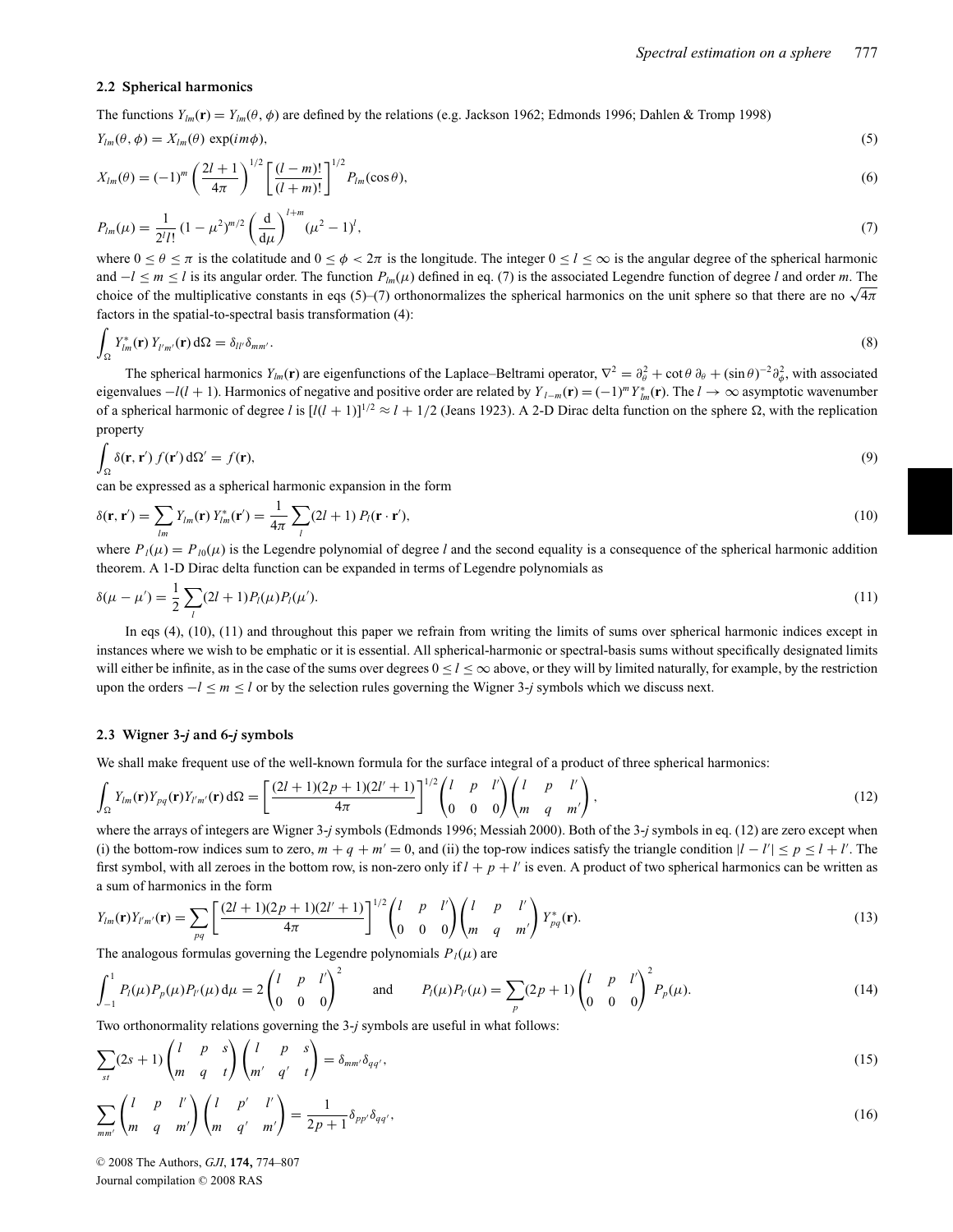# 778 *F. A. Dahlen and F. J. Simons*

provided the enclosed indices satisfy the triangle condition. The Wigner 6-*j* symbol is a particular symmetric combination of six degree indices which arises in the quantum mechanical analysis of the coupling of three angular momenta; among a welter of formulas relating the 3-*j* and 6-*j* symbols, the most useful for our purposes are (Varshalovich *et al.* 1988; Messiah 2000)

$$
\sum_{tt'vv'q}(-1)^{u+u'+p+v+v'+q}\begin{pmatrix} s & e & s' \\ t & f & t' \end{pmatrix}\begin{pmatrix} u & e' & u' \\ -v & f' & v' \end{pmatrix}\begin{pmatrix} s & p & u' \\ t & q & -v' \end{pmatrix}\begin{pmatrix} u & p & s' \\ v & -q & t' \end{pmatrix} = \frac{\delta_{ee'}\delta_{ff'}}{2e+1}\begin{pmatrix} s & e & s' \\ u & p & u' \end{pmatrix},\tag{17}
$$

$$
\sum_{e} (-1)^{p+e} (2e+1) \begin{Bmatrix} s & e & s' \\ u & p & u' \end{Bmatrix} \begin{pmatrix} s & e & s' \\ 0 & 0 & 0 \end{pmatrix} \begin{pmatrix} u & e & u' \\ 0 & 0 & 0 \end{pmatrix} = \begin{pmatrix} s & p & u' \\ 0 & 0 & 0 \end{pmatrix} \begin{pmatrix} u & p & s' \\ 0 & 0 & 0 \end{pmatrix},
$$
\n(18)

where the common array in curly braces is the 6-*j* symbol. Two simple special cases of the 3-*j* and 6-*j* symbols will be needed:

$$
\begin{pmatrix} l & 0 & l' \\ 0 & 0 & 0 \end{pmatrix} = \frac{(-1)^l}{\sqrt{2l+1}} \delta_{ll'} \quad \text{and} \quad \begin{cases} s & 0 & s' \\ u & p & u' \end{cases} = \frac{(-1)^{s+p+u}}{\sqrt{(2s+1)(2u+1)}} \delta_{ss'} \delta_{uu'}.
$$
 (19)

Finally, we shall have occasion to use an asymptotic relation for the 3-*j* symbols, namely

$$
(2p+1)\begin{pmatrix} l & p & l' \\ 0 & 0 & 0 \end{pmatrix}^2 \approx \frac{4\pi}{2l+1} \left[ X_{p|l-l'|}(\pi/2) \right]^2 \approx \frac{4\pi}{2l'+1} \left[ X_{p|l-l'|}(\pi/2) \right]^2 \tag{20}
$$

which is valid for  $l \approx l' \gg p$  (Brussaard & Tolhoek 1957; Edmonds 1996). All of the degree and order indices in eqs (12)–(20) and throughout this paper are integers.

Well-known recursion relations allow for the numerically stable computation of spherical harmonics (Libbrecht 1985; Dahlen & Tromp 1998; Masters & Richards-Dinger 1998) and Wigner 3-*j* and 6-*j* symbols (Schulten & Gordon 1975; Luscombe & Luban 1998) to high degree and order. The numerous symmetry relations of the Wigner symbols can be exploited for efficient data base storage (Rasch & Yu 2003).

### **2.4 Projection operator**

We use  $f^R(\mathbf{r})$  to denote the restriction of a function  $f(\mathbf{r})$  defined everywhere on the sphere  $\Omega$  to the region *R*, that is,

$$
f^{R}(\mathbf{r}) = \begin{cases} f(\mathbf{r}) & \text{if } \mathbf{r} \in R, \\ 0 & \text{otherwise.} \end{cases}
$$
 (21)

In the pixel basis restriction to the region *R* is accomplished with the aid of a projection operator:

$$
\mathbf{f}^R = \mathbf{D}\mathbf{f} \qquad \text{where} \qquad \mathbf{D} = \begin{pmatrix} \mathbf{I} & \mathbf{0} \\ \mathbf{0} & \mathbf{0} \end{pmatrix} . \tag{22}
$$

In writing eqs (22) we have assumed that the entire sphere has been pixelized with those pixels located within *R* grouped together in the upper left-hand corner, so that **I** is the identity operator within *R*. It is evident that  $D^2 = D$  and  $D = D^T$ , as must be true for any (real) projection operator. In the spectral basis it is easily shown that the spherical harmonic expansion coefficients of  $f^R(\mathbf{r})$  are given by

$$
f_{lm}^R = \sum_{l'm'} D_{lm,l'm'} f_{l'm'}, \qquad \text{where} \qquad D_{lm,l'm'} = \int_R Y_{lm}^*(\mathbf{r}) Y_{l'm'}(\mathbf{r}) \, d\Omega. \tag{23}
$$

The quantities  $D_{lm,l'm'}$  are the elements of a spectral-basis projection operator, a localization kernel, with properties analogous to those of the pixel-basis projector **D**, namely

$$
\sum_{pq} D_{lm,pq} D_{pq,l'm'} = D_{lm,l'm'} \quad \text{and} \quad D_{lm,l'm'} = D^*_{l'm',lm}.
$$
\n(24)

The first of eqs (24) can be verified by using the definition (23) of  $D_{lm,l'm'}$  together with the representation (9)–(10) of the Dirac delta function. Neither the pixel-basis projection operator **D** nor the infinite-dimensional spectral-basis projection operator  $D_{lm,l'm'}$  is invertible, except in the trivial case of projection onto the whole sphere,  $R = \Omega$ .

# **2.5 Signal, noise and data**

We assume that the real-valued spatial-basis 'signal' of interest, which we denote by

$$
s(\mathbf{r}) = \sum_{lm} s_{lm} Y_{lm}(\mathbf{r}),
$$
\n(25)

is a realization of a zero-mean, Gaussian, isotropic, random process, with spherical harmonic coefficients  $s_{lm}$  satisfying

$$
\langle s_{lm} \rangle = 0 \quad \text{and} \quad \langle s_{lm} s_{l'm'}^* \rangle = S_l \, \delta_{ll'} \delta_{mm'}, \tag{26}
$$

where the angle brackets denote an average over realizations. Such a stochastic signal is completely characterized by its angular power spectrum  $S_l$ ,  $0 \le l \le \infty$ , for which we further stipulate that  $0 < S_l < \infty$ . The second of eqs (26) stipulates that the covariance of the signal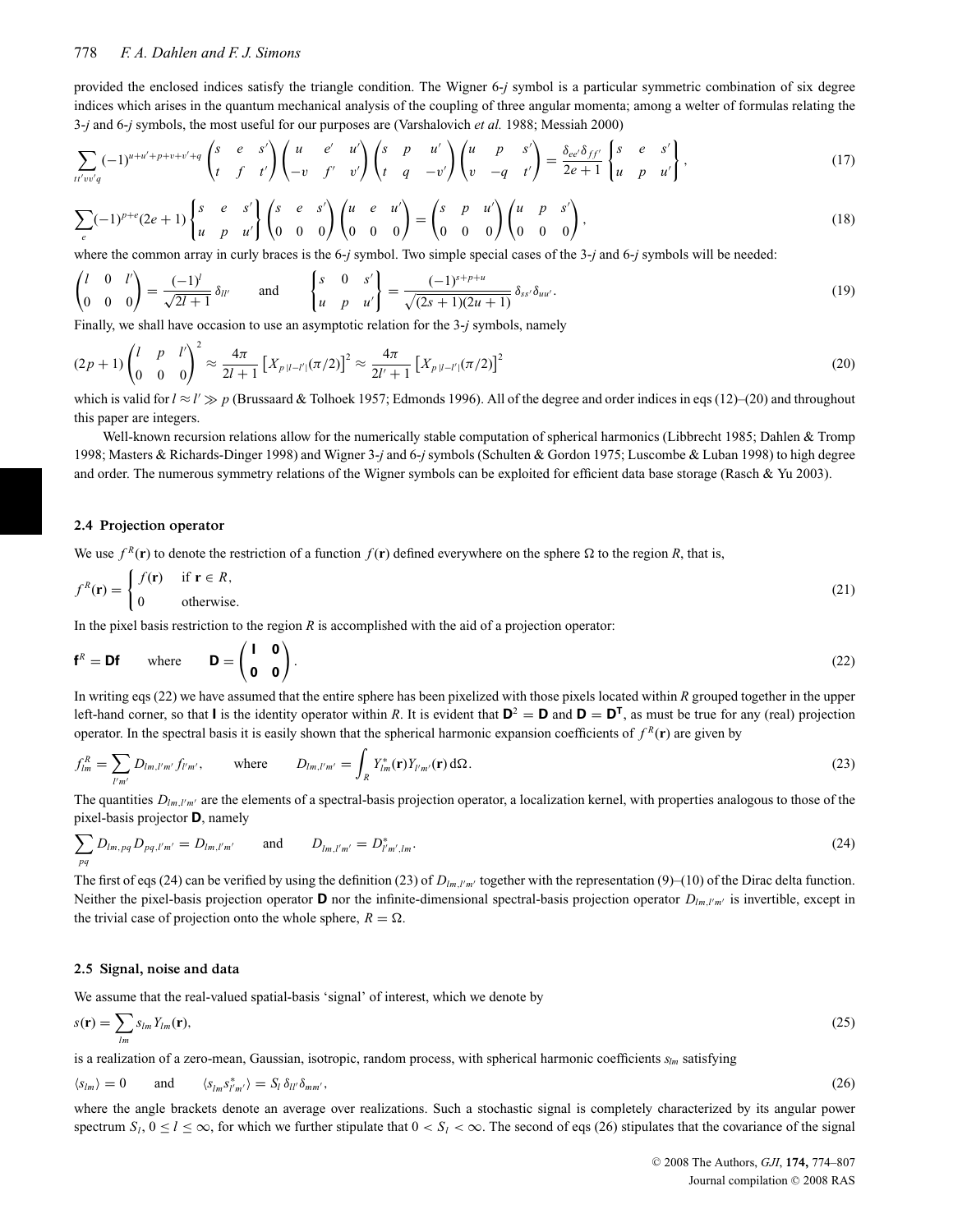is diagonal in the spectral representation. We denote the signal covariance matrix in the pixel basis by  $S = \langle ss^T \rangle$ , where  $s = (s_1 \ s_2 \ \cdots \ s_J)^T$ and  $s_i = s(\mathbf{r}_i)$ . To evaluate **S** we note that

$$
\langle s(\mathbf{r}_{j}) s(\mathbf{r}_{j'}) \rangle = \sum_{lm} \sum_{l'm'} \langle s_{lm} s_{l'm'}^{*} \rangle Y_{lm}(\mathbf{r}_{j}) Y_{lm}^{*}(\mathbf{r}_{j'})
$$
  
\n
$$
= \sum_{lm} S_{l} Y_{lm}(\mathbf{r}_{j}) Y_{lm}^{*}(\mathbf{r}_{j'})
$$
  
\n
$$
= \frac{1}{4\pi} \sum_{l} (2l+1) S_{l} P_{l}(\mathbf{r}_{j} \cdot \mathbf{r}_{j'}).
$$
 (27)

It is convenient in what follows to introduce the  $J \times J$  symmetric matrix  $P_l$  with elements

$$
\left(\mathbf{P}_{i}\right)_{jj'} = \sum_{m} Y_{lm}(\mathbf{r}_{j}) Y_{lm}^{*}(\mathbf{r}_{j'}) = \left(\frac{2l+1}{4\pi}\right) P_{l}(\mathbf{r}_{j} \cdot \mathbf{r}_{j'}).
$$
\n(28)

In particular, the pixel-basis covariance matrix may be written using this notation in the succinct form

$$
\mathbf{S} = \sum_{l} S_l \, \mathbf{P}_l. \tag{29}
$$

Eq. (29) shows that the signal covariance is not diagonal in the pixel representation. The total power of the signal integrated over the whole sphere is

$$
S_{\text{tot}} = \int_{\Omega} \langle s^2(\mathbf{r}) \rangle \, d\Omega = \sum_{l} (2l+1) \, S_l, \tag{30}
$$

and the power contained within the region *R* of area  $A \leq 4\pi$  is

$$
S_{\text{tot}}^R = \int_R \langle s^2(\mathbf{r}) \rangle \, \mathrm{d}\Omega = \Delta \Omega \, \text{tr} \mathbf{S} = \frac{A}{4\pi} S_{\text{tot}}.\tag{31}
$$

In general the signal  $s(\mathbf{r})$  in eq. (25) is contaminated by random measurement noise,

$$
n(\mathbf{r}) = \sum_{lm} n_{lm} Y_{lm}(\mathbf{r}),
$$
\n(32)

which we will also assume to be zero-mean, Gaussian and isotropic,

$$
\langle n_{lm} \rangle = 0 \quad \text{and} \quad \langle n_{lm} n_{l'm'}^* \rangle = N_l \, \delta_{ll'} \delta_{mm'} \tag{33}
$$

with a known angular power spectrum  $N_l$ ,  $0 \le l \le \infty$ . The covariance of the noise in the pixel basis is given by the analogue of eq. (29), namely  $N = \langle n n^T \rangle = \sum_l N_l P_l$ . The simplest possible case is that of white noise,  $N_l = N = \Delta \Omega \sigma^2$ ; the pixel-basis noise covariance then reduces to **N** =  $\sigma^2$ **I**, where  $\sigma$  is the root-mean-square measurement noise per pixel and **I** is the *J* × *J* identity, by virtue of the pointwise relation

$$
\sum_{l} \mathbf{P}_l = (\Delta \Omega)^{-1} \mathbf{I}.
$$
\n(34)

Eq.  $(34)$  is the pixel-basis analogue of the spatial-basis representation  $(9)$ – $(10)$  of the Dirac delta function. The covariance of white noise is diagonal in both the spectral and pixel bases.

The measured data, which we denote by  $d(\mathbf{r})$  or  $\mathbf{d} = (d_1 \ d_2 \ \cdots \ d_J)^T$ , consist of the signal plus the noise:

$$
d(\mathbf{r}) = s(\mathbf{r}) + n(\mathbf{r}) \qquad \text{or} \qquad \mathbf{d} = \mathbf{s} + \mathbf{n}.\tag{35}
$$

We assume that the signal and noise are uncorrelated; that is,  $\langle \mathbf{n} \mathbf{s}^{\mathsf{T}} \rangle = \langle \mathbf{s} \mathbf{n}^{\mathsf{T}} \rangle = 0$ . The pixel-basis covariance matrix of the data under these assumptions is

$$
\mathbf{C} = \langle \mathbf{d} \mathbf{d}^{\mathsf{T}} \rangle = \langle \mathbf{s} \mathbf{s}^{\mathsf{T}} \rangle + \langle \mathbf{n} \mathbf{n}^{\mathsf{T}} \rangle = \mathbf{S} + \mathbf{N} = \sum_{l} (S_l + N_l) \mathbf{P}_l.
$$
 (36)

It is noteworthy that there are two different types of stochastic averaging going on in the above discussion:  $\langle s_{lm} s^*_{l'm'} \rangle$  or  $\langle \textbf{ss}^T \rangle$  is planetary or cosmic averaging over all realizations of the signal  $s(\mathbf{r})$  or **s**, whereas  $\langle n_{lm} n^*_{l'm'} \rangle$  or  $\langle \mathbf{n} \mathbf{n}^T \rangle$  is averaging over all realizations of the measurement noise  $n(\mathbf{r})$  or **n**. In what follows we will use a single pair of angle brackets to represent both averages:  $\langle \cdot \rangle = \langle \langle \cdot \rangle_{\text{signal}}\rangle_{\text{noise}} = \langle \langle \cdot \rangle_{\text{noise}}\rangle_{\text{signal}}$ 

In practice the CMB temperature data  $\mathbf{d} = \mathbf{s} + \mathbf{n}$  in a cosmological experiment are convolved with the beam response of the measurement antenna or antennae, which must be determined independently. Harmonic degrees *l* whose angular scale is less than the finite aperture of the beam cannot be resolved; for illustrative purposes in Section 10 we adopt a highly idealized noise model that accounts for this effect, namely

$$
N_l = \Delta \Omega \sigma^2 \exp\left(\frac{l^2 \theta_{\text{fwhm}}^2}{8 \ln 2}\right),\tag{37}
$$

where  $\theta$ <sub>fwhm</sub> is the full width at half-maximum of the beam, which is assumed to be Gaussian (Knox 1995). For moderate angular degrees the noise (37) is white but for the unresolvable degrees,  $l \gg \sqrt{8 \ln 2/\theta_{\text{fwhm}}}$ , it increases exponentially. Two other complications that arise in real-world cosmological applications will be ignored: (i) In general some pixels are sampled more frequently than others; in that case, the constant noise per pixel  $\sigma$  must be replaced by  $\sigma_0 v_j^{-1/2}$ , where  $v_j$  is the number of observations of sample *j*. The resulting noise covariance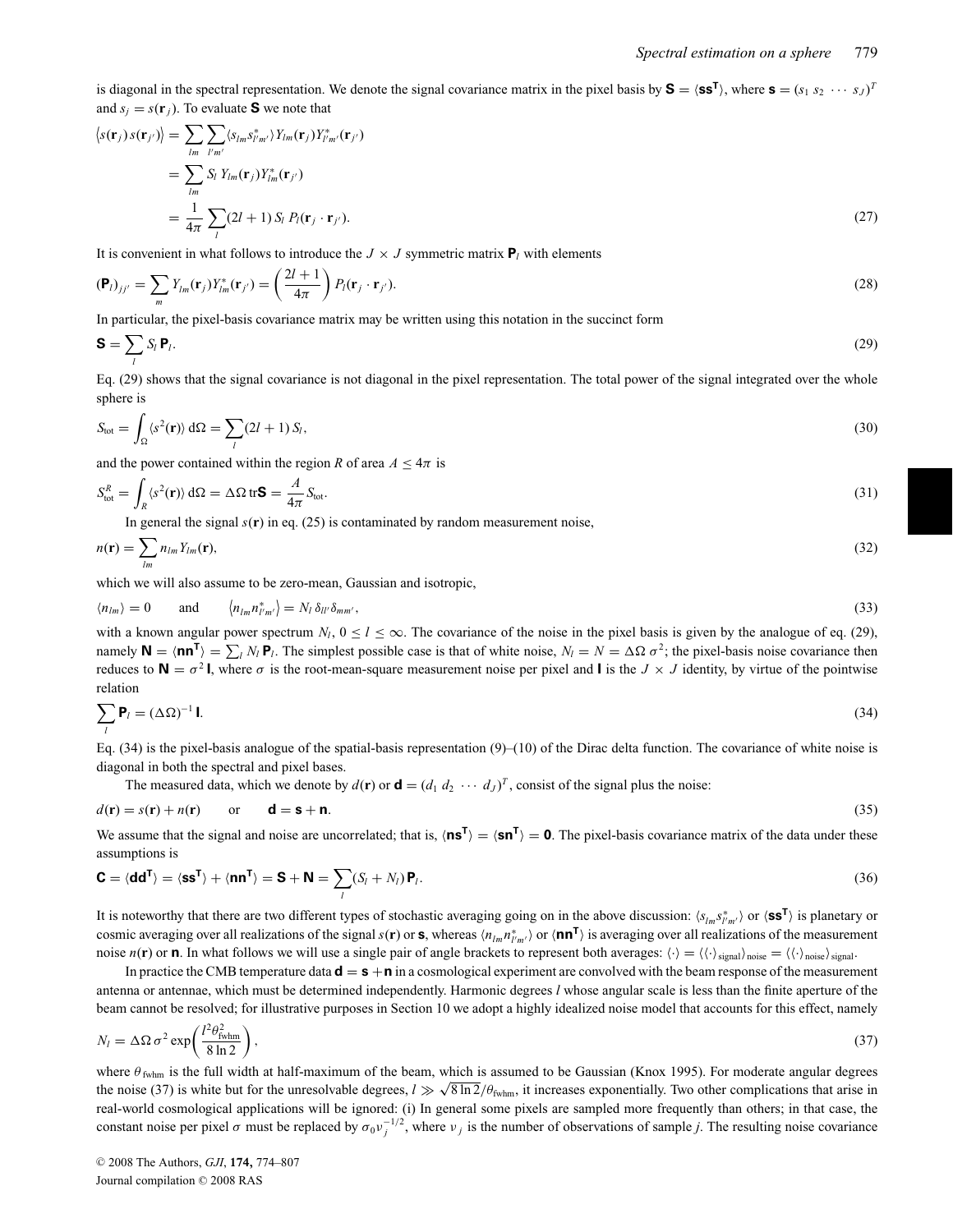is then non-diagonal in both the spectral and pixel bases. (ii) CMB temperature data are generally collected in a variety of microwave bands, requiring consideration of the cross-covariance  $C_{\lambda\lambda}$  between different wavelengths  $\lambda$  and  $\lambda'$ .

# **3 STATEMENT OF THE PROBLEM**

We are now in a position to give a formal statement of the problem that will be addressed in this paper: given data  $\mathbf{d} = \mathbf{s} + \mathbf{n}$  over a region *R* of the sphere  $\Omega$  and given the noise covariance **N**, estimate the spectrum  $S_l$ ,  $0 \le l \le \infty$ , of the signal. This is the 2-D spherical analogue of the more familiar problem of estimating the power spectrum *S*( $\omega$ ) of a 1-D time-series, given noise-contaminated data  $d(t) = s(t) + n(t)$ over a finite time interval  $0 \le t \le T$ . The 1-D spectral estimation problem has been extremely well studied and has spawned a substantial literature (e.g. Thomson 1982, 1990; Haykin 1991; Mullis & Scharf 1991; Percival & Walden 1993). We shall compare three different spectral estimation methods: (i) the spherical analogue of the classical periodogram, which is unsatisfactory for the same strong spectral leakage reasons as in 1-D; (ii) the maximum-likelihood method, which has been developed and widely applied in CMB cosmology (e.g. Bond *et al.* 1998; Oh *et al.* 1999; Hinshaw *et al.* 2003) and (iii) a spherical analogue of the 1-D multitaper method (Wieczorek & Simons 2005; Simons & Dahlen 2006; Simons *et al.* 2006; Wieczorek & Simons 2007).

#### **4 WHOLE-SPHERE DATA**

It is instructive to first consider the case in which usable data  $\mathbf{d} = \mathbf{s} + \mathbf{n}$  are available over the whole sphere, that is,  $R = \Omega$ . An obvious choice for the spectral estimator in that case is (e.g. Jones 1963; Kaula 1967; Grishchuk & Martin 1997)

$$
\hat{S}_l^{\text{WS}} = \frac{1}{2l+1} \sum_{m} \left| \int_{\Omega} d(\mathbf{r}) Y_{lm}^*(\mathbf{r}) \, d\Omega \right|^2 - N_l,
$$
\n(38)

where the first term is the conventional definition of the degree- $l$  power of the data  $d(\mathbf{r})$  and—as we shall show momentarily—the subtracted constant  $N_l$  corrects the estimate for the bias due to noise. In the pixel basis eq. (38) is rewritten in the form

$$
\hat{S}_l^{\text{WS}} = \frac{(\Delta \Omega)^2}{2l+1} \left[ \mathbf{d}^{\mathsf{T}} \mathbf{P}_l \, \mathbf{d} - \text{tr}(\mathbf{N} \mathbf{P}_l) \right]. \tag{39}
$$

The equivalence of eqs (38) and (39) can be confirmed with the aid of the whole-sphere double-integral identity

$$
\text{tr}(\mathbf{P}_l \mathbf{P}_{l'}) = (\Delta \Omega)^{-2} (2l+1) \, \delta_{ll'}.\tag{40}
$$

To verify the relation (40) it suffices to substitute the definition (28), transform from the pixel to the spatial basis, and utilize the spherical harmonic orthonormality relation (8). The superscript WS identifies the equivalent expressions (38)–(39) as the 'whole-sphere estimator';  $\hat{S}_l^{\text{WS}}$  is said to be a 'quadratic estimator' because it is quadratic in the data **d**. Every spectral estimator that we shall consider subsequently, in the more general case  $R \neq \Omega$ , has the same general form as eqs (38)–(39): a first term that is quadratic in **d** and a second, subtracted constant term that corrects for the bias due to noise.

The expected value of the whole-sphere estimator  $\hat{S}_l^{\text{WS}}$  is

$$
\langle \hat{S}_l^{\text{WS}} \rangle = \frac{(\Delta \Omega)^2}{2l+1} \left[ \text{tr}(\mathbf{CP}_l) - \text{tr}(\mathbf{NP}_l) \right]
$$
  
\n
$$
= \frac{(\Delta \Omega)^2}{2l+1} \text{tr}(\mathbf{SP}_l) \qquad \text{noise bias cancels}
$$
  
\n
$$
= \frac{(\Delta \Omega)^2}{2l+1} \sum_{l'} S_{l'} \text{tr}(\mathbf{P}_l \mathbf{P}_{l'})
$$
  
\n
$$
= S_l, \qquad (41)
$$

where the first equation follows from  $\langle d^T P_l d \rangle = \text{tr}(CP_l)$  through eq. (36). The result (41) shows that, when averaged over infinitely many realizations, the whole-sphere expressions (38)–(39) will return an estimate that will coincide exactly with the true spectrum:  $\langle \hat{S}_l^{WS} \rangle = S_l$ . Such an estimator is said to be unbiased.

We denote the covariance of two whole-sphere estimates  $\hat{S}_l^{WS}$  and  $\hat{S}_l^{WS}$  at different angular degrees *l* and *l'* by

$$
\Sigma_{ll'}^{\text{ws}} = \text{cov}\left(\hat{S}_l^{\text{ws}}, \hat{S}_l^{\text{ws}}\right),\tag{42}
$$

$$
cov(d, d') = \langle (d - \langle d \rangle)(d' - \langle d' \rangle) \rangle = \langle dd' \rangle - \langle d \rangle \langle d' \rangle.
$$
\n(43)

To compute the covariance of a quadratic estimator such as (38)–(39) we make use of an identity due to Isserlis (1916),

 $cov(d_1d_2, d_3d_4) = cov(d_1, d_3) cov(d_2, d_4) + cov(d_1, d_4) cov(d_2, d_3),$ (44)

where as usual by  $cov(d, d')$  we mean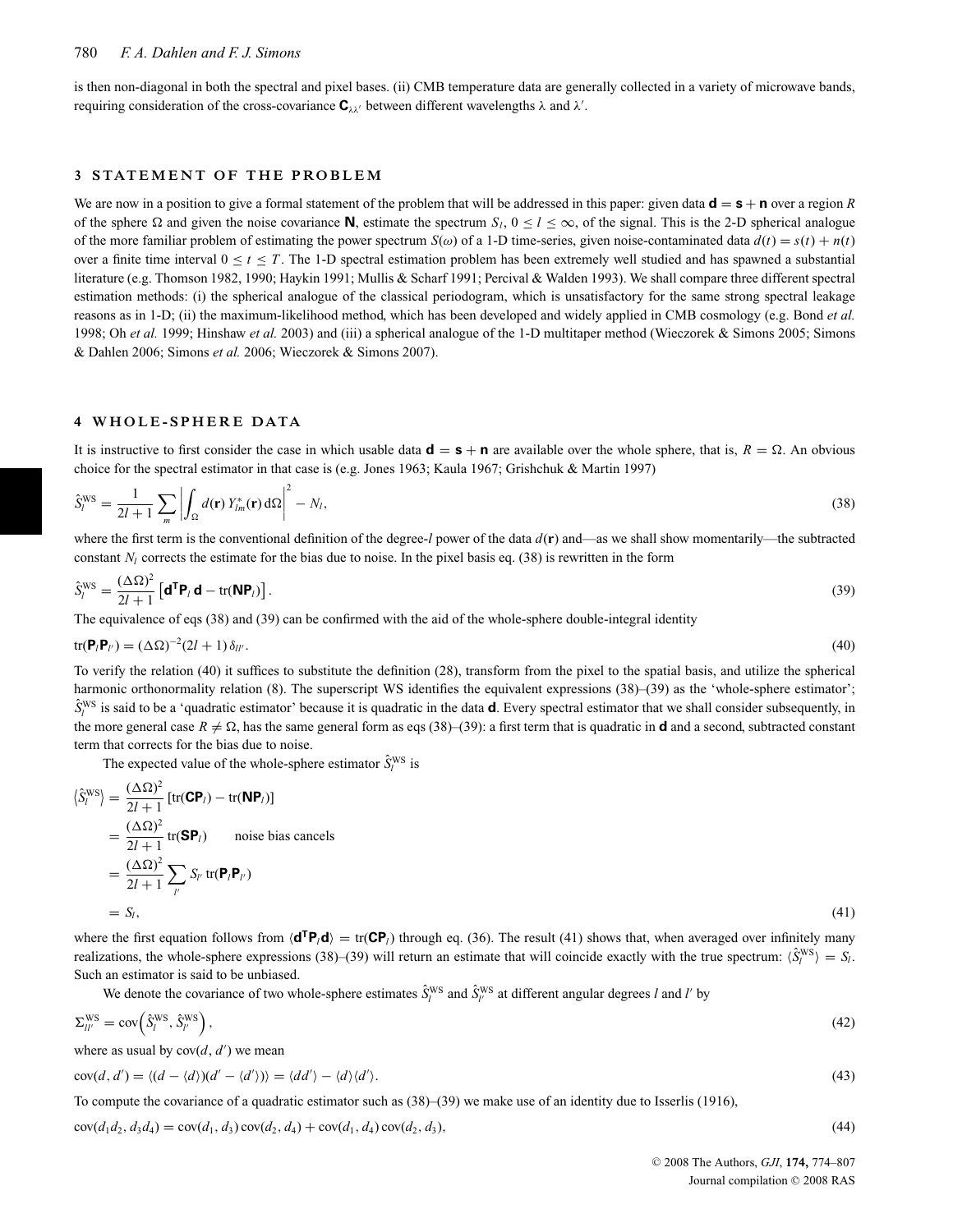which is valid for any four real scalar Gaussian random variables  $d_1$ ,  $d_2$ ,  $d_3$  and  $d_4$ . Using eq. (44) and the symmetry of the matrices  $P_i$ ,  $P_i$ and **C** to reduce the expression cov( $d^T P / d$ ,  $d^T P / d$ ), it is straightforward to show that

$$
\Sigma_{ll'}^{\text{WS}} = \frac{2(\Delta\Omega)^4}{(2l+1)(2l'+1)} \operatorname{tr}(\mathbf{CP}_l \mathbf{CP}_{l'}),\tag{45}
$$

where the factor of two arises because the two terms on the right-hand side of the Isserlis identity are in this case identical. To evaluate the scalar quantity tr( $\mathbf{CP}_l \mathbf{CP}_{l'}$ ) we substitute the representation (36) of the data covariance matrix **C**, and transform the result into a fourfold integral over the sphere  $\Omega$  in the spatial basis. Spherical harmonic orthonormality (8) obligingly eliminates almost everything in sight, leaving the simple result

$$
\Sigma_{ll'}^{\text{WS}} = \frac{2}{2l+1} \left( S_l + N_l \right)^2 \delta_{ll'}.
$$
\n(46)

The Kronecker delta  $\delta_{ll'}$  in eq. (46) is an indication that whole-sphere estimates  $\hat{S}_l^{WS}$ ,  $\hat{S}_l^{WS}$  of the spectrum  $S_l$ ,  $S_{l'}$  are uncorrelated as well as unbiased.

The formula for the variance of an estimate,

$$
\text{var}\left(\hat{S}_l^{\text{WS}}\right) = \Sigma_{ll}^{\text{WS}} = \frac{2}{2l+1} (S_l + N_l)^2,\tag{47}
$$

can be understood on the basis of elementary statistical considerations (Jones 1963; Knox 1995; Grishchuk & Martin 1997). The estimate  $\hat{S}_l^{\text{WS}}$ in eq. (38) can be regarded as a linear combination of  $2l + 1$  samples of the power  $|d_{lm}|^2$ ,  $- l \le m \le l$ , where  $d_{lm}$  is drawn from a Gaussian distribution with variance  $S_l + N_l$ . Every term  $d_{lm}$ , except where  $m = 0$ , is complex, and thus responsible for two degrees of freedom, but for real signals,  $d_{l-m} = (-1)^m d_{lm}^*$ , and thus the total number of degrees of freedom in the expression (38) is  $2l + 1$ . The resulting statistic has a chi-squared distribution with a variance equal to twice the squared variance of the underlying Gaussian distribution divided by the number of samples (e.g. Bendat & Piersol 2000); this accounts for the factors of  $2/(2l + 1)$  and  $(S_l + N_l)^2$  in eq. (47). It may seem surprising that  $var(\hat{S}_l^{\text{WS}}) > 0$  even in the absence of measurement noise,  $N_l = 0$ ; however, there is always a sampling variance when drawing from a random distribution no matter how precisely each sample is measured. This noise-free 'planetary' or 'cosmic variance' sets a fundamental limit on the uncertainty of a spectral estimate that cannot be reduced by experimental improvements.

In applications where we do not have any *a priori* knowledge about the statistics of the noise **n**, we have no choice but to omit the terms  $N_l$  and tr(**NP**<sub>*l*</sub>) in eqs (38)–(39). The estimate  $S_l^{\text{WS}}$  is then biased by the noise,  $\langle S_l^{\text{WS}} \rangle = S_l + N_l$ ; nevertheless, the formula (46) for the covariance remains valid. Similar remarks apply to the other estimators that we shall consider in the more general case  $R \neq \Omega$ . We shall employ the whole-sphere variance var $(\hat{S}_l^{\text{WS}})$  of eq. (47) as a 'gold standard' of comparison for these other estimators.

# **5 CUT-SPHERE DATA: THE PERIODOGRAM**

Suppose now that we only have (or more commonly in geophysics we only wish to consider) data  $d(\mathbf{r})$  or  $\mathbf{d} = (d_1 \ d_2 \ \cdots \ d_J)^T$  over a portion *R* of the sphere  $\Omega$ , with surface area  $A < 4\pi$ .

#### **5.1 Boxcar window function**

It is convenient in this case to regard the data  $d(\mathbf{r})$  as having been multiplied by a unit-valued boxcar window function,

$$
b(\mathbf{r}) = \sum_{pq} b_{pq} Y_{pq}(\mathbf{r}) = \begin{cases} 1 & \text{if } \mathbf{r} \in R, \\ 0 & \text{otherwise,} \end{cases}
$$
(48)

confined to the region *R*. The power spectrum of the boxcar window (48) is

$$
B_p = \frac{1}{2p+1} \sum_{q} |b_{pq}|^2.
$$
 (49)

Using a classical Legendre integral formula due to Byerly (1893) it can be shown that eq. (49) reduces, in the case of a single axisymmetric polar cap of angular radius  $\Theta$  and a double polar cap complementary to an equatorial cut of width  $\pi - 2\Theta$ , to

$$
B_p^{\text{cap}} = \pi (2p + 1)^{-2} \left[ P_{p-1}(\cos \Theta) - P_{p+1}(\cos \Theta) \right]^2,
$$
\n(50)

$$
B_p^{\text{cut}} = \begin{cases} 4B_p^{\text{cap}} & \text{if } p \text{ is even,} \\ 0 & \text{if } p \text{ is odd,} \end{cases}
$$
(51)

where  $P_{-1}(\mu) = 1$ . As a special case of eqs (50)–(51), the power of the  $p = 0$  or dc component in these two instances is  $B_0^{\text{cap}} = A^2/(4\pi) =$  $\pi(1 - \cos \Theta)^2$ ,  $B_0^{\text{cut}} = 4B_0^{\text{cap}} = A^2/(4\pi)$ . In fact, the dc power of any boxcar  $b(\mathbf{r})$ , no matter how irregularly shaped, is  $B_0 = A^2/(4\pi)$ . The whole-sphere identity (40) is generalized in the case  $R \neq \Omega$  to

$$
\operatorname{tr}(\mathbf{P}_i \mathbf{P}_{i'}) = (\Delta \Omega)^{-2} \sum_{mm'} |D_{lm,l'm'}|^2,
$$
\n(52)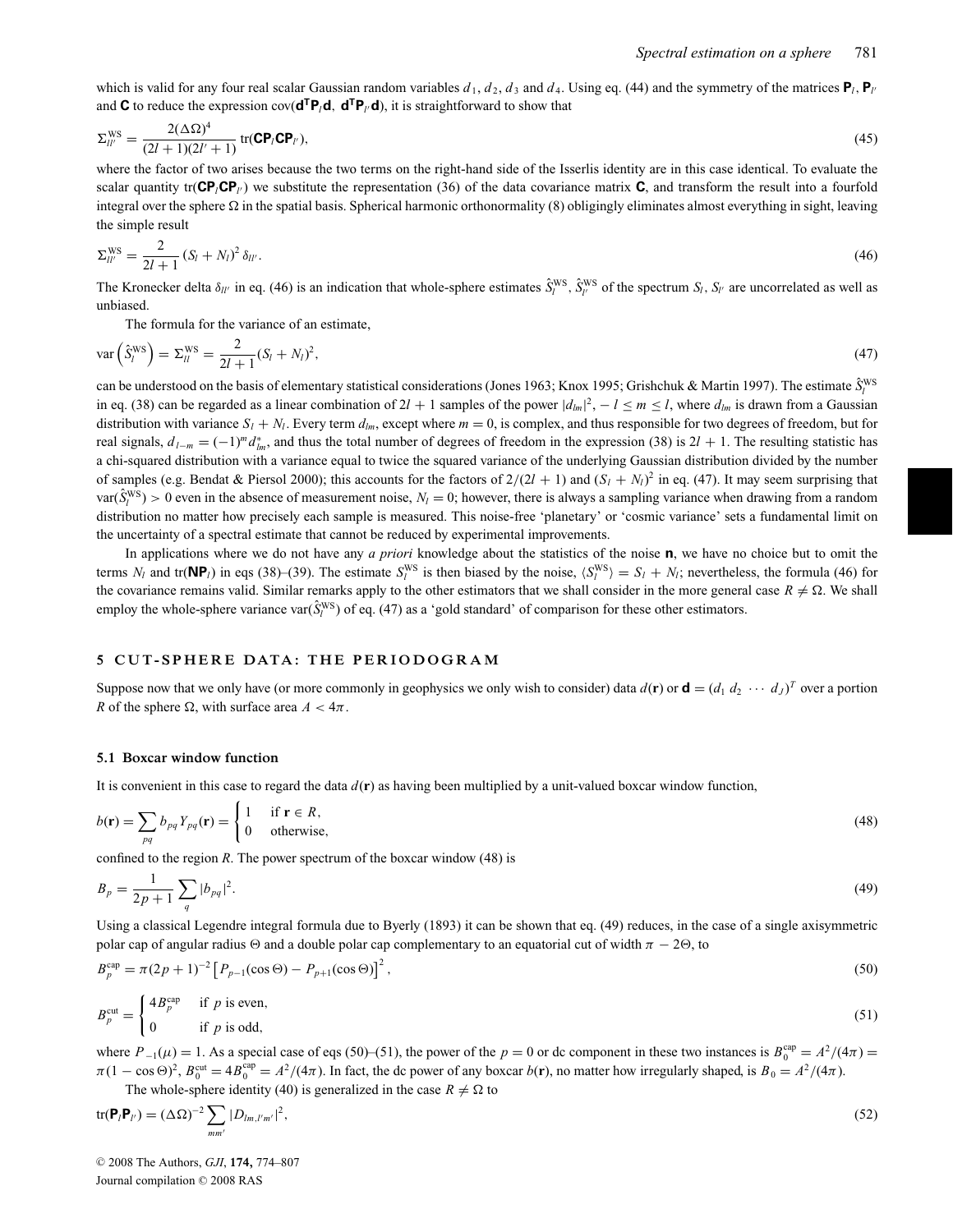where the quantities

$$
D_{lm,l'm'} = \int_R Y_{lm}^*(\mathbf{r}) Y_{l'm'}(\mathbf{r}) d\Omega \tag{53}
$$

are the matrix elements of the spectral-basis projection operator defined in eq. (23). We can express this in terms of the power spectral coefficients  $B_p$  by first using the boxcar (48) to rewrite eq. (53) as an integral over the whole sphere  $\Omega$ , and then making use of the formula for integrating a product of three spherical harmonics, eq. (12):

$$
tr(\mathbf{P}_{l}\mathbf{P}_{l'}) = (\Delta\Omega)^{-2} \sum_{mm'} \left| \sum_{pq} b_{pq} \int_{\Omega} Y_{lm}^{*}(\mathbf{r}) Y_{pq}(\mathbf{r}) Y_{l'm'}(\mathbf{r}) d\Omega \right|^{2}
$$
  
= 
$$
\frac{(2l+1)(2l'+1)}{4\pi(\Delta\Omega)^{2}} \sum_{pq} \sum_{p'q'} \sqrt{(2p+1)(2p'+1)} b_{pq} b_{p'q'}^{*} \left( \begin{array}{ccc} l & p & l' \\ 0 & 0 & 0 \end{array} \right) \left( \begin{array}{ccc} l & p' & l' \\ 0 & 0 & 0 \end{array} \right) \sum_{mm'} \left( \begin{array}{ccc} l & p & l' \\ m & q & m' \end{array} \right) \left( \begin{array}{ccc} l & p' & l' \\ m & q' & m' \end{array} \right).
$$
 (54)

The 3-*j* orthonormality relation (16) can be used to reduce the final double sum in eq. (54), leading to the simple result

$$
\text{tr}(\mathbf{P}_l \mathbf{P}_{l'}) = \frac{(2l+1)(2l'+1)}{4\pi (\Delta \Omega)^2} \sum_p (2p+1) B_p \begin{pmatrix} l & p & l' \\ 0 & 0 & 0 \end{pmatrix}^2.
$$
\n(55)

In the limit  $A \to 4\pi$  of whole-sphere coverage,  $B_p \to 4\pi \delta_{p0}$  and the 3-*j* symbol with  $p = 0$  is given by the first of eqs (19), so that eq. (55) reduces to the result (40) as expected.

Fig. 2 shows the normalized boxcar power spectra  $B_p/B_0$  associated with axisymmetric single and double polar caps of various angular radii. For a given radius  $\Theta$ , eqs (50)–(51) show that  $(B_p/B_0)^{\text{cut}}$  has a shape identical to  $(B_p/B_0)^{\text{cap}}$ , but with the odd degrees removed; to avoid duplication, we illustrate the spectra for single caps of radii  $\Theta = 10°$ ,  $20°$ ,  $30°$  and double caps of common radii  $\Theta = 60°$ ,  $70°$ ,  $80°$ . The scales along the top of each plot show the number of asymptotic wavelengths that just fit within either the single cap or one of the two double caps; one perfectly fitting wavelength corresponds to a spherical harmonic of degree  $p_{\Theta}$  given by  $[p_{\Theta}(p_{\Theta} + 1)]^{1/2} = 180°/\Theta$ , two wavelengths



**Figure 2.** Bar plots of the normalized power  $B_p/B_0$  versus angular degree *p* for various boxcar windows  $b(\mathbf{r})$  as defined by eq. (48). Inset schematic thumbnails show the shapes of the regions considered: axisymmetric polar caps of angular radii  $\Theta = 10°, 20°, 30°$  (left-hand panels) and double polar caps of common radii  $\Theta = 60^\circ, 70^\circ, 80^\circ$  (right-hand panels). Abscissa in all cases is logarithmic, measured in dB = 10 log<sub>10</sub>( $B_p/B_0$ ). Topmost scales show the number of asymptotic wavelengths that just fit within either a single cap (left-hand panels) or one of the two double polar caps (right-hand panels). The odd-degree values of the double-cap power  $B_p$  are all identically zero for reasons of symmetry; see eq. (51).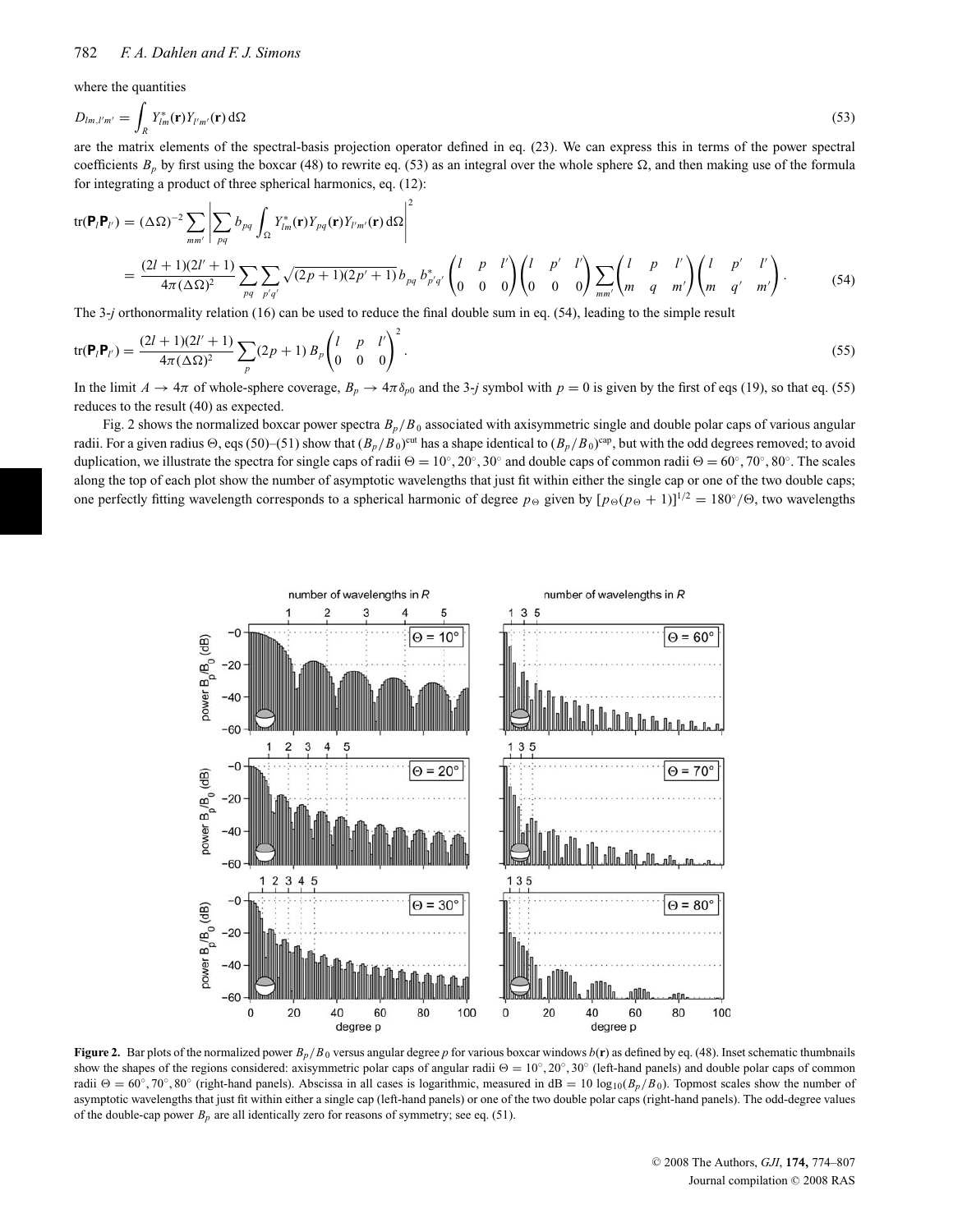

**Figure 3.** Grey-scale contour plots of the normalized boxcar power  $B_p/B_0$ , measured in dB, versus angular degree  $0 \le p \le 100$ , measured downward on the vertical axis, and single or double polar cap radius  $0^\circ \le \Theta \le 90^\circ$ , on the horizontal axis. Isolines  $[p(p+1)]^{1/2} = \{1-5\} \times (180^\circ/\Theta)$  designate the number {1–5} of asymptotic wavelengths that just fit within a single polar cap. Thumbnail insets again show the shapes of the regions considered. The double-cap power is 'striped' because  $B_p^{\text{cut}} = 0$  for odd *p*.

to a degree  $p_{\Theta/2} \approx 2p_{\Theta}$ , and so on. Extending the concept of 'Rayleigh resolution' (Thomson & Chave 1991) to the spherical case, a rough rule-of-thumb is that  $B_p \ll B_0$  (say 10–20 dB down from the maximum) for all harmonics that are large enough to easily accommodate at least one or two wavelengths within a cap, that is, for all  $p \geq \{1-2\} \times p_{\Theta}$ .

Fig. 3 shows a contour plot of the normalized power  $B_p/B_0$  for spherical harmonic degrees  $0 \le p \le 100$  and single caps (left) and double caps (right) of radii  $0^\circ \leq \Theta \leq 90^\circ$ . A double cap of common radius  $\Theta = 90^\circ$  covers the whole sphere and has power  $B_p = 4\pi \delta_{p0}$ . The curves labeled  $\{1-5\} \times$  are isolines of the functions  $[p(p + 1)]^{1/2} = \{1-5\} \times (180^{\circ}/\Theta)$ , which correspond to the specified number of asymptotic wavelengths just fitting within a single polar cap. These isolines roughly coincide with the  ${1-5} \times (-10 \text{ dB})$  contours of the power  $B_p/B_0$ , respectively, confirming the conclusion inferred from Fig. 2 that  $B_p \ll B_0$  for all spherical harmonic degrees p that are able to comfortably fit one or two wavelengths within either a single or double cap of arbitrary radius  $0° \le \Theta \le 90°$ . Sums involving  $B_p$  such as eq. (55) converge relatively rapidly as a result of this strong decay of the high-degree boxcar power.

### **5.2 Periodogram estimator**

A 'naive' (Percival & Walden 1993) estimator of the signal power  $S_l$  in the case  $R \neq \Omega$  is the spherical analogue of what Schuster (1898) named the periodogram in the context of 1-D time-series analysis:

$$
\hat{S}_l^{\rm SP} = \left(\frac{4\pi}{A}\right) \frac{1}{2l+1} \sum_m \left| \int_R d(\mathbf{r}) Y_{lm}^*(\mathbf{r}) \, d\Omega \right|^2 - \sum_{l'} K_{ll'} N_{l'},\tag{56}
$$

where we have introduced the matrix

$$
K_{ll'} = \left(\frac{4\pi}{A}\right) \frac{1}{2l+1} \sum_{m m'} |D_{lm,l'm'}|^2 = \left(\frac{2l'+1}{A}\right) \sum_p (2p+1) B_p \begin{pmatrix} l & p & l' \\ 0 & 0 & 0 \end{pmatrix}^2 = \left(\frac{4\pi}{A}\right) \frac{(\Delta\Omega)^2}{2l+1} \text{tr}(\mathbf{P}_l \mathbf{P}_{l'}).
$$
(57)

The subtracted term in eq. (56) is simply a known constant which—as we will show—corrects the estimate for the bias due to noise. In the pixel basis eqs (56)–(57) become

$$
\hat{S}_l^{\rm SP} = \left(\frac{4\pi}{A}\right) \frac{(\Delta\Omega)^2}{2l+1} \left[\mathbf{d}^\mathsf{T} \mathbf{P}_l \mathbf{d} - \text{tr}(\mathbf{N} \mathbf{P}_l)\right],\tag{58}
$$

the only difference with the whole-sphere estimator (39) being the leading factor of  $4\pi/A$  and the fact that the vector and matrix multiplications represent spatial-basis integrations over the region *R* rather than over the whole sphere  $\Omega$ . The superscript SP identifies eqs (56) and (58) as the 'spherical periodogram' estimator. When  $A = 4\pi$ ,  $K_{ll'} = \delta_{ll'}$ .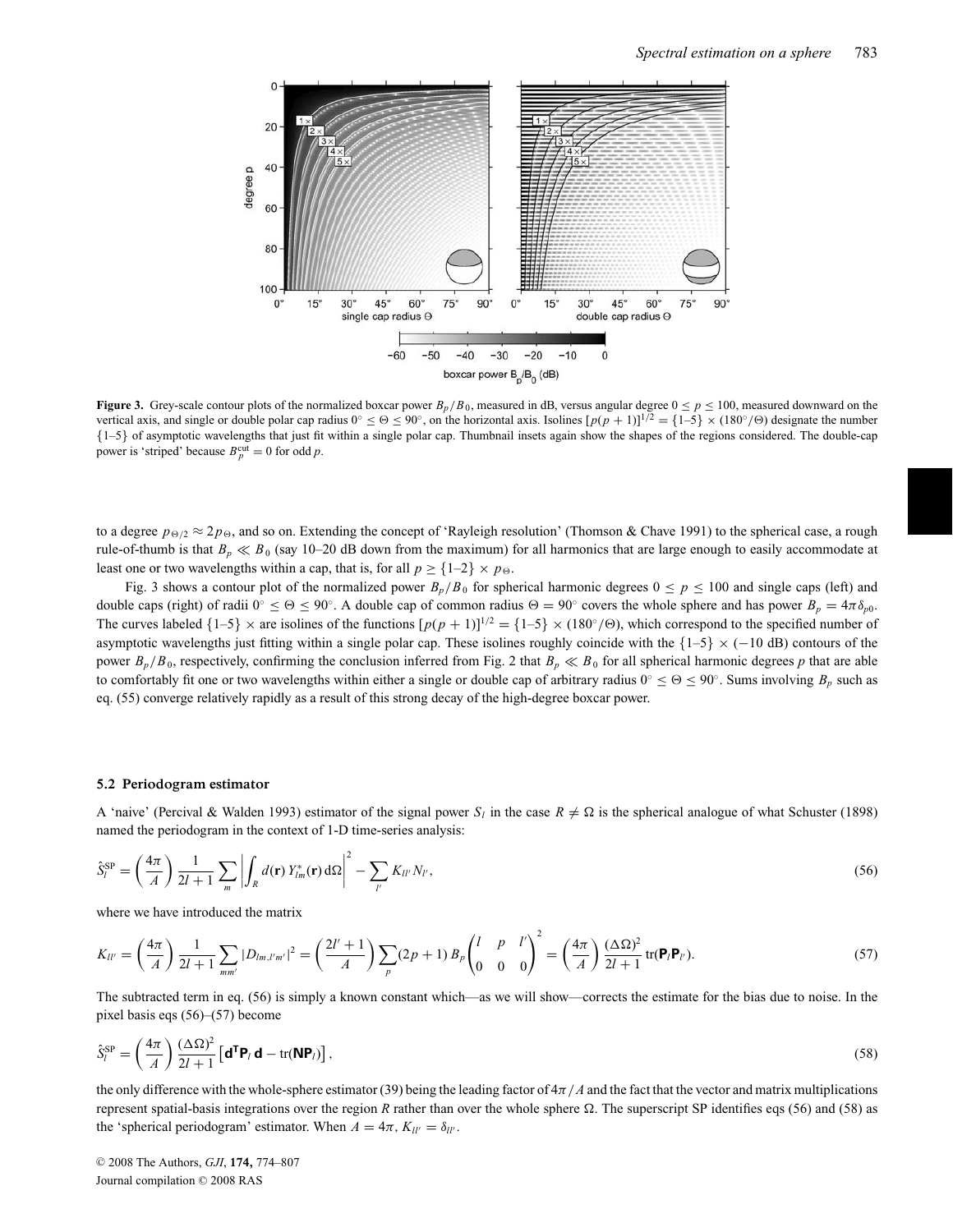### **5.3 Leakage bias**

To find the expected value of  $\hat{S}_i^{SP}$  we proceed just as in reducing eq. (41):

$$
\langle \hat{S}_l^{\rm SP} \rangle = \left( \frac{4\pi}{A} \right) \frac{(\Delta \Omega)^2}{2I + 1} \left[ \text{tr}(\mathbf{CP}_l) - \text{tr}(\mathbf{NP}_l) \right]
$$
  
= 
$$
\left( \frac{4\pi}{A} \right) \frac{(\Delta \Omega)^2}{2I + 1} \text{tr}(\mathbf{SP}_l) \qquad \text{noise bias cancels}
$$
  
= 
$$
\left( \frac{4\pi}{A} \right) \frac{(\Delta \Omega)^2}{2I + 1} \sum_{l'} S_{l'} \text{tr}(\mathbf{P}_l \mathbf{P}_{l'})
$$
  
= 
$$
\sum_{l'} K_{ll'} S_{l'}, \qquad (59)
$$

where we used the definition (57) of  $K_{ll'}$  to obtain the final equality. The calculation in eq. (59) confirms the equivalence of eqs (56) and (58), and shows that, unlike the whole-sphere estimator  $\hat{S}_l^{WS}$ , the periodogram  $\hat{S}_l^{SS}$  is biased, inasmuch as  $\langle \hat{S}_l^{SP} \rangle \neq S_l$ . The source of this bias is leakage from the power in neighbouring spherical harmonic degrees  $l' = l \pm 1$ ,  $l \pm 2$ ,... The matrix  $K_{ll'}$  was introduced in an astrophysical context by Peebles (1973) and is known as the (periodogram) 'leakage' matrix in helioseismology (Schou & Brown 1994; Appourchaux *et al.* 1998). We shall refer to it as the periodogram 'coupling' matrix, which is more in line with cosmological usage (Wandelt *et al.* 2001; Hivon *et al.* 2002). The 3-*j* identity

$$
\sum_{l'} (2l' + 1) \begin{pmatrix} l & p & l' \\ 0 & 0 & 0 \end{pmatrix}^2 = 1,\tag{60}
$$

which is a special case of the orthonormality relation (15), guarantees that every row of  $K_{ll'}$  sums to unity,

$$
\sum_{l'} K_{ll'} = \frac{1}{A} \sum_{p} (2p + 1) B_p = \frac{1}{A} \int_{\Omega} b^2(\mathbf{r}) d\Omega = 1,
$$
\n(61)

so that there is no leakage bias only in the case of a perfectly white spectrum:

$$
\langle \hat{S}_l^{\rm SP} \rangle = S \qquad \text{if} \qquad S_l = S. \tag{62}
$$

This is in fact why we introduced the factor of  $4\pi/A$  in eqs (56) and (58): to ensure the desirable result (62). For pixelized measurements with a white noise spectrum,  $N_l = N = \Delta\Omega \sigma^2$ , the subtracted noise-bias correction term in eq. (56) reduces to  $N = \Delta\Omega \sigma^2$ , as in eq. (38). In the whole-sphere limit,  $B_p \to 4\pi \delta_{p0}$  so that  $K_{ll'} \to \delta_{ll'}$  and  $\langle \hat{S}_l^{\text{SP}} \rangle \to S_l$ , as expected.

In the opposite limit of a connected, infinitesimally small region,

$$
A \to 0 \quad \text{and} \quad \sum_{l} (2l+1) \to \infty \quad \text{with} \quad \left(\frac{A}{4\pi}\right) \sum_{l} (2l+1) = 1 \quad \text{held fixed}, \tag{63}
$$

the inverse-area-scaled boxcar  $A^{-1}$  *b*(**r**) tends to a Dirac delta function  $\delta$ (**r**, **R**), where **R** is the pointwise location of the region *R*, so that the boxcar power is white:  $B_p \to A^2/(4\pi)$ . The spectral-basis projector (53) tends in the same limit to  $D_{lm,l'm'} \to A Y^*_{lm}(\mathbf{R}) Y_{l'm'}(\mathbf{R})$ , so that the coupling matrix (57) reduces to

$$
K_{ll'} \to \frac{A}{4\pi} (2l' + 1) \quad \text{for all } 0 \le l \le \infty. \tag{64}
$$

Eq. (64) highlights the fact that there is strong coupling among all spherical harmonic degrees  $l$ ,  $l'$  in the limit (63); in fact, the expected value of the periodogram estimate is then simply the total signal power contained within the infinitesimal measurement region:  $\langle \hat{S}_l^{SP} \rangle \rightarrow S_{\text{tot}}^R$ . The fixity constraint upon the limit (63) guarantees that the rows of the coupling matrix (64) sum to unity, in accordance with eq. (61).

In Fig. 4, we illustrate the periodogram coupling matrix  $K_{ll'}$  for the same single polar caps of radii  $\Theta = 10°, 20°, 30°$  and double polar caps of common radii  $\Theta = 60^\circ, 70^\circ, 80^\circ$  as in Figs 2 and 3. In particular, for various values of the target angular degree  $l = 0, 20, 40, 60,$ we exhibit the variation of  $K_{ll'}$  as a function of the column index *l'*; this format highlights the spectral leakage that is the source of the bias described by eq. (59). The quantity we actually plot is  $100 \times K_{ll}$ , so that the height of each bar reflects the per cent leakage of the power at degree *l'* into the periodogram estimate  $\hat{S}_l^{\text{SP}}$ , in accordance with the constraint that all of the bars must sum to 100 per cent, by virtue of eq. (61). At small target degrees  $l \approx 0$  the variation of  $K_{ll'}$  with  $l'$  is influenced by the triangle condition that applies to the 3-*j* symbols in eq. (57), but in the limit  $l \to \infty$  the coupling matrix takes on a universal shape that is approximately described by

$$
K_{ll'} \approx \left(\frac{4\pi}{A}\right) \sum_{p} B_p \left[X_{p|l-l'|}(\pi/2)\right]^2,\tag{65}
$$

as a consequence of the  $3-j$  asymptotic relation (20); this satisfies the constraint eq. (61). This tendency for  $K_{ll'}$  to maintain its shape and just translate to the next large target degree is apparent in all of the plots.

It is evident from both eq. (57) and the plots of  $K_{ll'}$  in Fig. 4 that a small measurement region, with  $A \ll 4\pi$ , gives rise to much more extensive coupling and broad-band spectral leakage than a large region, with  $A \approx 4\pi$ . We quantify this relation between the extent of the coupling and the size of the region *R* in Fig. 5, in which we plot the large-*l* limits of the matrix  $K_{ll'}$  in eq. (57) as a function of the offset from the target degree for the same single-cap and double-cap regions as in Fig. 4. The common abscissa in all plots is measured in asymptotic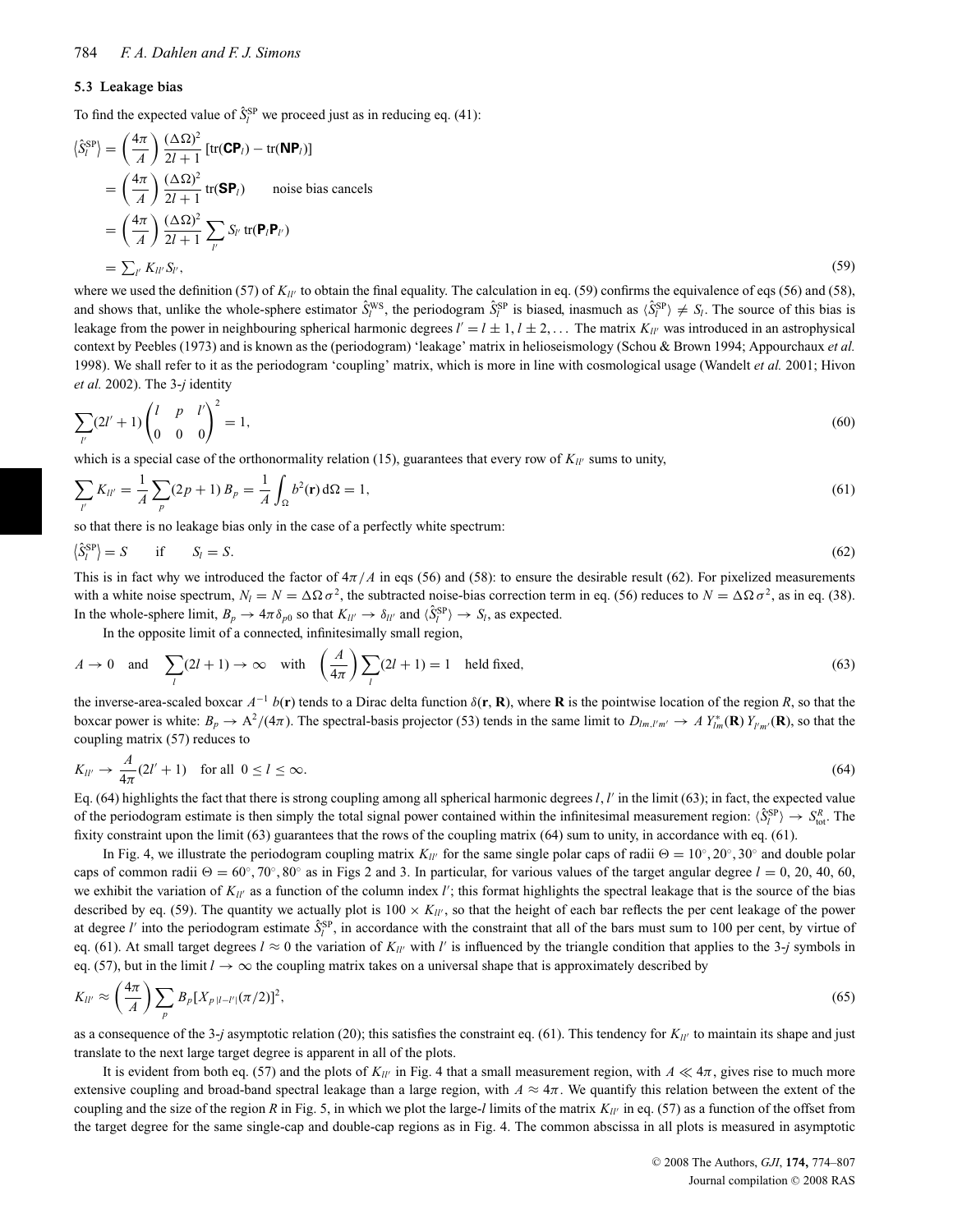

**Figure 4.** Bar plots of the periodogram coupling matrix  $100 \times K_{ll'}$  for single polar caps of radii  $\Theta = 10°$ ,  $20°$ ,  $30°$  (left-hand panels) and double caps of common radii  $\Theta = 60^\circ, 70^\circ, 80^\circ$  (right-hand panels). The tick marks are at  $l' = 0, 20, 40, 60, 80, 100$  on every offset abscissa; the target degrees  $l = 0, 20,$ 40, 60 are indicated on the right. Numbers on top are the maximum diagonal value  $100 \times K_{ll}$  for every target degree *l*. The double-cap matrix is alternating,  $K_{ll'} = 0$  if  $|l - l'|$  odd, since the 3-*j* symbols are zero whenever  $l + p + l'$  is odd and  $B_p^{\text{cut}} = 0$  if *p* odd.

wavelengths,  $-3 \le v \le 3$ , defined by  $|l' - l| = p_{\Theta/|v|}$ , or indeed  $l' - l \approx vp_{\Theta}$  where  $[p_{\Theta}(p_{\Theta} + 1)]^{1/2} = 180^{\circ}/\Theta$ , and delineated along the top; the  $l' - l$  scales along the bottom vary depending upon the cap size  $\Theta$ . It is clear from this format that  $K_{ll'}$  is always substantially less than its peak diagonal value  $K_{ll}$ , so that the coupling and spectral leakage are weak, whenever  $|l'-l| \geq \{1-2\} \times p_{\Theta}$ . The extent of the periodogram coupling thus scales directly with the radius  $\Theta$  of a single or double polar cap. The resulting broad-band character of the spectral leakage for small regions ( $A \ll 4\pi$ ) is highly undesirable and makes the periodogram 'hopelessly obsolete' (Thomson & Chave 1991).

#### **5.4 Periodogram covariance**

Making use of the Isserlis identity (44) we find that the covariance of two periodogram estimates  $\hat{S}_l^{SP}$  and  $\hat{S}_l^{SP}$  at different degrees *l* and *l'* is given by a pixel-basis formula very similar to eq. (45),

$$
\Sigma_{ll'}^{\rm SP} = \text{cov}\left(\hat{S}_l^{\rm SP}, \hat{S}_l^{\rm SP}\right) = \frac{2(4\pi/A)^2(\Delta\Omega)^4}{(2l+1)(2l'+1)} \text{ tr}(\mathbf{CP}_l \mathbf{CP}_{l'}),\tag{66}
$$

with the important difference that tr( $\mathbf{CP}_l \mathbf{CP}_l$ ) now represents a fourfold integral over the region *R* rather than over the whole sphere  $\Omega$ . Inserting the representation (36) of the data covariance matrix **C** and transforming to the spatial basis, we obtain the result

$$
\Sigma_{ll'}^{\rm SP} = \frac{2(4\pi/A)^2}{(2l+1)(2l'+1)} \sum_{mm'} \left| \sum_{pq} (S_p + N_p) D_{lm,pq} D_{pq,l'm'} \right|^2,
$$
\n(67)

which reduces to eq. (46) in the limit of whole-sphere data coverage, when  $D_{lm,l'm'} = \delta_{ll'}\delta_{mm'}$ . Using the boxcar function  $b(\mathbf{r})$  to rewrite  $D_{lm,l'm'}$  as an integral over the whole sphere  $\Omega$  as in our reduction of eq. (52) we can express the covariance of a periodogram spectral estimate in terms of Wigner 3-*j* symbols:

$$
\Sigma_{ll'}^{\rm SP} = \frac{2}{A^2} \sum_{mm'} \left| \sum_{pq} (2p+1)(S_p + N_p) \sum_{st} \sum_{s't'} \sqrt{(2s+1)(2s'+1)} b_{st} b_{s't'}^* \begin{pmatrix} l & p & s \\ 0 & 0 & 0 \end{pmatrix} \begin{pmatrix} l' & p & s' \\ 0 & 0 & 0 \end{pmatrix} \begin{pmatrix} l & p & s' \\ m & q & t \end{pmatrix} \begin{pmatrix} l' & p & s' \\ m' & q & t' \end{pmatrix} \right|^2.
$$
 (68)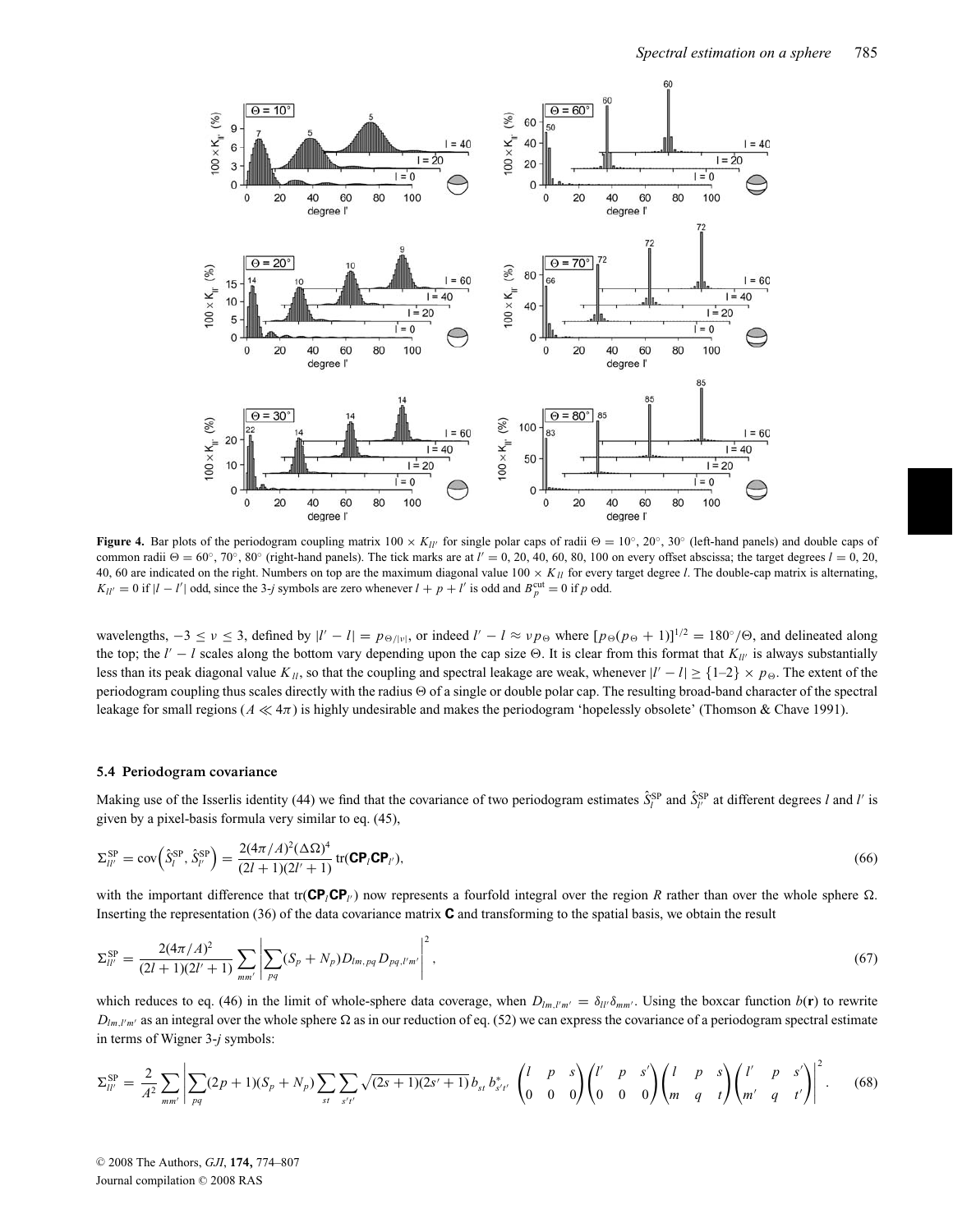

**Figure 5.** Large-*l* limits of the periodogram coupling matrix  $K_{ll'}$  for single polar caps of radii  $\Theta = 10°$ ,  $20°$ ,  $30°$  (left-hand panels) and double caps of radii  $\Theta = 60^\circ, 70^\circ, 80^\circ$  (right-hand panels). The common abscissa is the offset from the target angular degree, measured in asymptotic wavelengths,  $l'$  –  $l \approx v p_{\Theta}$ . The limiting shapes were found empirically by increasing *l* until the plots no longer changed visibly. The exact coupling matrix (57) is asymmetric because of the leading factor of  $2l' + 1$ ; the slight left–right asymmetry visible here is not retained in the asymptotic result (65). Small numbers in upper left corner give the per cent coupling outside the boundaries  $-3 \le v \le 3$  of each plot.

Eqs (67) and (68) are exact and show that every element of the periodogram covariance is non-negative:  $\Sigma_{ll'}^{\text{SP}} \geq 0$ , with equality prevailing only for  $l \neq l'$  in the limit of whole-sphere coverage,  $A = 4\pi$ . We shall obtain a more palatable approximate expression for  $\Sigma_{ll'}^{SP}$ , valid for a moderately coloured spectrum, in Section 8.1.

# **5.5 Deconvolved periodogram**

In principle it is possible to eliminate the leakage bias in the periodogram estimate  $\hat{S}_l^{\text{SP}}$  by numerical inversion of the coupling matrix  $K_{ll'}$ . The expected value of the 'deconvolved periodogram' estimator, defined by

$$
\hat{S}_l^{\rm DP} = \sum_{l'} K_{ll'}^{-1} \hat{S}_{l'}^{\rm SP},\tag{69}
$$

is clearly  $\langle \hat{S}_l^{\text{DP}} \rangle = S_l$ . The corresponding covariance is given by the usual formula for the covariance of a linear combination of estimates (Menke 1989):

$$
\Sigma_{ll'}^{\rm DP} = \text{cov}\left(\hat{S}_l^{\rm DP}, \hat{S}_{l'}^{\rm DP}\right) = \sum_{pp'} K_{lp}^{-1} \Sigma_{pp'}^{\rm SP} K_{p'l'}^{-T}
$$
\n
$$
\tag{70}
$$

where  $K_{p'l'}^{-T} = K_{l'p'}^{-1}$ . In practice the deconvolution (69) is only feasible when the region *R* covers most of the sphere,  $A \approx 4\pi$ ; for any region whose area *A* is significantly smaller than  $4\pi$ , the periodogram coupling matrix (57) will be too ill-conditioned to be invertible.

# **6 MAXIMUM-LIKELIHOOD ESTIMATION**

In this section we review the maximum-likelihood method of spectral estimation, which has been developed and applied by a large number of cosmological investigators to CMB temperature data from ground-based surveys as well as two space missions: the 'Cosmic Background Explorer' (COBE) satellite and the 'Wilkinson Microwave Anisotropy Project' (WMAP). Our discussion draws heavily upon the analyses by Tegmark (1997), Tegmark *et al.* (1997), Bond *et al.* (1998), Oh *et al.* (1999) and Hinshaw *et al.* (2003). For more rigorous theoretical considerations, we refer to Cox & Hinkley (1974). In particular, we caution that if the number of parameters to be estimated is large compared to the number of data, maximum-likelihood estimators often behave poorly.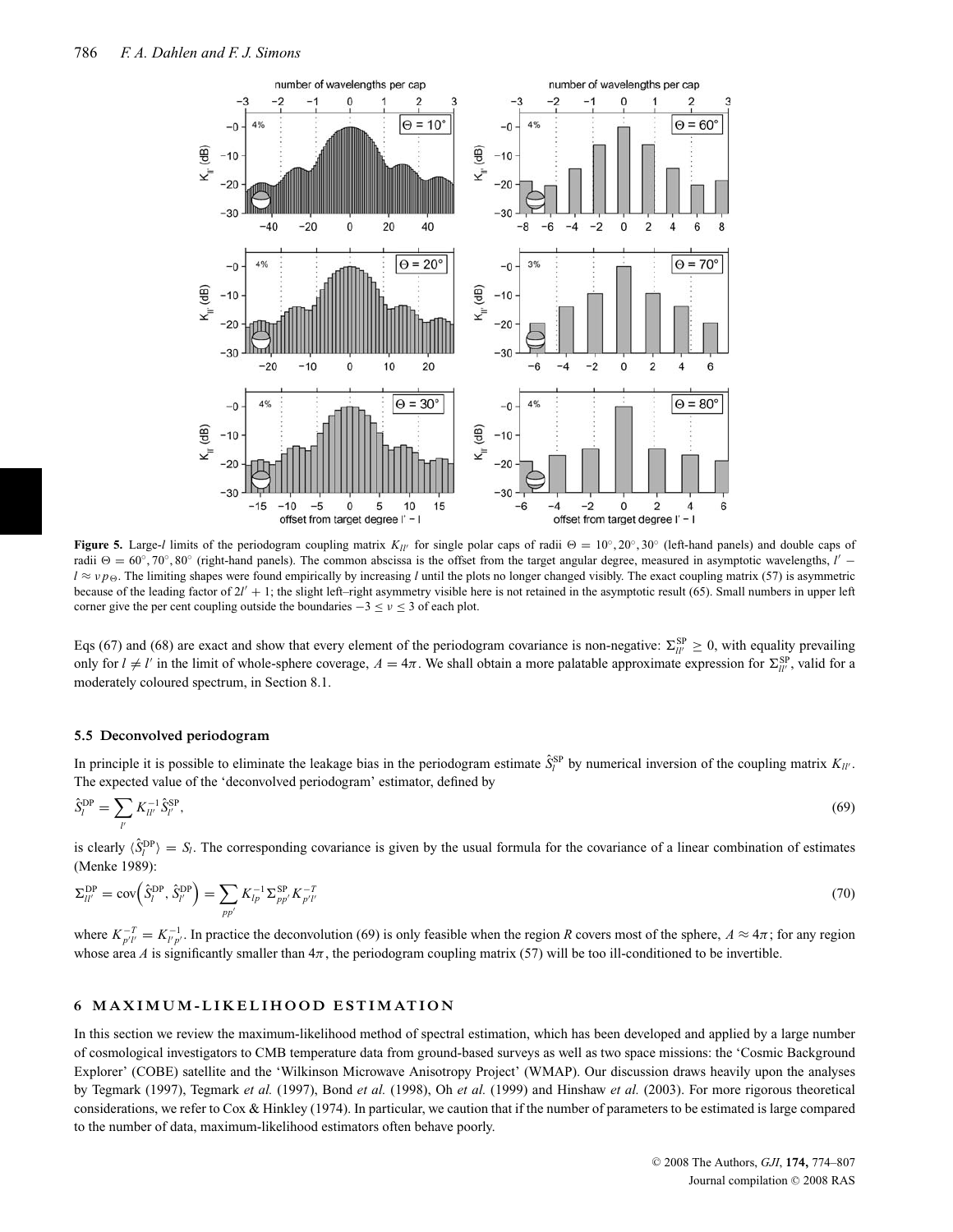# **6.1 Likelihood function**

The starting point of the analysis is the likelihood  $\mathcal{L}(S_l, \mathbf{d})$  that one will observe the pixel-basis data  $\mathbf{d} = (d_1 \ d_2 \ \cdots \ d_J)^T$  given the spectrum  $S_l$ . We model this likelihood as Gaussian:

$$
\mathcal{L}(S_t, \mathbf{d}) = \frac{\exp\left(-\frac{1}{2}\mathbf{d}^{\mathsf{T}}\mathbf{C}^{-1}\mathbf{d}\right)}{(2\pi)^{J/2}\sqrt{\det\mathbf{C}}},\tag{71}
$$

where **C**−<sup>1</sup> is the inverse of the data covariance matrix defined in eq. (36), **C**−<sup>1</sup>**C** = **CC**−<sup>1</sup> = **I**, and *J* is the total number of observational pixels as before. The notation is intended to imply that  $\mathcal{L}(S_l, \mathbf{d})$  depends upon *all* of the spectral values  $S_l$ ,  $0 \le l \le \infty$ ; the 'maximum-likelihood' estimator is the spectrum *Sl* that maximizes the multivariate Gaussian likelihood function (71) for measured data **d**.

Maximization of  $\mathcal{L}(S_l, \mathbf{d})$  is equivalent to minimization of the logarithmic likelihood

$$
L(Sl, \mathbf{d}) = -2 \ln \mathcal{L}(Sl, \mathbf{d}) = \ln(\det \mathbf{C}) + \mathbf{d}^{\mathsf{T}} \mathbf{C}^{-1} \mathbf{d} + J \ln(2\pi).
$$
 (72)

To minimize  $L(S_i, \mathbf{d})$  we differentiate with respect to the unknowns  $S_i$  using the identity  $ln(\det \mathbf{C}) = tr(ln \mathbf{C})$  and

$$
\frac{\partial \mathbf{C}}{\partial S_l} = \mathbf{P}_l, \qquad \frac{\partial \mathbf{C}^{-1}}{\partial S_l} = -\mathbf{C}^{-1} \mathbf{P}_l \mathbf{C}^{-1}, \qquad \frac{\partial (\ln \mathbf{C})}{\partial S_l} = \mathbf{C}^{-1} \mathbf{P}_l.
$$
\n(73)

The first equality in eq. (73) follows from eq. (36), the others are the result of matrix identities. The resulting minimization condition is

$$
\frac{\partial L}{\partial S_l} = -\mathbf{d}^{\mathsf{T}} \mathbf{C}^{-1} \mathbf{P}_l \mathbf{C}^{-1} \mathbf{d} + \text{tr}(\mathbf{C}^{-1} \mathbf{P}_l) = 0. \tag{74}
$$

The ensemble average of eq. (74) is

$$
\left\langle \frac{\partial L}{\partial S_l} \right\rangle = -\text{tr}(\mathbf{C}^{-1}\mathbf{P}_l) + \text{tr}(\mathbf{C}^{-1}\mathbf{P}_l) = 0, \tag{75}
$$

verifying that the maximum-likelihood estimate is correct on average in the sense that the average slope ∂*L*/∂ *Sl* is zero at the point corresponding to the true spectrum  $S_l$ . The curvature of the logarithmic likelihood function  $L(S_l, \mathbf{d})$  is

$$
\frac{\partial^2 L}{\partial S_l \partial S_{l'}} = \mathbf{d}^{\mathsf{T}} \mathbf{C}^{-1} \mathbf{P}_l \mathbf{C}^{-1} \mathbf{P}_{l'} \mathbf{C}^{-1} \mathbf{d} + \mathbf{d}^{\mathsf{T}} \mathbf{C}^{-1} \mathbf{P}_{l'} \mathbf{C}^{-1} \mathbf{P}_l \mathbf{C}^{-1} \mathbf{d} - \text{tr} \left( \mathbf{C}^{-1} \mathbf{P}_l \mathbf{C}^{-1} \mathbf{P}_{l'} \right).
$$
(76)

In the vicinity of the minimum we can expand  $L(S_l, \mathbf{d})$  in a Taylor series:

$$
L(S_l + \delta S_l, \mathbf{d}) = L(S_l, \mathbf{d}) + \sum_{l} \left(\frac{\partial L}{\partial S_l}\right) \delta S_l + \frac{1}{2} \sum_{ll'} \delta S_l \left(\frac{\partial^2 L}{\partial S_l \partial S_{l'}}\right) \delta S_{l'} + \cdots. \tag{77}
$$

The quantities  $\partial^2 L/\partial S_l \partial S_{l'}$  are the elements of the Hessian of the logarithmic likelihood function; likewise, we shall write  $(\partial^2 L/\partial S_l \partial S_{l'})^{-1}$ to denote the elements of its inverse. Ignoring the higher-order terms ... in eq. (77) we can write the minimization condition (74) in the form

$$
\delta S_l = \sum_{l'} \left( \frac{\partial^2 L}{\partial S_l \, \partial S_{l'}} \right)^{-1} \left( -\frac{\partial L}{\partial S_{l'}} \right) = \sum_{l'} \left( \frac{\partial^2 L}{\partial S_l \, \partial S_{l'}} \right)^{-1} \left[ \mathbf{d}^{\mathsf{T}} \mathbf{C}^{-1} \mathbf{P}_{l'} \mathbf{C}^{-1} \mathbf{d} - \text{tr}(\mathbf{C}^{-1} \mathbf{P}_{l'}) \right]. \tag{78}
$$

Eq. (78) is the classical Newton–Raphson iterative algorithm for the minimization of  $L(S_t, \mathbf{d})$ . Starting with an initial guess for the spectrum  $S_l$ the method uses eq. (78) to find  $\delta S_l$ , updates the spectrum  $S_l \to S_l + \delta S_l$ , re-evaluates the right-hand side, and so on until convergence,  $\delta S_l \rightarrow 0$ , is attained (see, e.g. Strang 1986; Press *et al.* 1992).

### **6.2 Quadratic estimator**

For large data vectors **d** computation of the logarithmic likelihood curvature (76) is generally prohibitive and it is customary to replace <sup>1</sup>/<sub>2</sub> (∂<sup>2</sup>*L*/∂*S<sub>l</sub>*</sub> ∂*S<sub>l</sub>*<sup>*l*</sup>) by its ensemble average, which is known as the 'Fisher matrix':

$$
F_{ll'} = \frac{1}{2} \left\langle \frac{\partial^2 L}{\partial S_l \partial S_{l'}} \right\rangle = \frac{1}{2} \operatorname{tr} (\mathbf{C}^{-1} \mathbf{P}_l \mathbf{C}^{-1} \mathbf{P}_{l'}). \tag{79}
$$

Note that like the curvature (76) itself the Fisher matrix (79) is symmetric,  $F_{ll'} = F_{l'l}$ , and positive definite. Upon substituting  $\frac{1}{2} F_{ll'}^{-1}$  for the inverse Hessian ( $\partial^2 L/\partial S_l \partial S_{l'}$ )<sup>-1</sup> in eq. (78), we obtain a Newton–Raphson algorithm that is computationally more tractable, and guaranteed to converge (albeit by a different iteration path) to the same local minimum:

$$
\delta S_l = \frac{1}{2} \sum_{l'} F_{ll'}^{-1} \left[ \mathbf{d}^{\mathsf{T}} \mathbf{C}^{-1} \mathbf{P}_{l'} \mathbf{C}^{-1} \mathbf{d} - \text{tr}(\mathbf{C}^{-1} \mathbf{P}_{l'}) \right]. \tag{80}
$$

The second term in brackets in eq. (80) can be manipulated as follows:

$$
\operatorname{tr}(\mathbf{C}^{-1}\mathbf{P}_{l'}) = \operatorname{tr}(\mathbf{C}^{-1}\mathbf{P}_{l'}\mathbf{C}^{-1}\mathbf{C}) = \sum_{n} \operatorname{tr}(\mathbf{C}^{-1}\mathbf{P}_{l'}\mathbf{C}^{-1}\mathbf{P}_{n})(S_n + N_n) = 2\sum_{n} F_{l'n}(S_n + N_n). \tag{81}
$$

This enables us to rewrite the iteration (80) in the form

$$
S_l + \delta S_l = \frac{1}{2} \sum_{l'} F_{ll'}^{-1} \left[ \mathbf{d}^{\mathsf{T}} \mathbf{C}^{-1} \mathbf{P}_{l'} \mathbf{C}^{-1} \mathbf{d} - \text{tr}(\mathbf{C}^{-1} \mathbf{P}_{l'} \mathbf{C}^{-1} \mathbf{N}) \right].
$$
\n(82)

<sup>C</sup> 2008 The Authors, *GJI*, **174,** 774–807

Journal compilation © 2008 RAS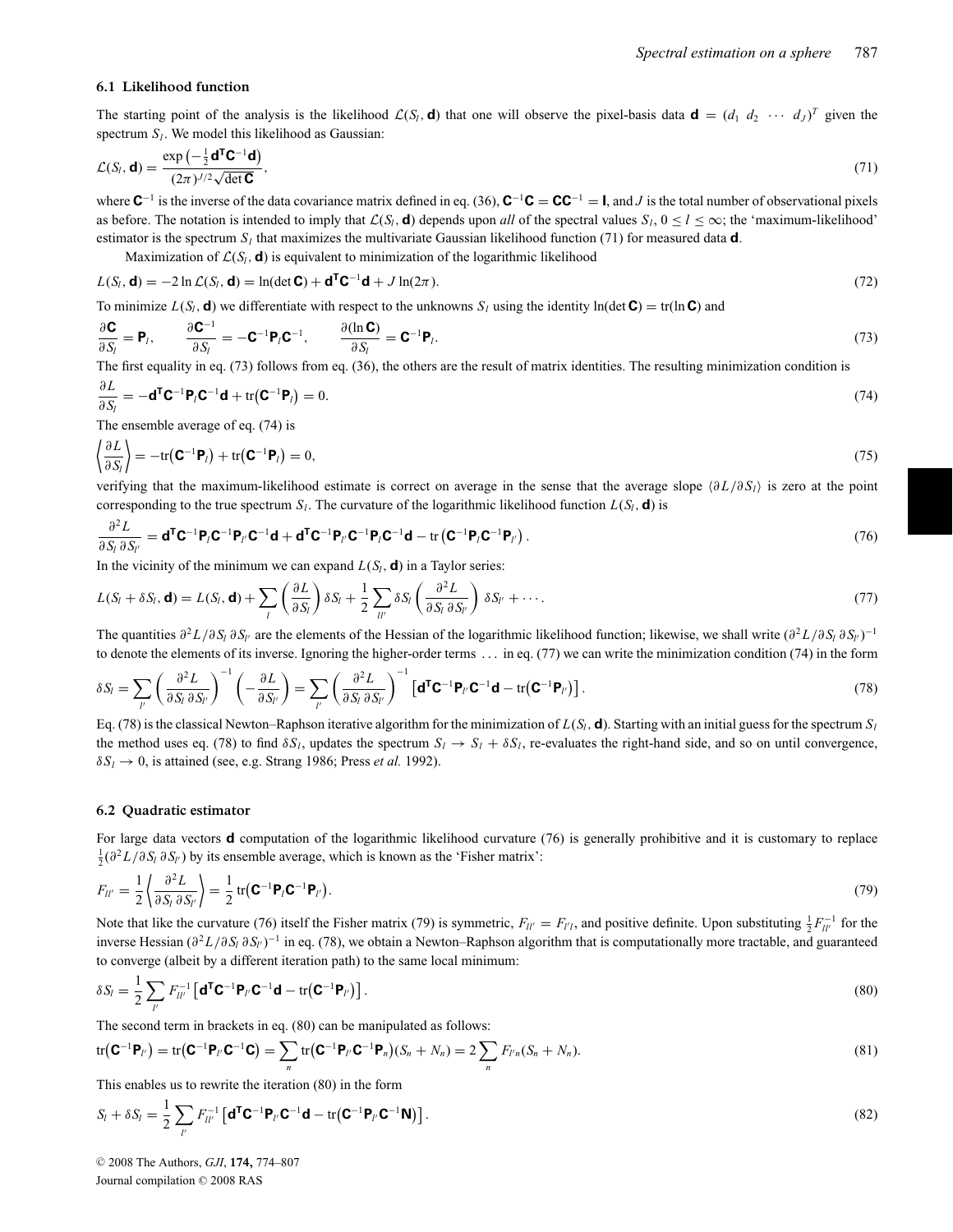In particular, at the minimum, where  $\delta S_l = 0$ , the minimum conditions (74) are satisfied and eq. (82) reduces to

$$
\hat{S}_l^{\text{ML}} = \mathbf{d}^{\mathsf{T}} \mathbf{Z}_l \mathbf{d} - \text{tr}(\mathbf{N} \mathbf{Z}_l),
$$
\n(83)

where we have defined a new symmetric matrix,

$$
\mathbf{Z}_{l} = \frac{1}{2} \sum_{l'} F_{ll'}^{-1} (\mathbf{C}^{-1} \mathbf{P}_{l'} \mathbf{C}^{-1}).
$$
\n(84)

The superscript ML designates  $\hat{S}_l^{ML}$  as the maximum-likelihood estimator. Eq. (83) is quadratic in the data **d** and has the same form as the whole-sphere and periodogram estimators  $\hat{S}_l^{WS}$  and  $\hat{S}_l^{SP}$ , but with an important difference: the right-hand sides of eqs (39) and (58) are independent of the spectrum  $S_l$  whereas the matrix  $\mathbb{Z}_l$  in eq. (84) depends upon  $S_l$ . In fact, eq. (83) can be regarded as a fixed-point equation of the form  $\hat{S}^{\text{ML}}_l = f(\mathbf{d}, \hat{S}^{\text{ML}}_l)$ , where the right-hand side exhibits a quadratic dependence upon **d** but a more general dependence upon the unknown spectral estimates  $\hat{S}_l^{\text{ML}}$ ,  $0 \le l \le \infty$ . Maximum-likelihood estimation is inherently non-linear, requiring iteration to converge to the local minimum  $\hat{S}_l^{\text{ML}}$ .

# **6.3 Mean and covariance**

The maximum-likelihood method yields an unbiased estimate of the spectrum inasmuch as

$$
\langle \hat{S}_{l}^{\text{ML}} \rangle = \text{tr}(\text{CZ}_{l}) - \text{tr}(\text{NZ}_{l})
$$
  
= tr(**SZ**<sub>l</sub>) noise bias cancels  
=  $\frac{1}{2} \sum_{l'} F_{ll'}^{-1} \sum_{p} S_{p} \text{tr}(\text{C}^{-1} \text{P}_{l'} \text{C}^{-1} \text{P}_{p})$   
=  $\sum_{l'} F_{ll'}^{-1} \sum_{p} F_{l'p} S_{p}$   
=  $S_{l}$ . (85)

Using the Isserlis identity (44) to compute the covariance of two estimates  $\hat{S}_l^{\text{ML}}$  and  $\hat{S}_{l'}^{\text{ML}}$ , we find that

$$
\Sigma_{ll'}^{\text{ML}} = \text{cov}\left(\hat{S}_l^{\text{ML}}, \hat{S}_{l'}^{\text{ML}}\right)
$$
  
\n
$$
= 2 \text{ tr}\left(\mathbf{C} \mathbf{Z}_l \mathbf{C} \mathbf{Z}_{l'}\right)
$$
  
\n
$$
= \frac{1}{2} \text{ tr}\left(\mathbf{C} \sum_{p} F_{lp}^{-1} \mathbf{C}^{-1} \mathbf{P}_p \mathbf{C}^{-1} \mathbf{C} \sum_{p'} F_{lp'}^{-1} \mathbf{C}^{-1} \mathbf{P}_{p'} \mathbf{C}^{-1}\right)
$$
  
\n
$$
= \frac{1}{2} \sum_{p} F_{lp}^{-1} \sum_{p'} F_{lp'}^{-1} \text{ tr}(\mathbf{C}^{-1} \mathbf{P}_p \mathbf{C}^{-1} \mathbf{P}_{p'})
$$
  
\n
$$
= \sum_{p} F_{lp}^{-1} \sum_{p'} F_{lp'}^{-1} F_{p'p}
$$
  
\n
$$
= F_{ll'}^{-1}.
$$
  
\n(86)

The calculation in eq. (86) shows that the maximum likelihood covariance  $\Sigma_{ll'}^{\text{ML}}$  is the inverse  $F_{ll'}^{-1}$  of the ubiquitous Fisher matrix (79). The method depends upon our ability to invert  $F_{ll'}$  and, as we shall elaborate in Section 6.6, this is only numerically feasible in the case of nearly-whole-sphere coverage,  $A \approx 4\pi$ . In other words, in many practical (geophysical) applications, a maximum-likelihood estimate may not exist.

# **6.4 The Fisher matrix**

Pixel-basis computation of the Fisher matrix  $F_{ll'} = \frac{1}{2} \text{tr}(\mathbf{C}^{-1} \mathbf{P}_l \mathbf{C}^{-1} \mathbf{P}_{l'})$  requires numerical inversion of the  $J \times J$  covariance matrix  $\mathbf{C}$ . Transforming to the spatial basis, we can instead write the definition (79) in terms of the inverse data covariance function  $C^{-1}(\mathbf{r}, \mathbf{r}')$  equivalent to the pixel-basis inverse  $(\Delta \Omega)^{-2}$ **C**<sup>−1</sup> in the form

$$
F_{ll'} = \frac{1}{2} \sum_{mm'} |V_{lm,l'm'}|^2,\tag{87}
$$

where

$$
V_{lm,l'm'} = \iint_R Y_{lm}^*(\mathbf{r}) \, C^{-1}(\mathbf{r}, \mathbf{r}') \, Y_{l'm'}(\mathbf{r}') \, d\Omega \, d\Omega'.
$$
\n(88)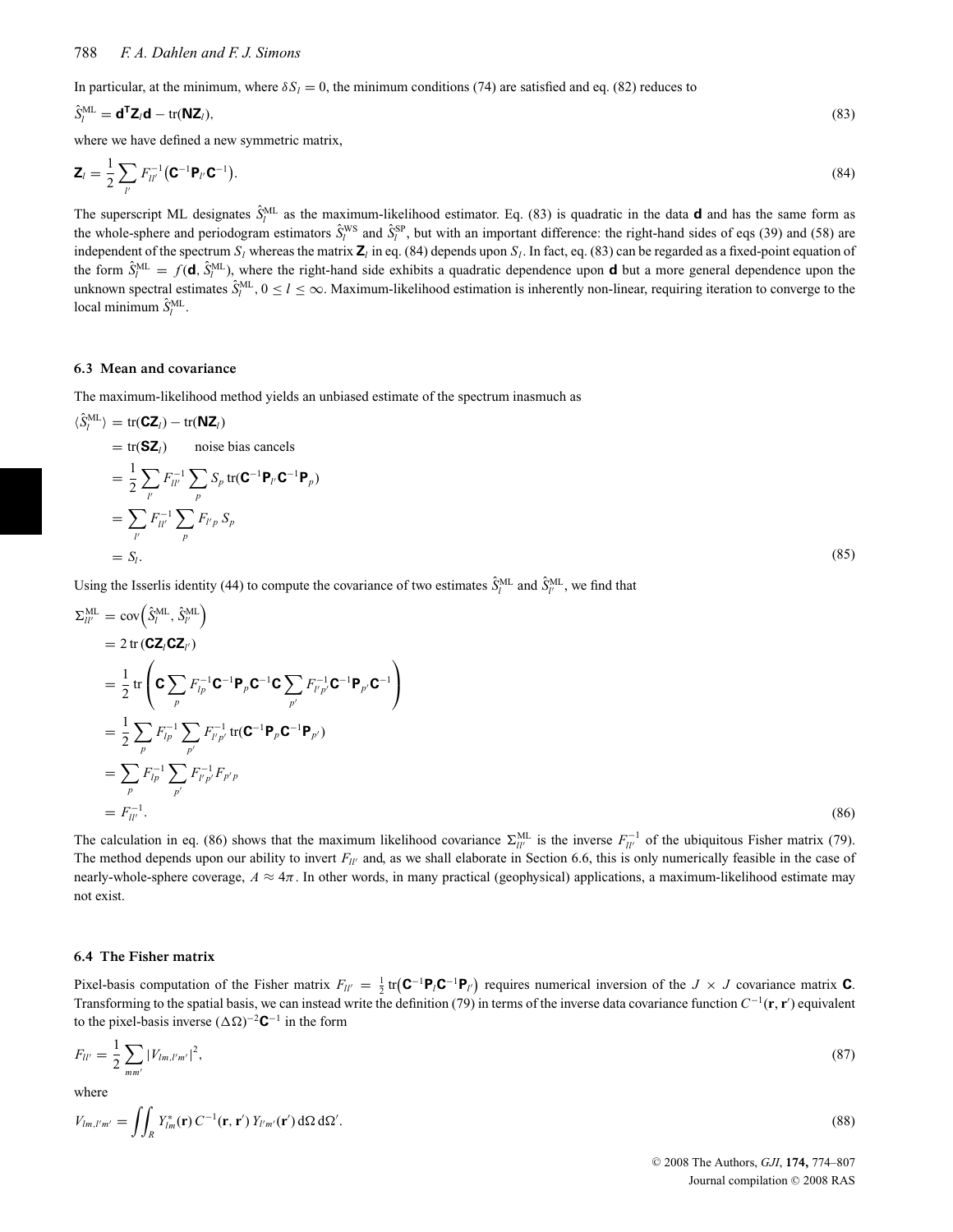Among other things, eq. (87) shows that every element of the Fisher matrix is non-negative:  $F_{ll'} \ge 0$ . To compute the matrix elements (88) in the absence of an explicit expression for  $C^{-1}(\mathbf{r}, \mathbf{r}')$  in the case  $R \neq \Omega$  we can find the auxiliary spacelimited function

$$
V_{l'm'}(\mathbf{r}) = \int_R C^{-1}(\mathbf{r}, \mathbf{r}') Y_{l'm'}(\mathbf{r}') d\Omega' = \sum_{lm} V_{lm,l'm'} Y_{lm}(\mathbf{r})
$$
\n(89)

by solving the spatial-basis integral equation

$$
\int_{R} C(\mathbf{r}, \mathbf{r}') V_{l'm'}(\mathbf{r}') d\Omega' = Y_{l'm'}(\mathbf{r}), \quad \mathbf{r} \in R,
$$
\n(90)

where

$$
C(\mathbf{r}, \mathbf{r}') = \sum_{pq} (S_p + N_p) Y_{pq}(\mathbf{r}) Y_{pq}^*(\mathbf{r}') = \frac{1}{4\pi} \sum_p (2p + 1)(S_p + N_p) P_p(\mathbf{r} \cdot \mathbf{r}').
$$
\n(91)

Alternatively, we can transform eq. (90) to the spectral basis and solve

$$
\sum_{st} \sum_{pq} D_{lm,pq}(S_p + N_p) D_{pq,st} V_{st,l'm'} = D_{lm,l'm'}.
$$
\n(92)

In the case of an axisymmetric region such as a polar cap or equatorial cut, the spatial-basis and spectral-basis inverse problems (90) and (92) can be decomposed into a series of simpler problems, one for each fixed, non-negative order *m*; this axisymmetric reduction is straightforward and will not be detailed here.

In the limiting case of whole-sphere coverage,  $R = \Omega$ , the pixel-basis covariance matrix (36) can be inverted analytically,  $C^{-1}$  $(\Delta \Omega)^2 \sum_l (S_l + N_l)^{-1} \mathbf{P}_l$ , and the Fisher matrix (79) reduces to

$$
F_{ll'} = \frac{1}{2}(2l+1)(S_l + N_l)^{-2}\delta_{ll'},
$$
\n(93)

where we have used the whole-sphere identity (40). The result (93) can also be obtained from eqs (87) and (92) by recalling that  $D_{lm,l'm'}$  $\delta_{ll'}\delta_{mm'}$  if  $R = \Omega$ . In fact, the maximum-likelihood estimate (83) coincides in this limiting case with the whole-sphere estimate (38),  $\hat{S}_l^{\text{ML}} = \hat{S}_l^{\text{WS}}$ , and the covariance (86) reduces to  $\Sigma_{ll'}^{\text{ML}} = F_{ll'}^{-1} = 2(2l+1)^{-1} (S_l + N_l)^2 \delta_{ll'}$ , in agreement with eq. (46), as expected. We give an explicit approximate formula that generalizes eq. (93) to the case of a region  $R \neq \Omega$  in Section 8.2.

### **6.5 Cramer–Rao lite ´**

Maximum-likelihood estimation is the method of choice in a wide variety of statistical applications, including CMB cosmology. In large part this popularity is due to a powerful theorem due to Fisher, Cramer and Rao, which guarantees that the maximum-likelihood method yields the ´ 'best unbiased estimator' in the sense that it has lower variance than any other unbiased estimate; that is, in this spherical spectral estimation problem,

$$
\text{var}(\hat{S}_l^{\text{ML}}) = F_{ll}^{-1} \le \text{var}(\hat{S}_l) \qquad \text{for any } \hat{S}_l \text{ satisfying } \langle \hat{S}_l \rangle = S_l. \tag{94}
$$

A general statement and proof of this so-called 'Cramer–Rao inequality' is daunting (see, e.g. Kendall & Stuart 1969); however, it is ´ straightforward to prove the limited result (94) if we confine ourselves to the class of quadratic estimators, of the form

$$
\hat{S}_l = \mathbf{d}^{\mathsf{T}} \mathbf{Z}_l \mathbf{d} - \text{tr}(\mathbf{N} \mathbf{Z}_l),\tag{95}
$$

where the second term corrects for the bias due to noise as usual, and where the symmetric matrix **Z***<sup>l</sup>* remains to be determined. The ensemble average of eq. (95) is

$$
\langle \hat{S}_l \rangle = \sum_{l'} Z_{ll'} S_{l'} \quad \text{where} \quad Z_{ll'} = \text{tr}(\mathbf{Z}_l \mathbf{P}_{l'}), \tag{96}
$$

so that the condition that there be no leakage bias, that is,  $\langle \hat{S}_l \rangle = S_l$ , is that  $Z_{ll'} = \delta_{ll'}$ ; and the covariance between two estimates of the form (95), by another application of the Isserlis identity (44), is

$$
\Sigma_{ll'} = \text{cov}(\hat{S}_l, \hat{S}_{l'}) = 2 \text{ tr}(\text{CZ}_l \text{CZ}_{l'})
$$
\n(97)

To find the minimum-variance, unbiased quadratic estimator, we therefore, seek to minimize var $(S_l) = 2 \text{ tr}(\mathbf{CZ}_l \mathbf{CZ}_l)$  subject to the constraints that  $Z_{ll'} = \text{tr}(\mathbf{Z}_l \mathbf{P}_{l'}) = \delta_{ll'}$ . Introducing Lagrange multipliers  $\eta_{l'}$  we are led to the variational problem

$$
\Phi_l = \text{tr}(\mathbf{CZ}_l \mathbf{CZ}_l) - \sum_{l'} \eta_{l'} \left[ \text{tr}(\mathbf{Z}_l \mathbf{P}_{l'}) - \delta_{ll'} \right] = \text{minimum.}
$$
\n(98)

Demanding that  $\delta \Phi_l = 0$  for arbitrary variations  $\delta Z_l$  of the unknowns  $Z_l$  gives the relation

$$
2\left(\mathbf{CZ}_{i}\mathbf{C}\right) = \sum_{l'} \eta_{l'} \mathbf{P}_{l'} \qquad \text{or} \qquad \mathbf{Z}_{l} = \frac{1}{2} \sum_{l'} \eta_{l'} \left(\mathbf{C}^{-1} \mathbf{P}_{l'} \mathbf{C}^{-1}\right). \tag{99}
$$

To find the multipliers  $\eta_{l'}$  that render tr( $\mathbf{Z}_l \mathbf{P}_{l''}$ ) =  $\delta_{ll'}$  we multiply eq. (99) by  $\mathbf{P}_{l''}$  and take the trace:

$$
\sum_{l'} \eta_{l'} F_{l'l''} = \text{tr}(\mathbf{Z}_l \mathbf{P}_{l''}) = \delta_{ll''} \qquad \text{or} \qquad \eta_{l'} = F_{ll'}^{-1}.
$$
\n(100)

<sup>C</sup> 2008 The Authors, *GJI*, **174,** 774–807

Journal compilation  $©$  2008 RAS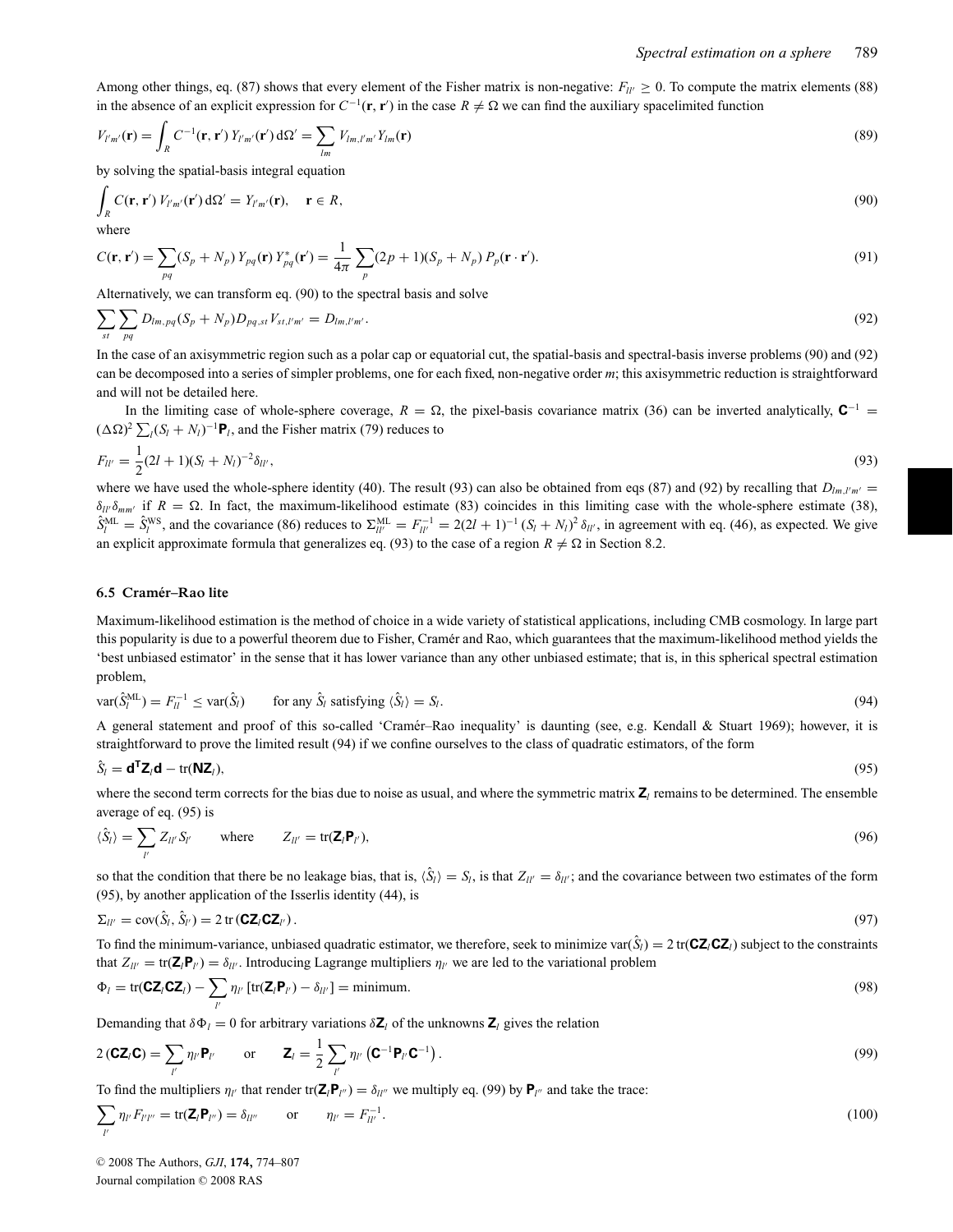# 790 *F. A. Dahlen and F. J. Simons*

Upon substituting eq. (100) into eq. (99) we obtain the final result

$$
\mathbf{Z}_{l} = \frac{1}{2} \sum_{l'} F_{ll'}^{-1} \left( \mathbf{C}^{-1} \mathbf{P}_{l'} \mathbf{C}^{-1} \right), \tag{101}
$$

which is identical to eq. (84). This argument, due to Tegmark (1997), shows that the maximum-likelihood estimator (83) is the best unbiased quadratic estimator of the spectrum, in the sense (94).

#### **6.6 To bin or not to bin**

The maximum-likelihood method as described above is applicable only to measurements **d** that cover most of the sphere, for example, to spacecraft surveys of the whole-sky CMB temperature field with a relatively narrow galactic cut. For smaller regions the method fails because the degree-by-degree Fisher matrix  $F_{ll'}$  is too ill-conditioned to be numerically invertible. Fundamentally, this is due to the strong correlation among adjacent spectral estimates  $\hat{S}_l^{\text{ML}}$ ,  $\hat{S}_l^{\text{ML}}$  within a band of width  $|l'-l| \approx \{1-2\} \times p_\Theta$ , where as before  $p_\Theta$  is the degree of the spherical harmonic that just fits a single asymptotic wavelength into the region of dimension  $\Theta \approx (2A/\pi)^{1/2}$ . In view of this strong correlation it is both appropriate and necessary to sacrifice spectral resolution, and seek instead the best unbiased estimates  $\hat{S}_B^{\text{ML}}$  of a sequence of binned linear combinations of the individual spectral values  $S_l$ , of the form

$$
S_B = \sum_l W_{Bl} S_l. \tag{102}
$$

We shall assume that the bins *B* are sufficiently non-overlapping for the non-square weight matrix  $W_{BI}$  to be of full row rank, and we shall stipulate that every row sums to unity, that is,  $\sum_l W_{Bl} = 1$ , to ensure that  $\langle \hat{S}_B^{\text{ML}} \rangle = S$  in the case of a white spectrum,  $S_l = S$ . Apart from these constraints, the weights can be anything we wish; for example, a boxcar or uniformly weighted average  $W_{Bl} = \delta_{l \in B} / \sum_{l' \in B}$ , where  $\delta_{l \in B}$ is one if degree *l* is in bin *B* and zero otherwise, and the denominator is the width of the bin.

Because we must resort to estimating band averages  $S_B$  we are obliged to adopt a different statistical viewpoint in the maximum-likelihood estimation procedure; specifically, we shall suppose that  $S_l$  can be adequately approximated by a coarser-grained spectrum,

$$
S_l^\dagger = \sum_B W_{lB}^\dagger S_B,\tag{103}
$$

where  $W_{I}^{\dagger}$  is the Moore–Penrose generalized inverse or pseudo-inverse of the weight matrix  $W_{B1}$  (Strang 1998). Because  $W_{B1}$  is of full row rank,  $W_{I}^{\dagger}$  is the purely underdetermined pseudo-inverse, given by

$$
W_{IB}^{\dagger} = \sum_{B'} W_{IB'}^T \left( \sum_{l'} W_{B'l'} W_{l'B}^T \right)^{-1}, \tag{104}
$$

where  $W_{IB}^T = W_{BI}$  and the second term is the inverse of the enclosed symmetric matrix (Menke 1989; Gubbins 2004). The coarse-grained spectrum (103) is the minimum-norm solution of eq. (102) with no component in the null-space of  $W_{BI}$ ; in other words,  $S_l^{\dagger}$  is the part of  $S_l$ that can be faithfully recovered from the binned values  $S_B$ . Since  $W_{IB}^{\dagger}$  in eq. (104) is a right inverse of  $W_{B1}$ , that is,  $\sum_l W_{Bl} W_{IB'}^{\dagger} = \delta_{BB'}$ , the spectra  $S_l^{\dagger}$  and  $S_l$  have identical binned averages,  $S_B^{\dagger} = \sum_l W_{Bl} S_l^{\dagger} = S_B$ . For the simplest case of contiguous, boxcar-weighted bins,  $W_{IB}^{\dagger} =$  $(\delta_{I\in B})^T$  so that  $S_I^{\dagger}$  is a staircase spectrum, constant and equal to  $S_B$  in every bin *B*. Stoica & Sundin (1999) imposed this before comparing maximum-likelihood with other estimators.

The coarse-grained spectrum  $S_l^{\dagger}$  gives rise to an associated, coarse-grained representation  $\mathbf{C}^{\dagger}$  of the data covariance matrix  $\mathbf{C}$  in eq. (36), namely

$$
\mathbf{C}^{\dagger} = \mathbf{S}^{\dagger} + \mathbf{N}^{\dagger} = \sum_{l} \left( S_{l}^{\dagger} + N_{l}^{\dagger} \right) \mathbf{P}_{l} = \sum_{B} (S_{B} + N_{B}) \mathbf{P}_{B}, \qquad (105)
$$

where  $N_B$  and  $N_I^{\dagger}$  are defined in terms of  $N_I$  by the analogues of eqs (102)–(103), and where the vector  $P_B = \partial C^{\dagger}/\partial S_B$  is

$$
\mathbf{P}_B = \sum_l \left( \frac{\partial \mathbf{C}^\dagger}{\partial S_l^\dagger} \right) \left( \frac{\partial S_l^\dagger}{\partial S_B} \right) = \sum_l \mathbf{P}_l W_{lB}^\dagger. \tag{106}
$$

To estimate the binned spectrum (102) we consider a new likelihood function  $\mathcal{L}(S_B, \mathbf{d})$  of the form (71) but with **C**<sup>−1</sup> replaced by the coarsegrained inverse matrix  $\mathbf{C}^{-\dagger}$ , and minimize by differentiating the log likelihood  $L(S_B, \mathbf{d}) = -2 \ln \mathcal{L}(S_B, \mathbf{d})$  with respect to the unknowns  $S_B$ . Every step in the derivation leading to eq. (83) can be duplicated with the degree indices *l* and *l'* replaced by bin indices *B* and *B'*; the resulting maximum-likelihood estimate of  $S_B$  is

$$
\hat{S}_B^{\text{ML}} = \mathbf{d}^{\mathsf{T}} \mathbf{Z}_B \mathbf{d} - \text{tr}(\mathbf{N}^{\dagger} \mathbf{Z}_B),\tag{107}
$$

where

$$
\mathbf{Z}_{B} = \frac{1}{2} \sum_{B'} F_{BB'}^{-1} (\mathbf{C}^{-\dagger} \mathbf{P}_{B'} \mathbf{C}^{-\dagger})
$$
(108)

and

$$
F_{BB'} = \frac{1}{2} \left\langle \frac{\partial^2 L}{\partial S_B \, \partial S_{B'}} \right\rangle = \frac{1}{2} \operatorname{tr} (\mathbf{C}^{-\dagger} \mathbf{P}_B \mathbf{C}^{-\dagger} \mathbf{P}_{B'}) . \tag{109}
$$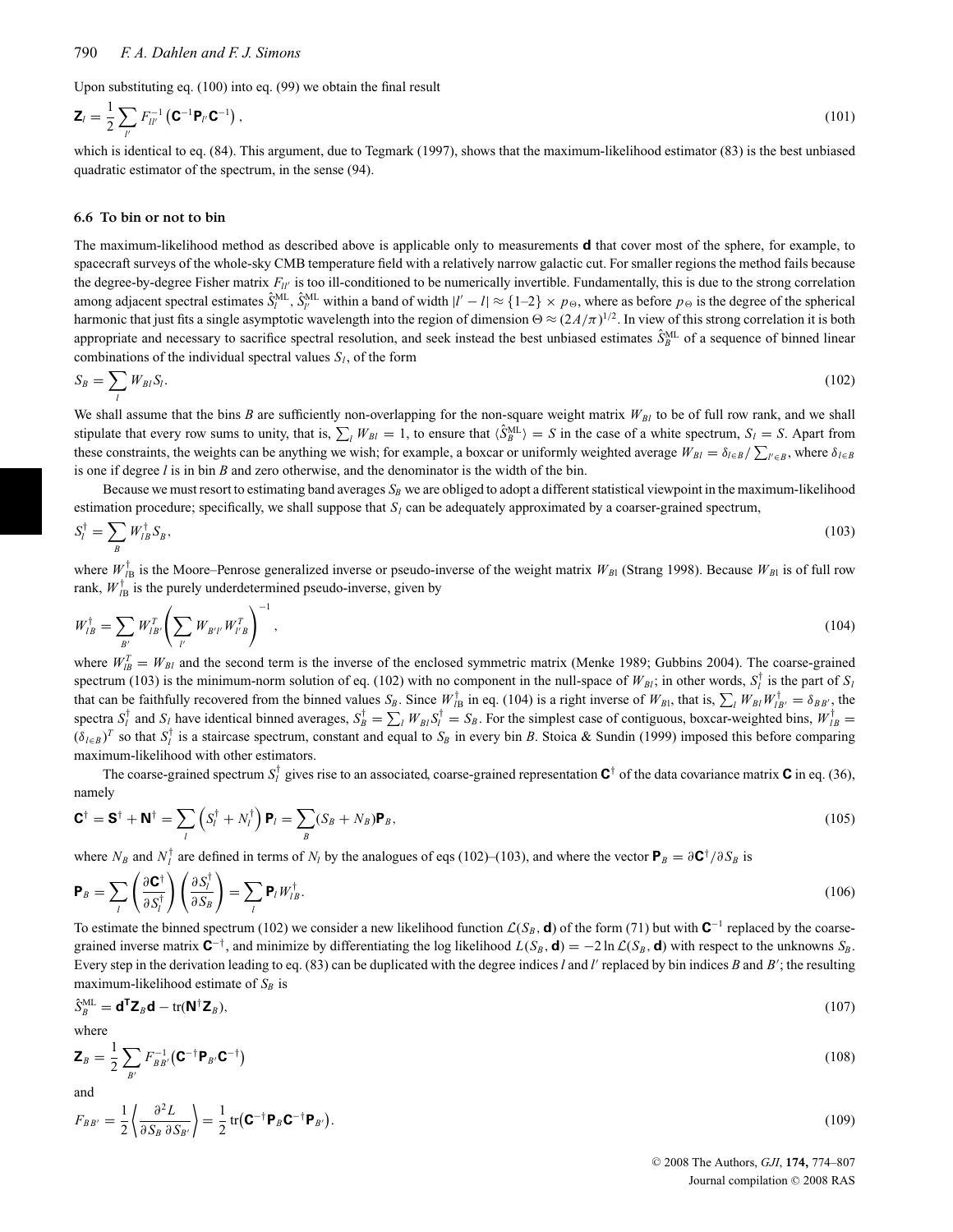Upon utilizing eq. (106) we can express the band-averaged Fisher matrix (109) in terms of the generalized inverse (104) and the original unbinned Fisher matrix (79) in the form

$$
F_{BB'} = \sum_{ll'} W_{BI}^{\dagger T} F_{ll'} W_{l'B'}^{\dagger}, \tag{110}
$$

where  $W_{Bl}^{\dagger T} = W_{IB}^{\dagger}$ . Eq. (107) is an unbiased estimator of the averaged quantity (102), that is,  $\langle \hat{S}_{B}^{\text{ML}} \rangle = S_{B}$ , by an argument analogous to that in eq.  $(85)$ , and the covariance of two binned estimates is the inverse of the matrix  $(109)$ – $(110)$ ,

$$
\Sigma_{BB'}^{\text{ML}} = \text{cov}\left(\hat{S}_B^{\text{ML}}, \hat{S}_{B'}^{\text{ML}}\right) = F_{BB'}^{-1},\tag{111}
$$

by an argument analogous to that in eq. (86). The spacing of the bins *B* renders the matrix  $F_{BB'}$  in eqs (109)–(110) invertible, enabling the quadratic estimator (107) to be numerically implemented and the associated covariance (111) to be determined. An argument analogous to that in Section 6.5 shows that the resulting estimate is minimum-variance, that is,  $\text{var}(\hat{S}_{B}^{ML}) = F_{BB}^{-1} \leq \text{var}(\hat{S}_{B})$  for any  $\hat{S}_{B}$  satisfying  $\langle \hat{S}_{B} \rangle = S_{B}$ . In the case of contiguous, boxcar-weighted bins the band-averaged Fisher matrix (110) is simply  $F_{BB'} = \sum_{l \in B} \sum_{l' \in B'} F_{ll'}$ .

# **6.7 The white album**

The original unbinned maximum-likelihood estimate (83) can be computed without iteration in the special case that the signal and noise are both white:  $S_l = S$  and  $N_l = N$ . Even for a region  $R \neq \Omega$ , the pixel-basis data covariance matrix can then be inverted:

$$
\mathbf{C} = (S+N)\sum_{l} \mathbf{P}_l = (\Delta\Omega)^{-1}(S+N)\mathbf{I} \qquad \text{so that} \qquad \mathbf{C}^{-1} = \Delta\Omega\,(S+N)^{-1}\,\mathbf{I}.\tag{112}
$$

The Fisher matrix obtained by substituting eq. (112) into (79) is related to the periodogram coupling matrix of (57) by

$$
F_{ll'} = \frac{1}{2} \left( \frac{A}{4\pi} \right) \frac{2l+1}{(S+N)^2} K_{ll'},
$$
\n(113)

so that the matrix defined in eq. (84) is given by  $\mathbf{Z}_l = (4\pi/A)(\Delta\Omega)^2 \sum_{l'} K_{ll'}^{-1} (2l' + 1)^{-1} \mathbf{P}_{l'}$ . Inserting this into eq. (83) and comparing with eq. (58) we find that the maximum-likelihood estimator coincides with the deconvolved periodogram estimator (69):  $\hat{S}_l^{\text{ML}} = \hat{S}_l^{\text{DP}}$  if  $S_l = S_l$ and  $N_l = N$ . The covariance computed using eq. (70) likewise coincides with the maximum-likelihood covariance (86):

$$
\Sigma_{ll'}^{\rm DP} = 2\left(\frac{4\pi}{A}\right)\frac{(S+N)^2}{2l'+1}K_{ll'}^{-1} = \Sigma_{ll'}^{\rm ML}.\tag{114}
$$

The deconvolved periodogram  $\hat{S}_l^{\text{DP}}$  is thus the best unbiased estimate of a white spectrum  $S_l = S$  contaminated by white noise  $N_l = N$ .

#### **6.8 Pros and cons**

The maximum-likelihood method returns, if it exists, the unbiased spectral estimate with the lowest variance. This is obviously desirable, although we shall see that, by deliberately introducing bias, we may dramatically reduce the estimation variance of the resulting biased estimate. Furthermore, the maximum-likelihood method has a number of significant disadvantages:

(i) It is intrinsically non-linear,  $\hat{S}_l^{\text{ML}} = f(\mathbf{d}, \hat{S}_l^{\text{ML}})$ , requiring a good approximation to the spectrum  $S_l$  to begin the iteration, and such a good initial guess may not always be available. It is critical to start in the global minimum basin since the Newton–Raphson iteration (80) will only converge to the nearest local minimum.

(ii) Particularly for large data vectors  $\mathbf{d} = (d_1 \ d_2 \ \cdots \ d_J)^T$ , computation of the inverse data covariance matrix  $\mathbf{C}^{-1}$  and the matrix products in eq. (80) can be a highly numerically intensive operation. The number of pixels in the WMAP cosmology experiment is  $J \approx 3 \times 10^6$  at five wavelengths (Górski *et al.* 2005), and  $P_l$ ,  $P_{l'}$ , C and  $C^{-1}$  are all non-sparse matrices. The nearly complete (80–85 per cent) sky coverage enabled the WMAP team to develop and implement a pre-conditioned conjugate gradient technique to compute the three ingredients needed to determine the estimate  $\hat{S}_l^{\text{ML}}$  and its covariance  $\Sigma_{ll'}^{\text{ML}}$ , namely  $\mathbf{d}^{\mathsf{T}}(\mathbf{C}^{-1}\mathbf{P}_l\mathbf{C}^{-1})\mathbf{d}$ , tr $(\mathbf{C}^{-1}\mathbf{P}_l)$  and tr $(\mathbf{C}^{-1}\mathbf{P}_l\mathbf{C}^{-1}\mathbf{P}_{l'})$  (Oh *et al.* 1999; Hinshaw *et a* 2003). Computational demands continue to increase: the upcoming 'Planck' mission will detect  $J \approx 50 \times 10^6$  pixels at nine wavelengths (Efstathiou *et al.* 2005).

(iii) Maximum-likelihood estimation of individual spectral values  $S_l$  is only numerically feasible for surveys such as WMAP that cover a substantial portion of the sphere; for smaller regions the method is limited to the estimation of binned values of the spectrum  $S_B$ , and it is necessary to assume that the true spectrum  $S_l$  can be adequately approximated by a coarse-grained spectrum  $S_l^{\dagger}$  that can be fully recovered from  $S_B$ . Even when  $A \approx 4\pi$  it may be advantageous to plot binned or band-averaged values of the individual estimates, because var( $\hat{S}_l^{\text{ML}}$ ) may be very large, obscuring salient features of the spectrum.

The multitaper method—which we discuss next—is applicable to regions of arbitrary area  $0 \le A \le 4\pi$ , does not require iteration or large-scale matrix inversion, and gives the analyst easy control over the resolution-variance trade-off that is at the heart of spectral estimation. Under certain restrictive assumptions on the smoothness of the underlying spectrum of 1-D time-series, the maximum-likelihood and multitaper methods are approximately indistinguishable (Mullis & Scharf 1991; Stoica & Sundin 1999); however, even for the staircase spectra discussed in Section 6.6, proving a similar equivalence for anything but whole-sphere coverage has thus far eluded our attempts.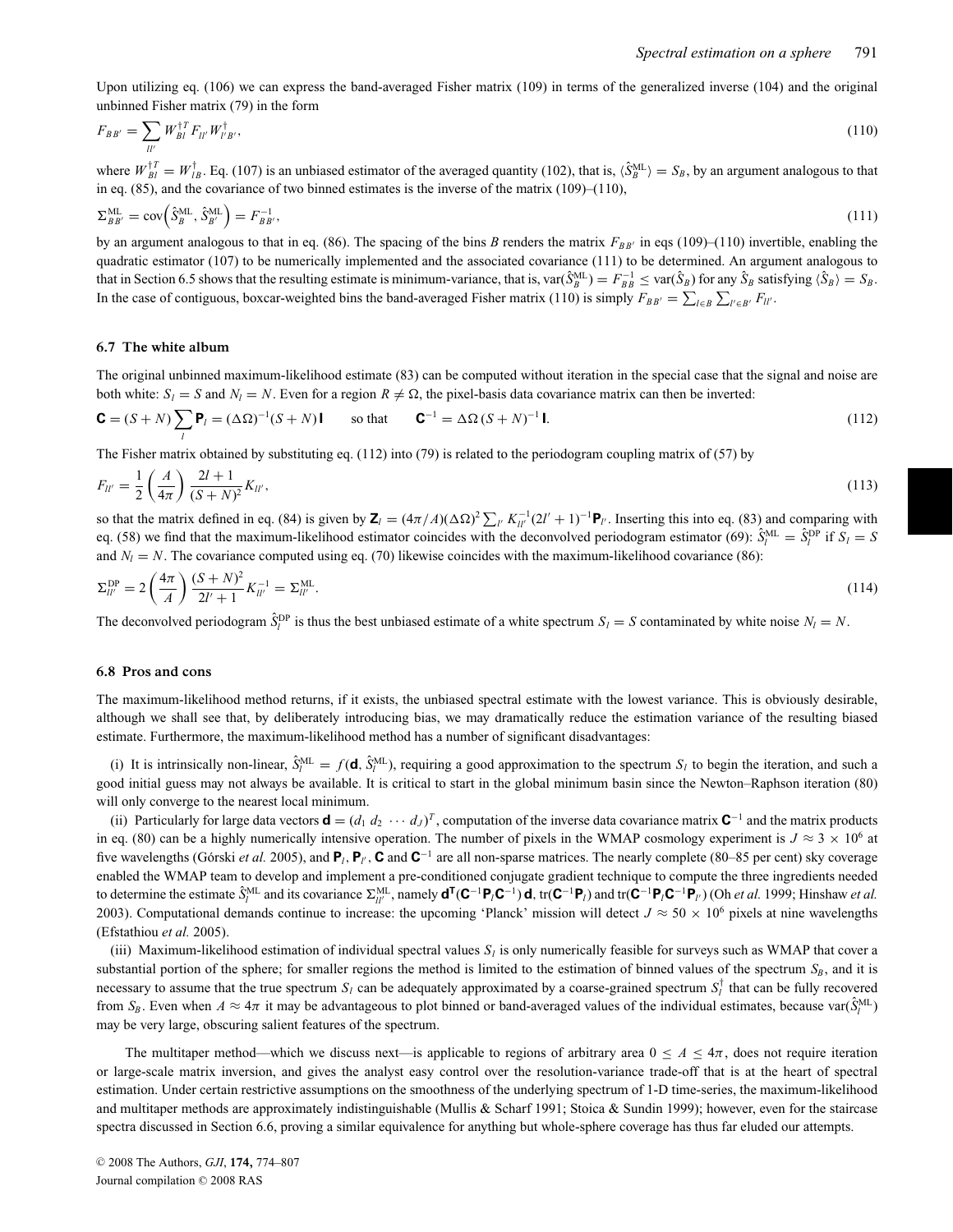# **7 MULTITAPER SPECTRAL ESTIMATION**

The multitaper method was first introduced into 1-D time-series analysis in a seminal paper by Thomson (1982), and has recently been generalized to spectral estimation on a sphere by Wieczorek & Simons (2005, 2007). In essence, the method consists of multiplying the data by a series of specially designed orthogonal data tapers, and then combining the resulting spectra to obtain a single averaged estimate with reduced variance. In 1-D the tapers are the prolate spheroidal wavefunctions that are optimally concentrated in both the time and frequency domains (Slepian 1983; Percival & Walden 1993). We present a whirlwind review of the analogous spatiospectral concentration problem on a sphere in the next section; for a more thorough discussion see Simons *et al.* (2006), which, we caution, however, used a real spherical harmonic basis rather than the complex eqs  $(5)$ – $(7)$  used here for mathematical convenience.

# **7.1 Spherical Slepian functions**

A 'bandlimited' spherical Slepian function is one that has no power outside of the spectral interval  $0 \le l \le L$ , that is,

$$
g(\mathbf{r}) = \sum_{lm}^{L} g_{lm} Y_{lm}(\mathbf{r}),
$$
\n(115)

but that has as much of its power as possible concentrated within a region *R*, that is,

$$
\lambda = \frac{\int_{R} g^{2}(\mathbf{r}) d\Omega}{\int_{\Omega} g^{2}(\mathbf{r}) d\Omega} = \text{maximum.}
$$
\n(116)

Functions (115) that render the spatial-basis Rayleigh quotient in eq. (116) stationary are solutions to the  $(L + 1)^2 \times (L + 1)^2$  algebraic eigenvalue problem

$$
\sum_{l'm'}^{L} D_{lm,l'm'} g_{l'm'} = \lambda g_{lm},\tag{117}
$$

where  $D_{lm,l'm'} = D^*_{l'm',lm}$  are the spectral-basis matrix elements that we have encountered before, in eqs (23) and (53). The eigenvalues, which are a measure of the spatial concentration, are all real and positive,  $\lambda = \lambda^*$  and  $\lambda > 0$ ; in addition, the eigencolumns satisfy  $g_{l-m} = (-1)^m g_{lm}^*$ so that the associated spatial eigenfunctions are all real,  $g(\mathbf{r}) = g^*(\mathbf{r})$ .

Instead of concentrating a bandlimited function *g*(**r**) of the form (115) into a spatial region *R*, we could seek to concentrate a 'spacelimited' function,

$$
h(\mathbf{r}) = \sum_{lm}^{\infty} h_{lm} Y_{lm}(\mathbf{r}), \qquad \text{where} \qquad h_{lm} = \int_{R} Y_{lm}^*(\mathbf{r}) h(\mathbf{r}) \, d\Omega, \tag{118}
$$

that vanishes outside *R*, within a spectral interval  $0 \le l \le L$ . The concentration measure analogous to (116) in that case is

$$
\lambda = \frac{\sum_{lm}^{L} |h_{lm}|^2}{\sum_{lm}^{S} |h_{lm}|^2} = \text{maximum.}
$$
\n(119)

Functions (118) that render the spectral-basis Rayleigh quotient (119) stationary are solutions to the Fredholm integral eigenvalue equation

$$
\int_{R} D(\mathbf{r}, \mathbf{r}') h(\mathbf{r}') d\Omega' = \lambda h(\mathbf{r}), \quad \mathbf{r} \in R,
$$
\n(120)

where

$$
D(\mathbf{r}, \mathbf{r}') = \sum_{lm}^{L} Y_{lm}(\mathbf{r}) Y_{lm}^*(\mathbf{r}') = \frac{1}{4\pi} \sum_{l}^{L} (2l+1) P_l(\mathbf{r} \cdot \mathbf{r}').
$$
\n(121)

In fact, the bandlimited and spacelimited eigenvalue problems (117) and (120) have the same eigenvalues  $\lambda$  and are each other's duals. We are free to require that  $h(\mathbf{r})$  and  $g(\mathbf{r})$  coincide on the region of spatial concentration, that is,  $h(\mathbf{r}) = g^R(\mathbf{r})$  or, equivalently,

$$
h_{lm} = \sum_{l'm'}^{L} D_{lm,l'm'} g_{l'm'}, \qquad 0 \le l \le \infty, \qquad -l \le m \le l.
$$
\n(122)

We shall focus primarily upon the bandlimited spherical Slepian functions  $g(\mathbf{r})$  throughout the remainder of this paper.

We distinguish the  $(L + 1)^2$  eigensolutions by a Greek subscript,  $\alpha = 1, 2, \ldots, (L + 1)^2$ , and rank them in order of their concentration, that is,  $1 > \lambda_1 \ge \lambda_2 \ge \cdots \ge \lambda_{(L+1)^2} > 0$ . The largest eigenvalue  $\lambda_1$  is strictly less than one because no function can be strictly contained within the spectral band  $0 \le l \le L$  and the spatial region *R* simultaneously. The Hermitian symmetry  $D_{lm,l'm'} = D^*_{l'm',lm}$  also guarantees that the eigencolumns  $g_{\alpha,lm}$  in eq. (117) are mutually orthogonal; it is convenient in this application to adopt a normalization that is slightly different from that used by Simons *et al.* (2006), namely

$$
\sum_{lm}^{L} g_{\alpha,lm}^{*} g_{\beta,lm} = 4\pi \delta_{\alpha\beta} \quad \text{and} \quad \sum_{lm}^{L} \sum_{l'm'}^{L} g_{\alpha,lm}^{*} D_{lm,l'm'} g_{\beta,l'm'} = 4\pi \lambda_{\alpha} \delta_{\alpha\beta} \tag{123}
$$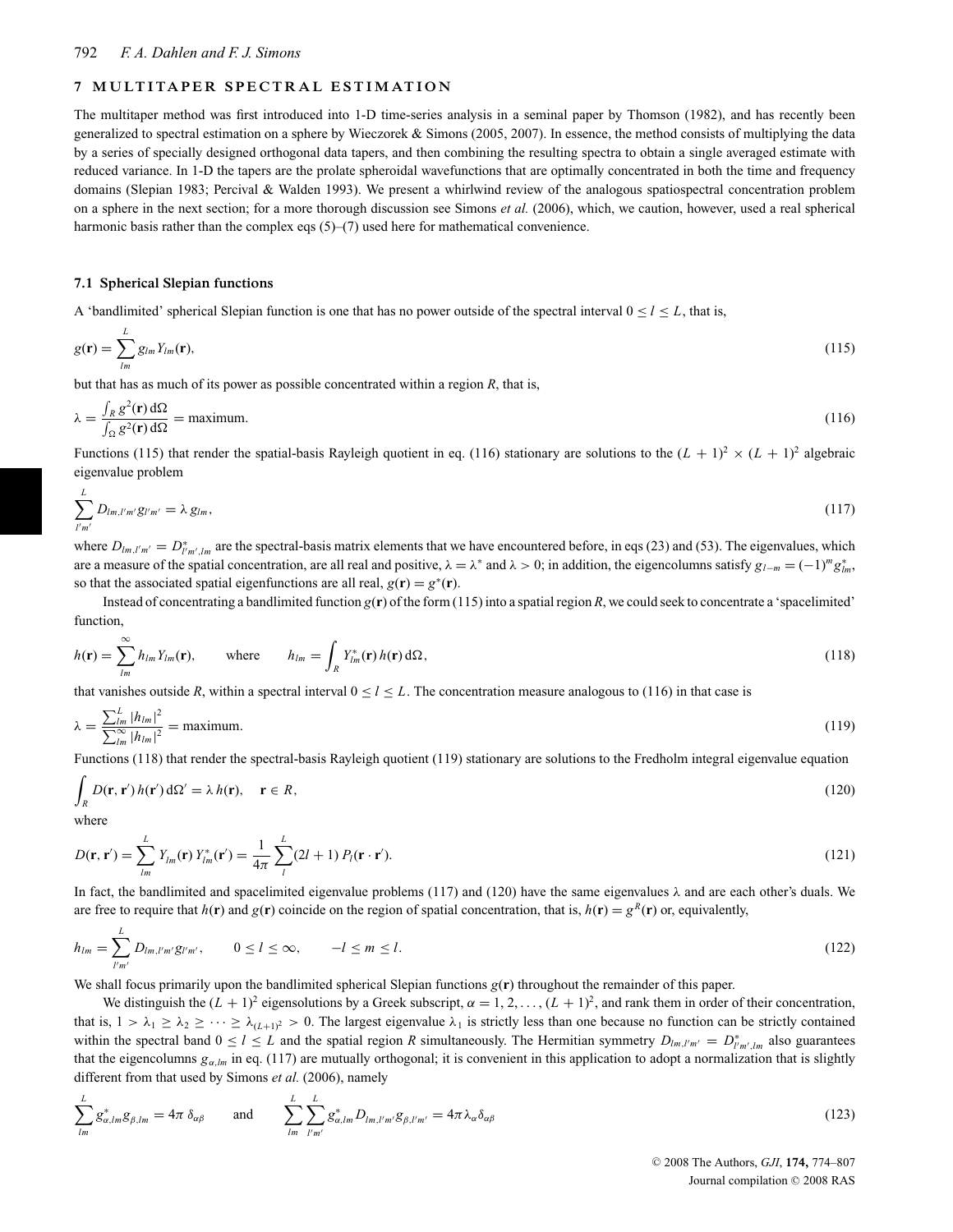or, equivalently,

$$
\int_{\Omega} g_{\alpha}(\mathbf{r}) g_{\beta}(\mathbf{r}) d\Omega = 4\pi \delta_{\alpha\beta} \quad \text{and} \quad \int_{R} g_{\alpha}(\mathbf{r}) g_{\beta}(\mathbf{r}) d\Omega = 4\pi \lambda_{\alpha} \delta_{\alpha\beta}.
$$
\n(124)

The eigenfunction  $g_1(\mathbf{r})$  associated with the largest eigenvalue  $\lambda_1$  is the bandlimited function that is most spatially concentrated within *R*, the eigenfunction  $g_2(\mathbf{r})$  is the next best concentrated function of the form (115) orthogonal to  $g_1(\mathbf{r})$ , and so on.

The sum of the  $(L + 1)^2$  eigenvalues is a diagnostic area-bandwidth product known as the 'Shannon number' which we denote by

$$
K = \sum_{\alpha}^{(L+1)^2} \lambda_{\alpha} = \sum_{lm} D_{lm,lm} = \frac{A}{4\pi} (L+1)^2.
$$
 (125)

A plot of  $\lambda_{\alpha}$  versus the rank  $\alpha$  resembles a step function, with the first *K* eigenfunctions  $g_{\alpha}(\mathbf{r})$  having associated eigenvalues  $\lambda_{\alpha} \approx 1$  and being well concentrated within the region *R*, and the remainder having associated eigenvalues  $\lambda_{\alpha} \approx 0$  and being well concentrated within the complementary region  $\Omega - R$ . The eigenvalue-weighted sums of the product of two eigencolumns or eigenfunctions are given exactly by

$$
\sum_{\alpha}^{(L+1)^2} \lambda_{\alpha} g_{\alpha,lm} g_{\alpha,l'm'}^* = 4\pi D_{lm,l'm'},\tag{126}
$$

$$
\sum_{\alpha}^{(L+1)^2} \lambda_{\alpha} g_{\alpha}(\mathbf{r}) g_{\alpha}(\mathbf{r}') = 4\pi \sum_{lm}^{L} \sum_{l'm'}^{L} Y_{lm}(\mathbf{r}) D_{lm,l'm'} Y_{l'm'}^*(\mathbf{r}').
$$
\n(127)

Because of the steplike character of the  $\lambda_{\alpha}$  versus  $\alpha$  eigenvalue spectrum, we can approximate eqs (126)–(127) by unweighted sums over just the first  $K$  eigenfunctions:

$$
\sum_{\alpha}^{K} g_{\alpha,lm} g_{\alpha,l'm'}^* \approx 4\pi D_{lm,l'm'},\tag{128}
$$

$$
\sum_{\alpha}^{K} g_{\alpha}(\mathbf{r}) g_{\alpha}(\mathbf{r}') \approx 4\pi \sum_{lm}^{L} \sum_{l'm'}^{L} Y_{lm}(\mathbf{r}) D_{lm,l'm'} Y_{l'm'}^{*}(\mathbf{r}').
$$
\n(129)

Whenever the area of the region *R* is a small fraction of the area of the sphere,  $A \ll 4\pi$ , there will be many more well-excluded eigenfunctions  $g_\alpha(\mathbf{r})$  with insignificant ( $\lambda_\alpha \approx 0$ ) eigenvalues than well-concentrated ones with significant ( $\lambda_\alpha \approx 1$ ) eigenvalues, that is,  $K \ll (L + 1)^2$ . In the opposite extreme of nearly whole-sphere coverage,  $A \approx 4\pi$ , there will be many more well-concentrated eigenfunctions  $g_\alpha(\mathbf{r})$  than well-excluded ones, that is,  $K \approx (L + 1)^2$ .

The axisymmetry of a single or double polar cap enables the  $(L + 1)^2 \times (L + 1)^2$  eigenvalue problem in eq. (117) to be decomposed into a series of  $(L - m + 1) \times (L - m + 1)$  problems, one for each non-negative order  $0 \le m \le L$ . More importantly, the matrix governing each of these smaller fixed-order eigenvalue problems commutes with a tridiagonal matrix with analytically specified elements and a well-behaved spectrum, that can be diagonalized to find the bandlimited eigencolumns  $g_{\alpha,lm}$  instead. We refrain from discussing this decomposition and the associated commuting matrix here, except to note that it makes the accurate computation of the well-concentrated eigenfunctions  $g_\alpha(\mathbf{r})$ of even a large axisymmetric region *R* not only possible but essentially trivial (Grünbaum et al. 1982; Simons & Dahlen 2006; Simons et al. 2006).

#### **7.2 Data availability**

Thus far, in our discussion of the periodogram and maximum-likelihood estimators, we have taken the point of view that the available data  $d(\mathbf{r})$  are strictly restricted to points **r** within the region *R*. We shall henceforth adopt a slightly different viewpoint, namely that we are willing to allow data  $d(\mathbf{r})$  from a narrow region on the periphery of *R*. This flexibility allows us to use the spatially concentrated, bandlimited tapers  $g_{\alpha}(\mathbf{r})$  rather than the corresponding spectrally concentrated, spacelimited tapers  $h_{\alpha}(\mathbf{r}) = g_{\alpha}^{R}(\mathbf{r})$  with spherical harmonic coefficients  $h_{\alpha,lm}$ given by eq. (122). The small amount of spatial leakage from points **r** outside of *R* that we accept is offset by the advantage that there is no broad-band bias in the resulting multitaper spectral estimates, as we shall see. The use of bandlimited rather than spacelimited tapers is natural in many geophysical applications, where we seek a spatially localized estimate of the spectrum  $S_l$  of a signal  $s(\mathbf{r})$ . In other applications the most natural viewpoint may be that the only available or usable data *d*(**r**) truly are within a specified region *R*; in that case, it is necessary to replace  $g_\alpha(\mathbf{r})$  by  $h_\alpha(\mathbf{r})$  in many of the formulas that follow, and the associated sums over  $0 \le l \le L$  become sums over  $0 \le l \le \infty$ .

# **7.3 Single-taper spectral estimate**

The first step in making a multitaper spectral estimate is to select the bandwidth *L* or the Shannon number  $K = (A/4\pi)(L+1)^2$  and compute the associated bandlimited tapers  $g_\alpha(\mathbf{r})$ ,  $\alpha = 1, 2, \ldots, (L+1)^2$  that are well concentrated in the region of interest *R*. To obtain the  $\alpha$ th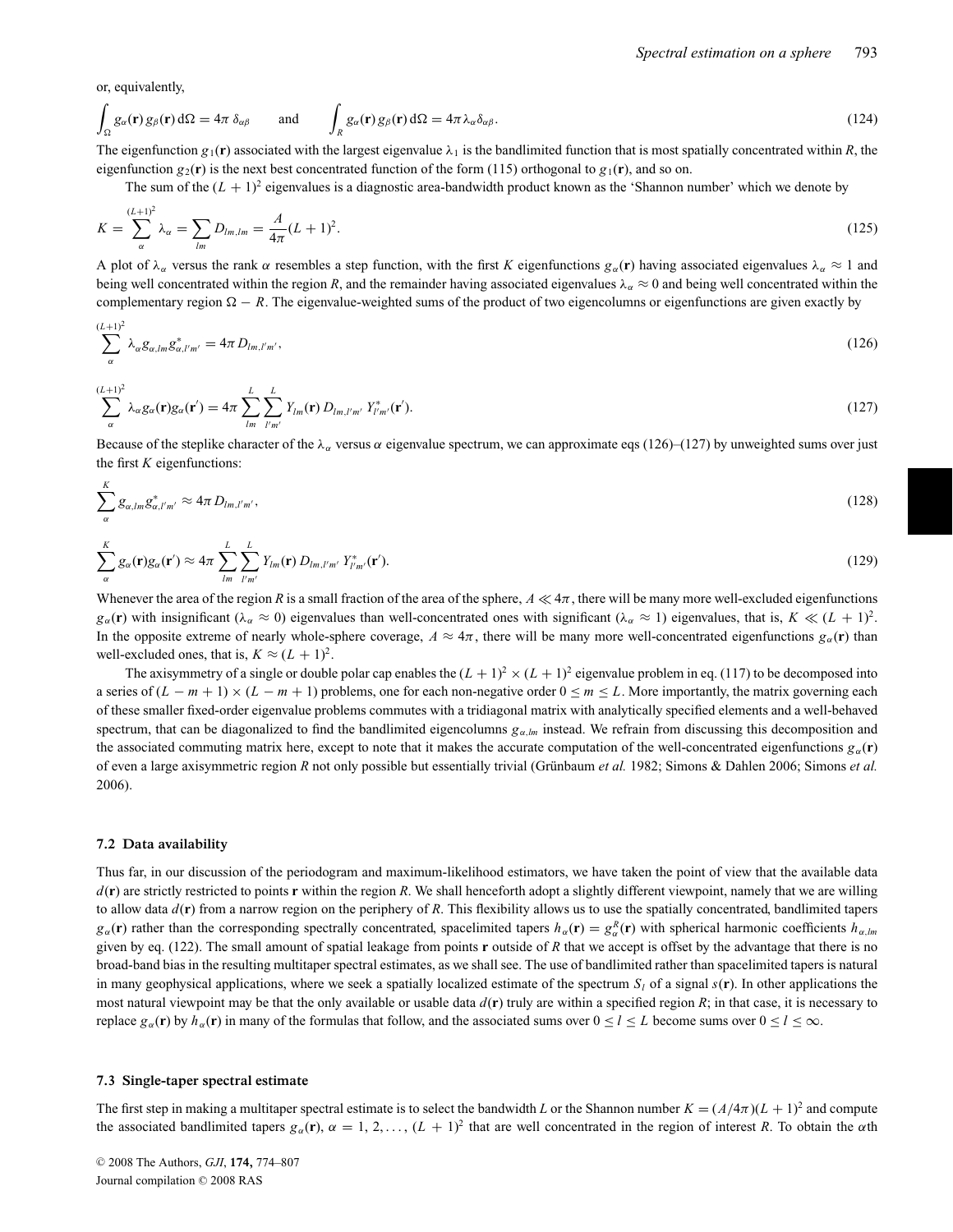# 794 *F. A. Dahlen and F. J. Simons*

single-taper estimate  $\hat{S}_l^{\alpha}$ , we multiply the data  $d(\mathbf{r})$  by  $g_{\alpha}(\mathbf{r})$  prior to computing the noise-corrected power:

$$
\hat{S}_l^{\alpha} = \frac{1}{2l+1} \sum_{m} \left| \int_{\Omega} g_{\alpha}(\mathbf{r}) d(\mathbf{r}) Y_{lm}^*(\mathbf{r}) d\Omega \right|^2 - \sum_{l'} M_{ll'}^{\alpha} N_{l'}.
$$
\n(130)

The banded single-taper coupling matrix analogous to  $K_{ll'}$  in eqs (56) and (57) is

$$
M_{ll'}^{\alpha} = \left(\frac{2l'+1}{4\pi}\right) \sum_{p} (2p+1) G_{\alpha,p} \begin{pmatrix} l & p & l' \\ 0 & 0 & 0 \end{pmatrix}^2,
$$
\n(131)

where

$$
G_{\alpha,p} = \frac{1}{2p+1} \sum_{q} |g_{\alpha,pq}|^2, \qquad 0 \le p \le L,
$$
\n(132)

is the power spectrum of the bandlimited taper  $g_\alpha(\mathbf{r})$ . In the pixel basis eqs (130)–(131) become

$$
\hat{S}_l^{\alpha} = \frac{(\Delta \Omega)^2}{2l+1} \left[ \mathbf{d}^{\mathsf{T}} \mathbf{G}_l^{\alpha} \mathbf{d} - \text{tr} \left( \mathbf{N} \mathbf{G}_l^{\alpha} \right) \right],\tag{133}
$$

where  $\mathbf{G}_l^{\alpha}$  is the *J* × *J* symmetric matrix with elements given by

$$
\left(\mathbf{G}_{l}^{\alpha}\right)_{jj'} = g_{\alpha}(\mathbf{r}_{j}) \Bigg[\sum_{m} Y_{lm}(\mathbf{r}_{j}) Y_{lm}^{*}(\mathbf{r}_{j'})\Bigg] g_{\alpha}(\mathbf{r}_{j'}) = \left(\frac{2l+1}{4\pi}\right) g_{\alpha}(\mathbf{r}_{j}) P_{l}(\mathbf{r}_{j} \cdot \mathbf{r}_{j'}) g_{\alpha}(\mathbf{r}_{j'}).
$$
\n(134)

The expected value of the  $\alpha$ th estimate (130) is

$$
\langle \hat{S}_{l}^{\alpha} \rangle = \frac{(\Delta \Omega)^{2}}{2l + 1} \left[ \text{tr}(\mathbf{C}\mathbf{G}_{l}^{\alpha}) - \text{tr}(\mathbf{N}\mathbf{G}_{l}^{\alpha}) \right]
$$
\n
$$
= \frac{(\Delta \Omega)^{2}}{2l + 1} \text{tr}(\mathbf{S}\mathbf{G}_{l}^{\alpha}) \qquad \text{noise bias cancels}
$$
\n
$$
= \frac{(\Delta \Omega)^{2}}{2l + 1} \sum_{l'} S_{l'} \text{tr}(\mathbf{G}_{l}^{\alpha} \mathbf{P}_{l'})
$$
\n
$$
= \sum_{l'} M_{ll'}^{\alpha} S_{l'}.
$$
\n(135)

To verify the final step in the reduction (135) and thereby confirm that the pixel-basis product

$$
M_{ll'}^{\alpha} = \frac{(\Delta \Omega)^2}{2l+1} \text{tr}(\mathbf{G}_l^{\alpha} \mathbf{P}_{l'})
$$
\n(136)

is identical to the single-taper coupling matrix in eqs (131)–(132), we transform to the spatial basis and replace  $b_{pq} \to g_{\alpha, pq}$  in the argument leading to eq. (55), to obtain the result

$$
\text{tr}\left(\mathbf{G}_{l}^{\alpha}\mathbf{P}_{l'}\right) = \frac{(2l+1)(2l'+1)}{4\pi(\Delta\Omega)^{2}}\sum_{p}(2p+1)G_{\alpha,p}\begin{pmatrix}l&p&l'\\0&0&0\end{pmatrix}^{2}.
$$
\n(137)

Every row of the matrix  $M_{ll'}^{\alpha}$  sums to unity,

$$
\sum_{l'} M_{ll'}^{\alpha} = \frac{1}{4\pi} \sum_{p} (2p + 1) G_{\alpha, p} = \frac{1}{4\pi} \int_{\Omega} g_{\alpha}^2(\mathbf{r}) d\Omega = 1,
$$
\n(138)

by virtue of the 3-*j* identity (60). This is why we introduced the 4π normalization in eqs (123) and (124): to ensure that a single-taper spectral estimate  $\hat{S}_l^{\alpha}$  has no leakage bias in the case of a perfectly white spectrum:  $\langle \hat{S}_l^{\alpha} \rangle = S$  if  $S_l = S$ .

# **7.4 Multitaper estimate**

A 'multitaper' spectral estimate is simply a weighted linear combination of single-taper estimates, of the form

$$
\hat{S}_l^{\text{MT}} = \sum_{\alpha} c_{\alpha} \hat{S}_l^{\alpha}, \qquad \text{where} \qquad \sum_{\alpha} c_{\alpha} = 1. \tag{139}
$$

The expected value of the estimate (139) is

$$
\langle \hat{S}_l^{\text{MT}} \rangle = \sum_{l'} M_{ll'} S_{l'}, \qquad \text{where} \qquad M_{ll'} = \sum_{\alpha} c_{\alpha} M_{ll'}^{\alpha} \tag{140}
$$

is the multitaper coupling matrix. The constraint that the weights  $c_\alpha$  in eq. (139) sum to unity guarantees that

$$
\sum_{l'} M_{ll'} = 1 \qquad \text{so that} \qquad \left\langle \hat{S}_l^{\text{MT}} \right\rangle = S \qquad \text{if} \qquad S_l = S. \tag{141}
$$

Apart from this constraint, the weights are at our disposal. Two simple choices are eigenvalue weighting of all  $(L + 1)^2$  tapers,

$$
c_{\alpha} = K^{-1} \lambda_{\alpha}, \quad \alpha = 1, 2, \dots, (L+1)^2,
$$
\n(142)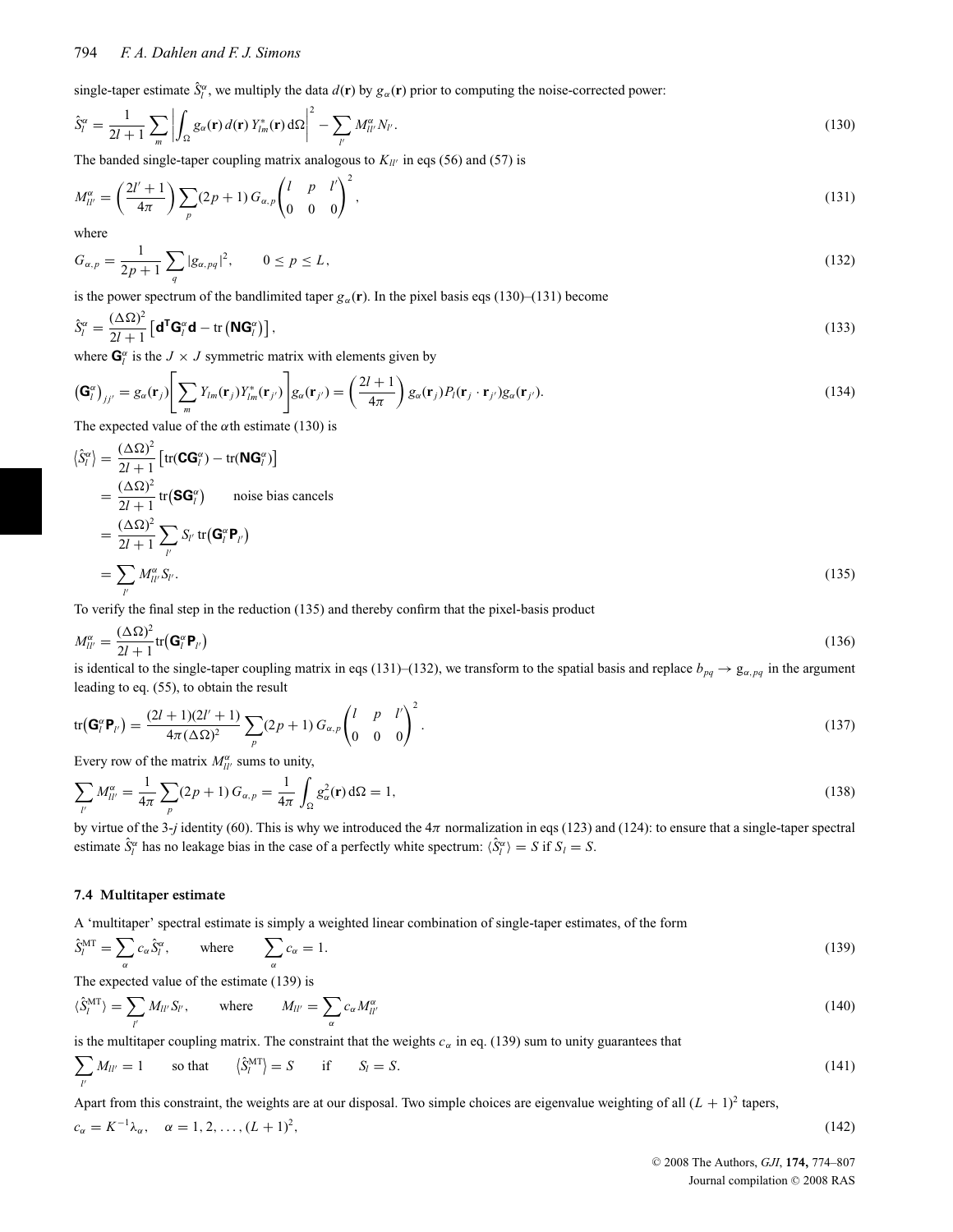or equal weighting of only the first *K* tapers,

$$
c_{\alpha} = \begin{cases} 1/K & \text{if } \alpha = 1, 2, ..., K \\ 0 & \text{otherwise,} \end{cases}
$$
(143)

where *K* is the Shannon number (125). We expect the two choices (142) and (143) to lead to nearly identical spectral estimates  $\hat{S}_l^{\text{MT}}$  for the same reason that eqs (128)–(129) are a good approximation to eqs (126)–(127). Eigenvalue weighting has theoretical advantages, enabling us to obtain a more succinct expression for the multitaper coupling matrix and covariance; however, uniform weighting of only the first *K* tapers is, in practice, the best way to compute an actual spectral estimate  $\hat{S}_l^{MT}$ , for reasons of efficiency. Truncation at the Shannon number *K* retains only the bandlimited tapers  $g_\alpha(\mathbf{r})$  that are well concentrated within the region *R*, so that  $\hat{S}_l^{\text{MT}}$  can be viewed as a 'spatially localized' estimate of the spectrum  $S_l$ .

#### **7.5 Leakage bias**

The eigenvalue-weighted power spectrum of all  $(L + 1)^2$  tapers  $g_\alpha(\mathbf{r})$  is simply

$$
\sum_{\alpha}^{(L+1)^2} \lambda_{\alpha} G_{\alpha, p} = \frac{4\pi}{2p+1} \sum_{q} D_{pq, pq} = \int_{R} P_{p}(1) \, d\Omega = A \qquad \text{for all} \qquad 0 \le p \le L,
$$
\n(144)

by virtue of the identity (126). Because of this, the multitaper coupling matrix in eq. (140) reduces to

$$
M_{ll'} = \frac{2l' + 1}{(L+1)^2} \sum_{p}^{L} (2p+1) \begin{pmatrix} l & p & l' \\ 0 & 0 & 0 \end{pmatrix}^2.
$$
 (145)

It is remarkable that this result depends only upon the chosen bandwidth *L* and is completely independent of the size, shape or connectivity of the region *R*, even as  $R = \Omega$ . Eq. (145) is strictly valid only for eigenvalue weighting (142) but, as just noted, we expect it to be a very good approximation for uniform weighting of the first *K* tapers (143) as well. For *l*,  $l' \gg L$  we can use the 3-*j* asymptotic relation (20) to approximate (145) further by

$$
M_{ll'} \approx \frac{4\pi}{(L+1)^2} \sum_{p}^{L} \left[ X_{p|l-l'|}(\pi/2) \right]^2.
$$
 (146)

This shows that for large *l* we expect  $M_{ll'}$  to take on a universal shape that depends only upon *L* and the offset from the target degree  $|l' - l|$ . Both the exact asymmetric relation (145), as we have seen before, and the symmetric large-*l* approximation (146), by the spherical harmonic addition theorem, satisfy the constraint (141).

In Fig. 6, we illustrate the variation of the coupling matrix  $M_{ll'}$  versus the column index  $0 \le l' \le 100$  for various target degrees  $l = 0$ , 10, 20, 30, 40, 50 and two different bandwidths,  $L = 20$  and  $L = 10$ . A major advantage of the multitaper method is the easy control that it affords over the spectral leakage and resolution; the coupling is strictly confined to the interval  $|l' - l| \le L$ , of width  $L + \min(l, L) + 1$ , regardless of the size, shape or connectivity of the region *R*. The 'triangular' coupling to the monopole degree  $l = 0$  is, by virtue of (19), exactly described by the relation  $M_{0l'} = (2l' + 1)/(L + 1)^2$ ,  $0 \le l' \le L$ ; that is, the degree-zero estimate  $\hat{S}_0^{\text{MT}}$  is really an estimate of the total power within the band  $0 \le l' \le L$ . As the target degree *l* increases the coupling matrix  $M_{ll'}$  increasingly takes on a domelike universal shape that is approximately described by eq. (146). Fig. 7 shows a plot of this large-*l* limit for four different bandwidths, *L* = 5, 10, 20, 30; the abscissa is the offset from the target degree, *l'* − *l*, which is confined to the closed interval [−*L*, *L*]. Roughly speaking the shapes are all scaled versions of each other; recall that the height of the  $2L + 1$  bars in every graph must sum to 100 per cent.

#### **7.6 Multitaper covariance**

The covariance of two multitaper estimates (139) is a doubly weighted sum over all of the single-taper cross-covariances:

$$
\Sigma_{ll'}^{\text{MT}} = \text{cov}\left(\hat{S}_l^{\text{MT}}, \hat{S}_{l'}^{\text{MT}}\right) = \sum_{\alpha\beta} c_{\alpha} \Sigma_{ll'}^{\alpha\beta} c_{\beta},\tag{147}
$$

where, as usual via the Isserlis identity (44), we have

$$
\Sigma_{ll'}^{\alpha\beta} = \text{cov}\left(\hat{S}_l^{\alpha}, \hat{S}_{l'}^{\beta}\right) = \frac{2(\Delta\Omega)^4}{(2l+1)(2l'+1)} \text{tr}\left(\mathbf{C}\mathbf{G}_l^{\alpha}\mathbf{C}\mathbf{G}_{l'}^{\beta}\right).
$$
\n(148)

Transforming to the spatial basis as in the derivation of eq. (68) we obtain

$$
\Sigma_{ll'}^{\alpha\beta} = \frac{2}{(2l+1)(2l'+1)} \sum_{mm'} \left| \sum_{pq} (S_p + N_p) \int_{\Omega} g_{\alpha}(\mathbf{r}) Y_{pq}^*(\mathbf{r}) Y_{lm}(\mathbf{r}) d\Omega \int_{\Omega} g_{\beta}(\mathbf{r'}) Y_{pq}(\mathbf{r'}) Y_{l'm'}^*(\mathbf{r'}) d\Omega' \right|^2 \tag{149}
$$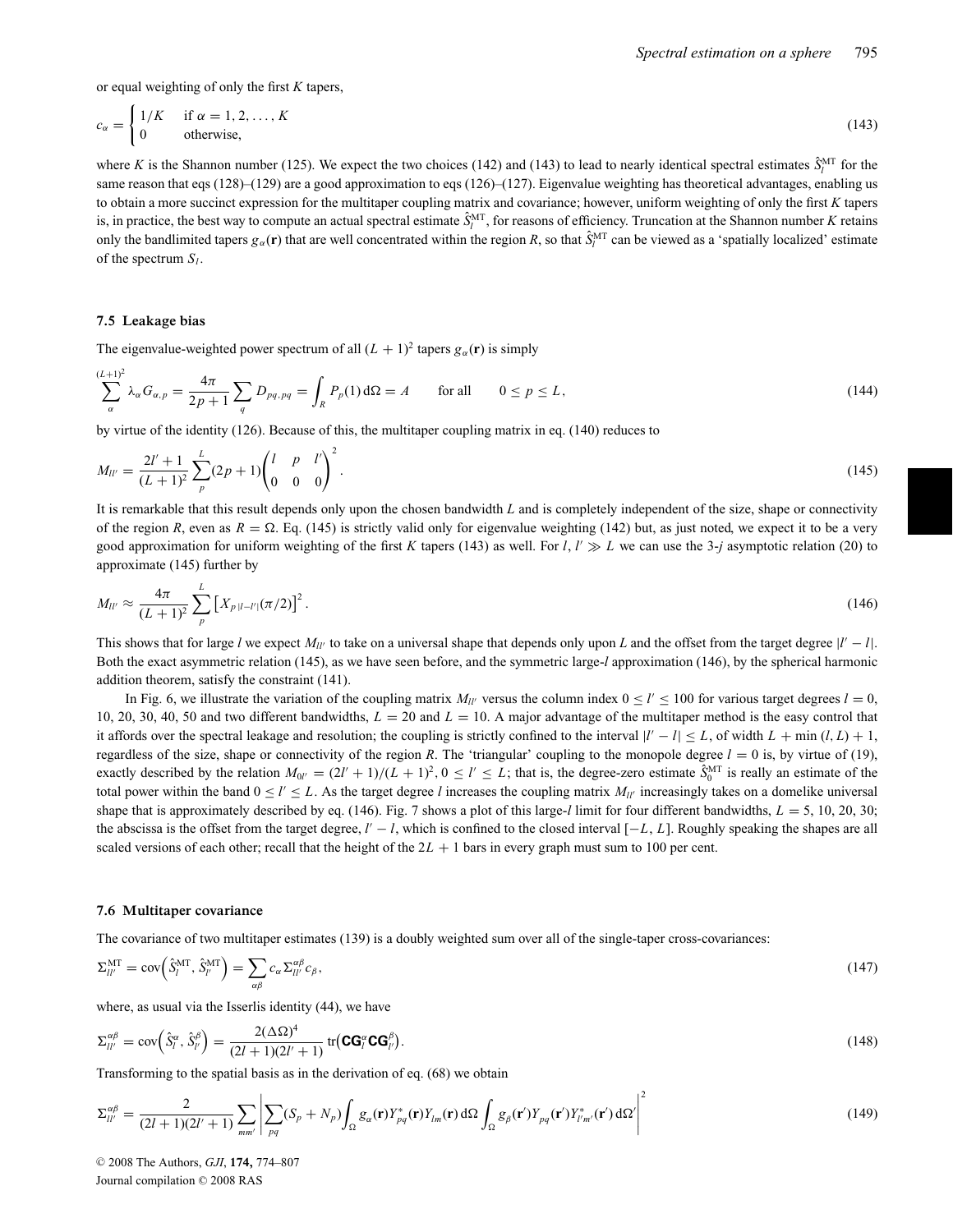

**Figure 6.** Bar plots of the multitaper coupling matrix  $100 \times M_{ll'}$  for bandwidths  $L = 10$  (top panel) and  $L = 20$  (bottom panel). The (occasionally obscured) tick marks are at  $l' = 0$ , 20, 40, 60, 80, 100 on every offset abscissa; the target degrees  $l = 0, 10, 20, 30, 40, 50$  are indicated on the right-hand side. The height of each bar reflects the per cent leakage of the power at degree  $l'$  into the multitaper estimate  $\hat{S}_l^{\text{MT}}$ , in accordance with the constraint (141). Small numbers on top are the maximum value of  $100 \times M_{ll'}$  for every target degree *l*.



**Figure 7.** Large-*l* limits of the multitaper coupling matrix  $M_{ll'}$ , plotted versus the offset  $l' - l$  from the target angular degree, for bandwidths for  $L = 5$  (top left-hand panel),  $L = 10$  (bottom left-hand panel),  $L = 20$  (top right-hand panel) and  $L = 30$  (bottom right-hand panel). The limiting shapes were found empirically by increasing *l* until the plots no longer changed visibly. The slight asymmetry reflects the inaccuracy of the approximation (146); the exact coupling matrix (145) is asymmetric because of the leading factor of  $2l' + 1$ .

or, equivalently,

$$
\Sigma_{ll'}^{\alpha\beta} = \frac{1}{8\pi^2} \sum_{mm'} \left| \sum_{pq} (2p+1)(S_p+N_p) \sum_{st}^{L} \sum_{s't'}^{L} \sqrt{(2s+1)(2s'+1)} g_{\alpha,st} g_{\beta,s't'}^* \begin{pmatrix} l & p & s' \\ 0 & 0 & 0 \end{pmatrix} \begin{pmatrix} l' & p & s' \\ 0 & 0 & 0 \end{pmatrix} \begin{pmatrix} l & p & s' \\ m & q & t \end{pmatrix} \begin{pmatrix} l' & p & s' \\ m' & q & t' \end{pmatrix} \right|^2.
$$
\n(150)

It is noteworthy that  $\Sigma_{ll'}^{\alpha\alpha} = \Sigma_{l'l}^{\alpha\alpha}$  and  $\Sigma_{ll}^{\alpha\beta} = \Sigma_{ll'}^{\beta\alpha}$ ; however, it is not in general true that  $\Sigma_{ll'}^{\alpha\beta} = \Sigma_{l'l}^{\beta\alpha} = \Sigma_{ll'}^{\beta\alpha}$ . Wieczorek & Simons (2007) plot examples of eq. (150) for azimuthally symmetric tapers and parametrized input spectra *Sp*. We caution, however, that their notation and normalization conventions differ from the ones used in this paper. Eqs (149) and (150) show that every element of the multitaper-covariance matrix is positive,  $\Sigma_{ll'}^{\text{MT}} > 0$ , as long as the weights are positive,  $c_{\alpha} > 0$ . We shall henceforth limit attention to the case of eigenvalue weighting,  $c_{\alpha} = K^{-1} \lambda_{\alpha}, \alpha = 1, 2, \ldots, (L+1)^2$ . The eigenvalue-weighted multitaper covariance  $\Sigma_{ll'}^{\text{MT}}$  can be written in a relatively simple approximate form in the case of a moderately coloured spectrum, as we show in Section 8.3.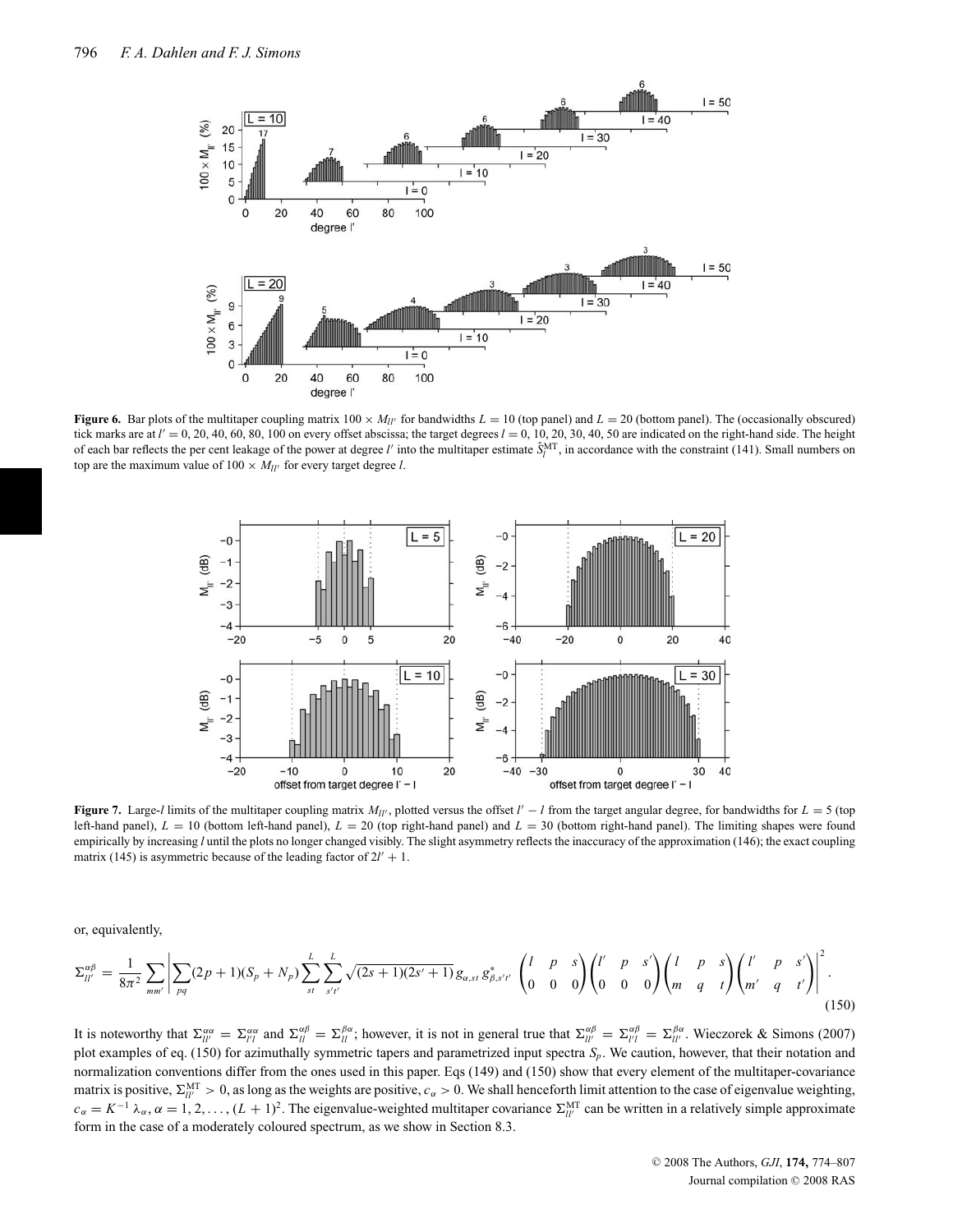#### **7.7 Bias and mean-squared error**

The bias of an eigenvalue-weighted multitaper estimate  $\hat{S}_l^{\text{MT}} = K^{-1} \sum_{\alpha} \lambda_{\alpha} \hat{S}_l^{\alpha}$  is the discrepancy between its expected value and the true spectrum:

bias
$$
\left(\hat{S}_l^{\text{MT}}\right) = \left\langle \hat{S}_l^{\text{MT}}\right\rangle - S_l = \sum_{|l'-l|\leq L} (M_{ll'} - \delta_{ll'}) S_{l'}.
$$
\n(151)

The bandlimited character of the tapers  $g_{\alpha}(\mathbf{r}), \alpha = 1, 2, \ldots, (L+1)^2$  ensures that the bias is purely local; there is no broad-band bias from harmonic degrees *l'* outside of the coupling interval  $|l'-l| \leq L$ . If the spectrum is not highly coloured within this band, in the sense  $S_{l'} \approx S_l$ , the bias will be small:  $\sum_{|l'-l|\le L} (M_{ll'} - \delta_{ll'}) S_{l'} \approx S_l \sum_{|l'-l|\le L} (M_{ll'} - \delta_{ll'}) = 0$ , by virtue of (141). The total estimation error is given by  $\hat{S}_l^{\text{MT}} - S_l$ and the mean-squared error is the expectation of the square of this:

$$
\text{mse}(\hat{S}_l^{\text{MT}}) = \left\langle \left(\hat{S}_l^{\text{MT}} - S_l\right)^2 \right\rangle. \tag{152}
$$

As is true for any estimate (e.g. Cox & Hinkley 1974; Bendat & Piersol 2000), the mean-squared error is the sum of the variance and the square of the bias:

$$
mse(\hat{S}_l^{\text{MT}}) = var(\hat{S}_l^{\text{MT}}) + bias^2(\hat{S}_l^{\text{MT}}). \tag{153}
$$

In CMB analyses the bias of  $\hat{S}_l^{\text{MT}}$  may not be a particularly critical issue because the ultimate objective (e.g. Jungman *et al.* 1996) is to determine ∼10 cosmological parameters that characterize the inflationary universe (the baryonic-matter, cold-dark-matter and dark-energy densities  $\Omega_b$ ,  $\Omega_c$ ,  $\Omega_{\Lambda}$ ; the Hubble constant *H*<sub>0</sub>, etc.) and this downstream estimation can be grounded upon estimates of either *S*<sub>l</sub> or  $\sum_{l'} M_{ll'} S_{l'}$  as long as the coupling matrix  $M_{ll'}$  is known. In writing this we do not mean to suggest that a two-step procedure (estimating the spectrum before fitting parametrized models to it) is necessarily the optimal way of recovering cosmological information (a point well acknowledged by many authors, e.g. Bond *et al.* 1994; Jaffe *et al.* 1999; Oh *et al.* 1999; Christensen *et al.* 2001), nor to deny in any way that fundamental assumptions (e.g. of Gaussianity and isotropy, as in eq. 26) remain constantly under scrutiny and subject to revision. The 'standard' cosmological concordance model relies on a very simple inflationary scenario, with initial fluctuations seeding homogeneous and isotropic Gaussian temperature fluctuations in the CMB that are fully described by its angular power spectrum; in this paper we have written expressions for the bias and variance of various estimators of the power spectrum that are conditional on these assumptions. Thus, we have confined ourselves to dealing with the 'stochastic uncertainty' arising from variability within the chosen class of models, but ignored the 'inductive uncertainty' by which one might question whether the models apply at all (Pawitan 2001), knowing that this would make for a very different paper altogether.

# **8 MODERATELY COLOURED SPECTRA**

Eq. (150) and the analogous expression for the periodogram covariance, eq. (68), are lengthy and difficult to evaluate numerically, which would be required repeatedly when constructing adaptively weighted multitaper estimates (Thomson 1982; Percival & Walden 1993; Wieczorek & Simons 2007). In this section we derive simpler expressions for  $\Sigma_{ll'}^{\text{SP}}$ ,  $\Sigma_{ll'}^{\text{MT}}$  and the Fisher matrix  $F_{ll'}$  that should be good approximations for 'moderately coloured' spectra, for which it is permissible to replace

$$
S_p + N_p \leftrightarrow \sqrt{(S_l + N_l)(S_{l'} + N_{l'})} \tag{154}
$$

in equations such as (67) and (149). We write the resulting approximations using an = sign rather than an  $\approx$  sign, even though they are all strictly valid only in the case of a white signal contaminated by white noise:  $S_l = S$  and  $N_l = N$ .

#### **8.1 Periodogram covariance**

Upon making the substitution (154) into eq. (67) and making use of the first of the identities in eq. (24), we obtain

$$
\Sigma_{ll'}^{\rm SP} = \frac{2(4\pi/A)^2}{(2l+1)(2l'+1)} \left( S_l + N_l \right) \left( S_{l'} + N_{l'} \right) \sum_{mm'} \left| D_{lm,l'm'} \right|^2, \tag{155}
$$

or, via eq. (57), equivalently,

$$
\Sigma_{ll'}^{\rm SP} = \frac{1}{2\pi} \left(\frac{4\pi}{A}\right)^2 (S_l + N_l)(S_{l'} + N_{l'}) \sum_p (2p+1) B_p \begin{pmatrix} l & p & l' \\ 0 & 0 & 0 \end{pmatrix}^2 = \frac{8\pi}{A} (S_l + N_l)(S_{l'} + N_{l'})(2l' + 1)^{-1} K_{ll'}.\tag{156}
$$

The covariance (156) for a moderately coloured spectrum will be a better approximation for a large region,  $A \approx 4\pi$ , than for a small one,  $A \ll 4\pi$ , because the extent of the coupling  $K_{ll'}$  and thus the bandwidth over which the variation of the spectrum must be regarded as moderate increases as the size of the region *R* shrinks (see Fig. 4). In the limit (63) of a vanishingly small region, the signal and noise must be completely white,  $S_l = S$  and  $N_l = N$ , in order for eq. (156) to be useful, and in that limit  $B_p \to A^2/(4\pi)$  so that  $\Sigma_{ll'}^{SP} \to 2(S + N)^2 \delta_{ll'}$ , following eq. (60).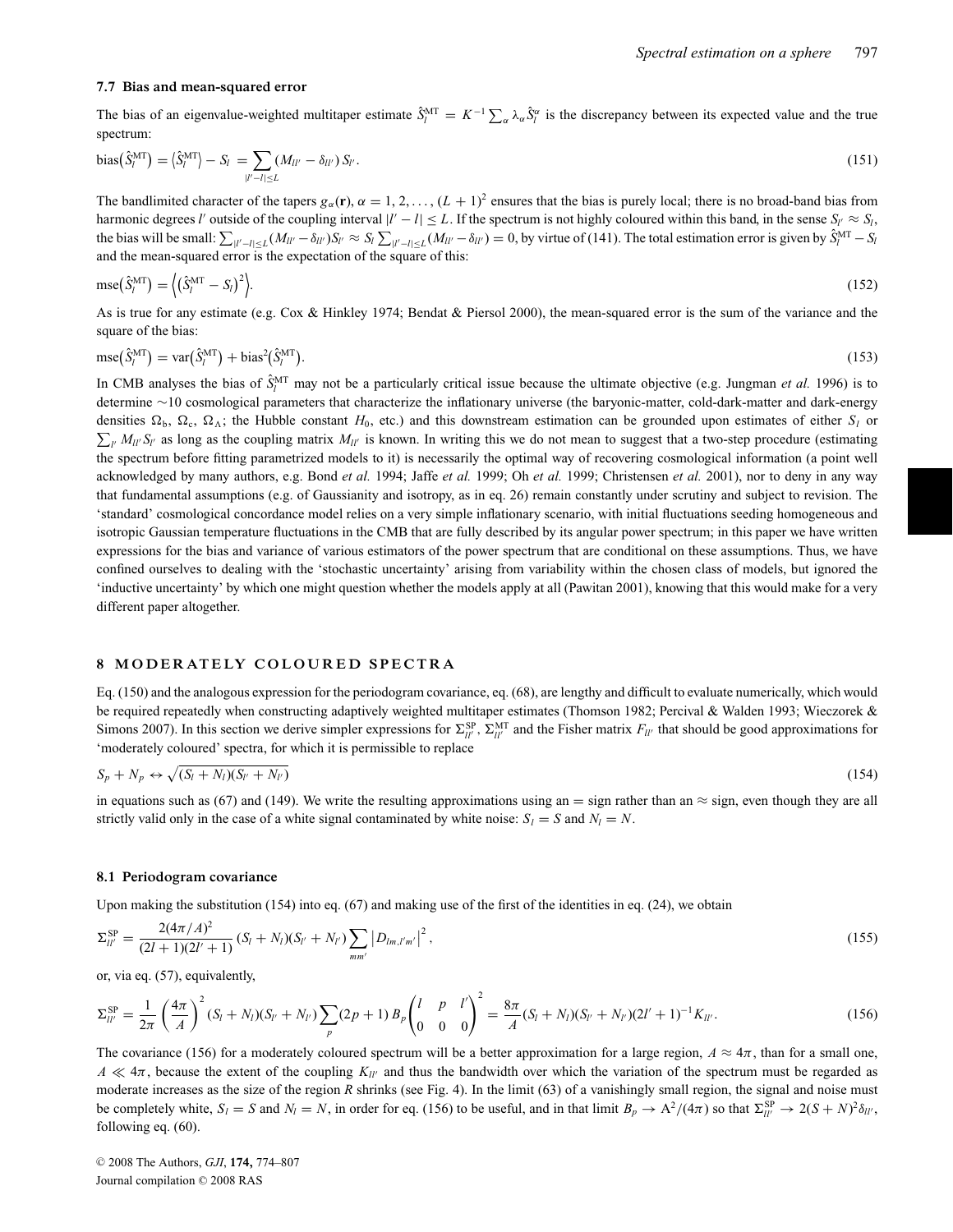### **8.2 Fisher matrix**

The inverse of the pixel-basis data covariance matrix **C** can be approximated in the case of a moderately coloured spectrum (154) by a simple generalization of the exact result (112) for a white spectrum, that is, by making the change

$$
\mathbf{C}^{-1} \leftrightarrow \frac{\Delta \Omega \mathbf{I}}{\sqrt{(S_l + N_l)(S_{l'} + N_{l'})}}\tag{157}
$$

in eq. (79) or—as can be derived from eq. (92) with eqs (154) and (24) or, alternatively, via eqs (88) and (23)—upon inserting the equivalent spectral-basis approximation

$$
V_{lm,l'm'} = \frac{D_{lm,l'm'}}{\sqrt{(S_l + N_l)(S_{l'} + N_{l'})}}
$$
(158)

into eq. (87), we obtain a compact approximate formula for the Fisher matrix:

$$
F_{ll'} = \frac{1}{2} (S_l + N_l)^{-1} (S_{l'} + N_{l'})^{-1} \sum_{mm'} |D_{lm,l'm'}|^2,
$$
\n(159)

or, equivalently,

$$
F_{ll'} = \frac{1}{8\pi} \frac{(2l+1)(2l'+1)}{(S_l+N_l)(S_{l'}+N_{l'})} \sum_p (2p+1) B_p \begin{pmatrix} l & p & l' \\ 0 & 0 & 0 \end{pmatrix}^2 = \frac{A}{8\pi} (2l+1)(S_l+N_l)^{-1} (S_{l'}+N_{l'})^{-1} K_{ll'}.
$$
 (160)

The result (160), which is due to Hinshaw *et al.* (2003), will also be more accurate for a large region than for a small one; in the limit of whole-sphere coverage,  $B_p \to 4\pi \delta_{p0}$  and  $K_{ll'} \to \delta_{ll'}$  so that  $\Sigma_{ll'}^{\text{SP}} \to 2(2l+1)^{-1}(S_l + N_l)^2 \delta_{ll'}$  and  $F_{ll'} \to \frac{1}{2}(2l+1)(S_l + N_l)^{-2} \delta_{ll'}$ , in agreement with eqs (46) and (93). Per (86), the maximum-likelihood covariance  $\Sigma_{ll'}^{\text{ML}} = F_{ll'}^{-1}$ .

### **8.3 Multitaper covariance**

The assumption that the spectrum is moderately coloured is less restrictive for a multitaper spectral estimate  $\hat{S}_l^M$  than for a periodogram estimate  $\hat{S}_l^{\text{SP}}$ , because the coupling  $M_{ll'}$  is confined to a narrow band, of width  $L + \min(l, L) + 1$ , that is independent of the size, shape or connectivity of the region *R*. Upon modifying eq. (149) with eq. (154) and using eq. (10) we can write the cross-covariance of two single-taper estimates in the form

$$
\Sigma_{ll'}^{\alpha\beta} = \frac{2(S_l + N_l)(S_{l'} + N_{l'})}{(2l+1)(2l'+1)} \sum_{mm'} \left| \int_{\Omega} g_{\alpha}(\mathbf{r}) g_{\beta}(\mathbf{r}) Y_{lm}(\mathbf{r}) Y_{l'm'}^*(\mathbf{r}) d\Omega \right|^2,
$$
\n(161)

where we have used the representation (10) of the Dirac delta function to reduce the two integrals inside the absolute value signs to one. Upon utilizing the spherical harmonic product identity (13) and evaluating the sum over *m* and *m*<sup>*'*</sup> using eq. (16) as in the derivation (52)–(55), we can reduce eq. (161) to

$$
\Sigma_{ll'}^{\alpha\beta} = \frac{1}{2\pi} (S_l + N_l)(S_{l'} + N_{l'}) \sum_{pq} \begin{pmatrix} l & p & l' \\ 0 & 0 & 0 \end{pmatrix}^2 \left| \int_{\Omega} g_{\alpha}(\mathbf{r}) g_{\beta}(\mathbf{r}) Y_{pq}(\mathbf{r}) d\Omega \right|^2.
$$
 (162)

Substituting the representation (115) of  $g_\alpha(\mathbf{r})$  and  $g_\beta(\mathbf{r})$  and using eq. (12) we can write eq. (162) in the convenient form

$$
\Sigma_{ll'}^{\alpha\beta} = \frac{1}{2\pi} (S_l + N_l) (S_{l'} + N_{l'}) \sum_p (2p+1) \Gamma_p^{\alpha\beta} \begin{pmatrix} l & p & l' \\ 0 & 0 & 0 \end{pmatrix}^2, \tag{163}
$$

where we have defined the quantities

$$
\Gamma_p^{\alpha\beta} = \frac{1}{4\pi} \sum_q \left| \sum_{st}^{L} \sum_{uv}^{L} \sqrt{(2s+1)(2u+1)} g_{\alpha,st} g_{\beta,uv} \begin{pmatrix} s & p & u \\ 0 & 0 & 0 \end{pmatrix} \begin{pmatrix} s & p & u \\ t & q & v \end{pmatrix} \right|^2.
$$
 (164)

It is noteworthy that all the symmetries  $\Sigma_{ll'}^{\alpha\beta} = \Sigma_{ll'}^{\alpha\beta}$  pertain in this moderately coloured approximation. For azimuthally symmetric tapers  $g_{\alpha}(\mathbf{r}), \alpha = 1, 2, \ldots, (L+1)^2$ , the matrix  $\Sigma_{ll}^{\alpha\beta}$  in this approximation is almost, but not quite, diagonal (see, e.g. Wieczorek & Simons 2007), showing that the individual estimates  $\hat{S}_l^{\alpha}$ ,  $\alpha = 1, 2, ..., (L+1)^2$ , are almost uncorrelated statistically. This is a highly desirable feature that embodies the very essence of the multitaper method: to dramatically reduce the estimation variance at the cost of small increases of bias.

In principle, we could now envisage weighting the single-taper estimates adaptively to minimize quality measures such as estimation variance or mean-squared error (Thomson 1982; Wieczorek & Simons 2007). In practice, these methods tend to be rather computationally demanding. We thus propose to retain the eigenvalue-weighted multitaper procedure of eqs (139) and (142). The eigenvalue-weighted multitaper covariance is given by a formula analogous to eq. (163), namely

$$
\Sigma_{ll'}^{\text{MT}} = \frac{1}{2\pi} (S_l + N_l)(S_{l'} + N_{l'}) \sum_p (2p+1) \Gamma_p \begin{pmatrix} l & p & l' \\ 0 & 0 & 0 \end{pmatrix}^2,\tag{165}
$$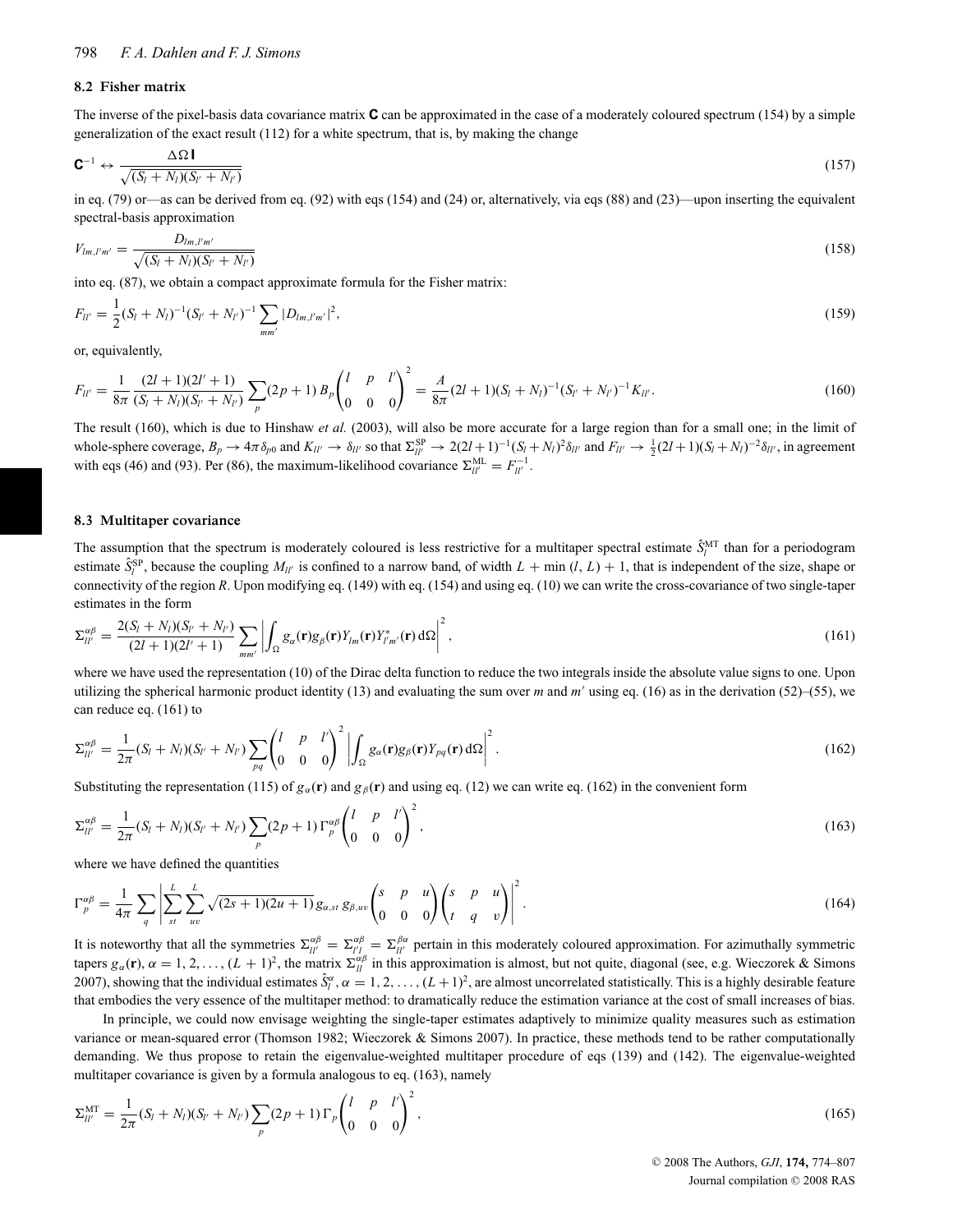where

$$
\Gamma_p = \frac{1}{K^2} \sum_{\alpha\beta}^{(L+1)^2} \lambda_\alpha \Gamma_p^{\alpha\beta} \lambda_\beta.
$$
\n(166)

Upon using the identity (126) to express the double sum in eq. (166) in terms of  $D_{st, s't'}$  and  $D_{uv, u'v'}$  and then using the boxcar window function (48) to express these matrix elements as integrals of three spherical harmonics over the whole sphere  $\Omega$ , to be reduced using eq. (12), we obtain a fivefold sum over the order indices  $t$ ,  $t'$ ,  $v'$   $v'$  and  $q$ , which can be reduced with the aid of eq. (17), leading to the relatively simple result

$$
\Gamma_p = \frac{1}{K^2} \sum_{ss'}^{L} \sum_{uu'}^{L} (2s+1)(2s'+1)(2u+1)(2u'+1) \sum_{e}^{2L} (-1)^{p+e} (2e+1)B_e
$$
\n
$$
\times \begin{Bmatrix} s & e & s' \\ u & p & u' \end{Bmatrix} \begin{Bmatrix} s & e & s' \\ 0 & 0 & 0 \end{Bmatrix} \begin{pmatrix} u & e & u' \\ 0 & 0 & 0 \end{pmatrix} \begin{pmatrix} s & p & u' \\ 0 & 0 & 0 \end{pmatrix} \begin{pmatrix} u & p & s' \\ 0 & 0 & 0 \end{pmatrix},
$$
\n(167)

where  $B_e$  is the boxcar power, which depends on the shape of the region of interest, summed over angular degrees limited by 3-*j* selection rules to  $0 \le e \le 2L$ . The sums in eqs (163) and (165) are likewise limited to degrees  $0 \le p \le 2L$ , inasmuch as  $\Gamma_p^{\alpha\beta} = 0$  and  $\Gamma_p = 0$  when  $p > 2L$ . The effect of tapering with windows bandlimited to *L* is to introduce covariance between the estimates at any two different degrees *l* and *l'* that are separated by fewer than  $2L + 1$  degrees. Eqs (165) and (167) together are our final most succinct formula for the covariance  $\Sigma_{ll'}^{\text{MT}}$  of a multitaper estimate in the case of a moderately coloured spectrum. To our benefit, they are very efficiently computable, which should make them competitive with jackknifed estimates of the estimation variance (Chave *et al.* 1987; Thomson & Chave 1991; Thomson 2007).

#### **8.4 Whole-sphere and infinitesimal-area limits**

It would obviously be perverse to contemplate using the multitaper method in the case of whole-sphere coverage; we nevertheless present an analysis of the  $A \to 4\pi$  limit of the covariance  $\Sigma_{ll'}^{\text{MT}}$  in the interest of completeness. In that limit  $B_e \to 4\pi \delta_{e0}$ , and both eqs (19) can be used to reduce eq. (167) to

$$
\Gamma_p^{A=4\pi} = \frac{4\pi}{(L+1)^4} \sum_{ss'}^{L} (2s+1)(2s'+1) \begin{pmatrix} s & p & s' \\ 0 & 0 & 0 \end{pmatrix}^2, \tag{168}
$$

and thereby the multitaper covariance (165) to

$$
\Sigma_{ll'}^{\text{MT}} = \frac{2(S_l + N_l)(S_{l'} + N_{l'})}{(L+1)^4} \sum_{ss'}^{L} (2s+1)(2s'+1) \sum_{p} (2p+1) \begin{pmatrix} l & p & l' \\ 0 & 0 & 0 \end{pmatrix}^2 \begin{pmatrix} s & p & s' \\ 0 & 0 & 0 \end{pmatrix}^2.
$$
 (169)

If the band-averaged quantities  $\sum_{l'} M_{ll'} S_{l'}$  of eq. (140) were to be estimated using the maximum-likelihood method with whole-sphere coverage, the covariance in the moderately coloured approximation (154) is

$$
\text{cov}\left(\sum_{p} M_{lp} \hat{S}_{p}^{\text{ML}}, \sum_{p'} M_{l'p'} \hat{S}_{p'}^{\text{ML}}\right) = \sum_{pp'} M_{lp} \Sigma_{pp'}^{\text{WS}} M_{p'l'}^{T}
$$
  
= 
$$
\frac{2(S_l + N_l)(S_{l'} + N_{l'})}{(L+1)^4} \sum_{ss'}^{L} (2s+1)(2s'+1) \sum_{p} (2p+1) \binom{l}{0} \begin{pmatrix} p & s \\ 0 & 0 \end{pmatrix}^{2} \binom{l'}{0} \begin{pmatrix} p & s' \\ 0 & 0 \end{pmatrix}^{2}.
$$
 (170)

In fact, eqs (169) and (170) are identical by virtue of the 3-*j* identity

$$
\sum_{p} (2p+1) \begin{pmatrix} l & p & l' \\ 0 & 0 & 0 \end{pmatrix}^{2} \begin{pmatrix} s & p & s' \\ 0 & 0 & 0 \end{pmatrix}^{2} = \frac{1}{2} \iint_{-1}^{1} P_{l}(\mu) P_{l'}(\mu) \left[ \sum_{p} \left( \frac{2p+1}{2} \right) P_{p}(\mu) P_{p}(\mu') \right] P_{s}(\mu') P_{s'}(\mu') d\mu d\mu' \n= \frac{1}{2} \int_{-1}^{1} P_{l}(\mu) P_{l'}(\mu) P_{s}(\mu) P_{s'}(\mu) d\mu \n= \frac{1}{2} \sum_{p} (2p+1) \begin{pmatrix} l & p & s \\ 0 & 0 & 0 \end{pmatrix}^{2} \int_{-1}^{1} P_{l'}(\mu) P_{p}(\mu) P_{s'}(\mu) d\mu \n= \sum_{p} (2p+1) \begin{pmatrix} l & p & s \\ 0 & 0 & 0 \end{pmatrix}^{2} \begin{pmatrix} l' & p & s' \\ 0 & 0 & 0 \end{pmatrix}^{2},
$$
\n(171)

where we have used the Legendre product identity (14), and the representation (11) of the Dirac delta function  $\delta(\mu - \mu')$  to reduce the double integral in the second line. The above argument shows that the eigenvalue-weighted multitaper estimate  $\hat{S}_l^{\text{MT}}$  is the minimum-variance unbiased estimate of the averaged spectrum  $\sum_{l'} M_{ll'} S_{l'}$  in the limit  $R = \Omega$ . In practice, if we should ever be blessed with whole-sphere coverage, it would be easiest to compute this minimum-variance spectral estimate by simply forming a weighted average of the wholesphere estimates (38)–(39). As we have just shown, eq. (170) specifies the covariance of such an estimate.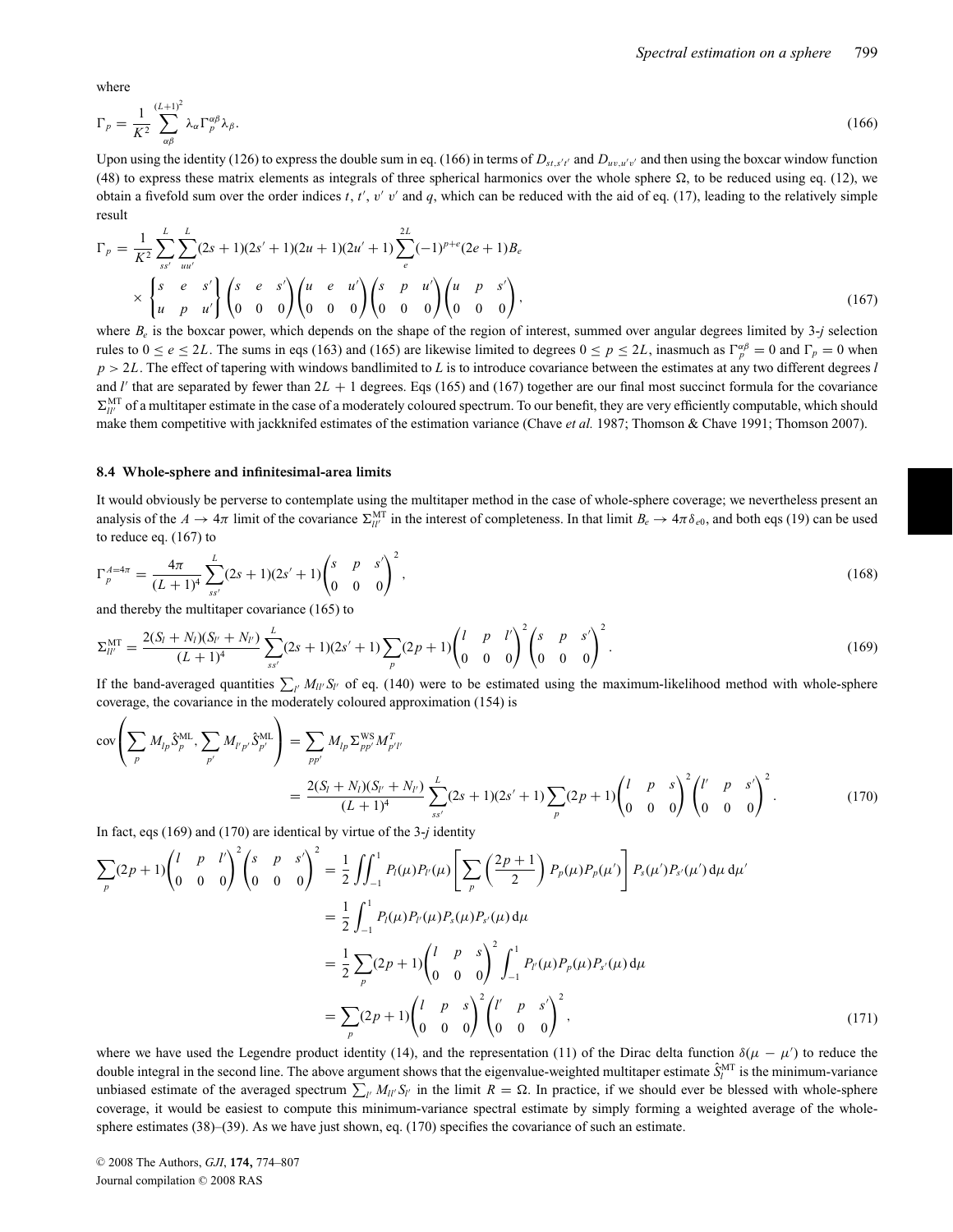#### 800 *F. A. Dahlen and F. J. Simons*

Recalling that  $B_e \to A^2/(4\pi)$  in the opposite limit of an infinitesimally small region and making use of the identity (18), we find that eq. (167) reduces to

$$
\Gamma_p^{A \to 0} = \frac{4\pi}{(L+1)^4} \left[ \sum_{ss'}^{L} (2s+1)(2s'+1) \begin{pmatrix} s & p & s' \\ 0 & 0 & 0 \end{pmatrix}^2 \right]^2,
$$
\n(172)

where we note that  $\Gamma_0^{A\to0} = 4\pi$ . The resulting infinitesimal-area limit of the multitaper covariance  $\Sigma_{ll'}^{\text{MT}}$  for a fixed bandwidth *L* is again of the form (165), with  $\Gamma_p$  replaced by its limiting value (172). If the Shannon number  $K = (A/4\pi)(L + 1)^2$  rather than the bandwidth *L* is held constant in taking the limit  $A \to 0$ , then the multitaper coupling matrix (145) tends to  $M_{ll'} \to K^{-1}(A/4\pi)(2l' + 1)$ , that is, all degrees across the entire spectrum are coupled. Both the signal and the noise must then be white for the limiting covariance,  $\Sigma_{ll'}^{\text{MT}} \rightarrow 2(S + N)^2$ , to be a reasonable approximation. The latter can be derived by noting that, in taking the limit as prescribed by eq. (63) and using eq. (60), the fixed-*K* result is  $\Gamma_p^{A\to 0} = 4\pi$  rather than (172).

### **9 SPECTRAL SHOOTOUT**

In this section we conduct a numerical variance analysis of the various estimates  $\hat{S}_l^{SP}$ ,  $\hat{S}_l^{DP}$ ,  $\hat{S}_l^{NP}$ ,  $\hat{S}_l^{MP}$ . We use the variance (47) of the whole-sphere estimate  $\hat{S}_l^{WS}$  as a standard of comparison, computing the variance ratio

$$
\left(\sigma_l^2\right)^{XX} = \text{var}\left(\hat{S}_l^{XX}\right) / \text{var}\left(\hat{S}_l^{WS}\right) = \Sigma_{ll}^{XX} / \Sigma_{ll}^{WS},\tag{173}
$$

where XX stands for any of the acronyms SP, DP, ML or MT. The numerators in eq. (173) are computed using the moderately coloured approximations for  $\Sigma_{ll}^{XX}$  derived in Section 8. This has the advantage that a common factor of  $(S_l + N_l)^2$  cancels, leading to ratios  $(\sigma_l^2)^{XX}$  that are independent of the signal and noise spectra  $S_l$ ,  $N_l$ . Although the results we exhibit should be reasonable approximations for moderately coloured spectra, they are only strictly correct in the case of a white signal,  $S_l = S$ , contaminated by white noise,  $N_l = N$ .

#### **9.1 Variance of a periodogram estimate**

Fig. 8 shows the variation with degree *l* of the spherical-periodogram variance ratio,

$$
\left(\sigma_l^2\right)^{SP} = \left(\frac{2l+1}{4\pi}\right) \left(\frac{4\pi}{A}\right)^2 \sum_p (2p+1) \, B_p \begin{pmatrix} l & p & l \\ 0 & 0 & 0 \end{pmatrix}^2,\tag{174}
$$

for single and double polar caps of radii  $\Theta = 3^\circ, 4^\circ, 5^\circ, 7^\circ, 10^\circ, 20^\circ, 60^\circ$ . The summation index *p* is limited by 3-*j* selection rules to even values, with the result that eq. (174) yields identical results for a single and double cap of the same radius  $\Theta$ , by virtue of the relations (51) and  $A^{cut} = 2A^{cap}$ ; stated another way, each double-cap estimate  $\hat{S}_l^{SP}$  averages over half as many adjacent degrees *l'* with a weighting  $K_{ll'}$  that is twice as large. The monopole variance ratio is  $(\sigma_0^2)^{SP} = 1$  regardless of the cap size  $\Theta$ , but as the harmonic degree increases the variance ratio does as well, reaching a maximum at  $l \approx 60°/ \Theta$  and then oscillating mildly before eventually leveling off at a large-*l* limit given by

$$
\left(\sigma_{\infty}^2\right)^{\text{SP}} = \frac{4\pi}{A^2} \sum_{p} (2p+1) \, B_p [P_p(0)]^2,\tag{175}
$$



**Figure 8.** Black dots connected by black lines show the periodogram variance ratio  $(\sigma_i^2)^{SP}$  as a function of degree  $0 \le l \le 50$  for single and double polar caps of radii  $\Theta = 3^{\circ}, 4^{\circ}, 5^{\circ}, 7^{\circ}, 10^{\circ}, 20^{\circ}, 60^{\circ}$ . Grey horizontal lines labeled along the left-hand vertical axis show the large-*l* limits  $(\sigma_{\infty}^2)^{\text{SP}}$ . The open circle is the common monopole variance ratio  $(\sigma_0^2)^{SP} = 1$ ; the diagonal grey line is the infinitesimal-area limit  $(\sigma_1^2)^{SP} \to 21 + 1$ . Labeled tick marks on the right-hand side show the approximation  $(\sigma_\infty^2)^{SP} \approx 0.54(4\pi/A^{cap})^{1/2$ half-sphere coverage with a single cap yields the same variance as whole-sphere coverage.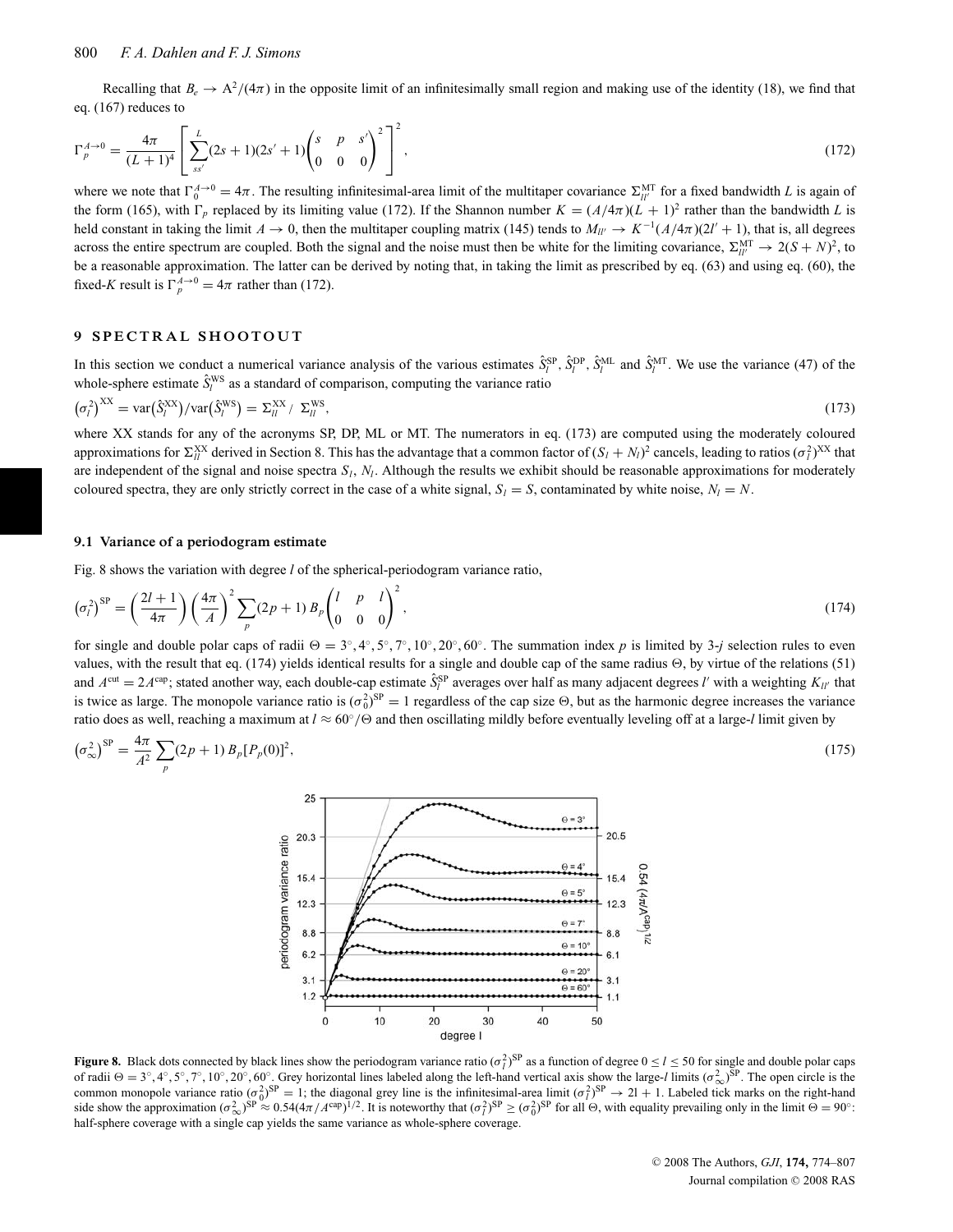where

$$
P_p(0) = \begin{cases} 0 & \text{if } p \text{ is odd,} \\ p! \ 2^{-p} [(p/2)!]^{-2} & \text{if } p \text{ is even} \end{cases}
$$
 (176)

is the value of the Legendre polynomial of degree p at the argument  $\mu = 0$ . The oscillatory interval is wider for small regions,  $A \ll 4\pi$ , than for large ones,  $A \approx 4\pi$ . As expected, the high-degree variance (175) is greater for a smaller single or double cap, for example,  $(\sigma_{\infty}^2)^{SP}$  = 12.3 for  $\Theta = 5^\circ$  versus  $(\sigma^2_{\infty})^{SP} = 6.2$  for  $\Theta = 10^\circ$ , because there are fewer pixelized data available to constrain the estimate  $\hat{S}_l^{SP}$ . A useful empirical approximation to eq. (175) for  $\Theta \lesssim 65^{\circ}$  is  $(\sigma_{\infty}^2)^{SP} \approx 0.54(4\pi/A^{cap})^{1/2}$ , which can be read off the right-hand axis. In the limiting case of an infinitesimally small area,  $A \to 0$ , the variance is divergent; in fact, letting  $B_p \to A^2/(4\pi)$  in eq. (174) we find that  $(\sigma_l^2)^{SP} \to$  $2l + 1$  for all  $0 \le l \le \infty$ .

### **9.2 Variance of a maximum-likelihood estimate**

The maximum-likelihood estimate  $\hat{S}_l^{\text{ML}}$  and the deconvolved periodogram estimate  $\hat{S}_l^{\text{DP}}$  coincide in the case  $S_l = S$  and  $N_l = N$ , as we showed in Section 6.7, and their common variance ratio is given by

$$
\left(\sigma_l^2\right)^{\text{ML}} = \left(\sigma_l^2\right)^{\text{DP}} = \left(\frac{4\pi}{A}\right)K_{ll}^{-1}.\tag{177}
$$

To evaluate the ratio (177) we must compute and invert the boxcar coupling matrix  $K_{ll'}$  of eq. (57), taking care to avoid truncation effects from large values of *l* and *l'*. Fig. 9 shows the variation of  $(\sigma_l^2)^{ML} = (\sigma_l^2)^{DP}$  with degree *l* for four double polar caps with radii  $\Theta \ge 75^\circ$ . For double caps that cover less of the sphere, the matrix  $K_{ll'}$  is too ill-conditioned to be invertible, and neither maximum-likelihood estimation (83) nor deconvolution (69) of the periodogram estimate  $\hat{S}_l^{\text{SP}}$  is numerically feasible. As expected, the maximum-likelihood variance is larger than the undeconvolved periodogram variance, e.g.  $(\sigma_{\infty}^2)^{ML} = (\sigma_{\infty}^2)^{DP} \approx 1.75$  versus  $(\sigma_{\infty}^2)^{SP} \approx 1.05$  for a double cap of radius  $\Theta = 75^{\circ}$ , because the averaging of the periodogram degrades the spectral resolution but improves the variance. In the limit of nearly whole-sphere coverage the maximum likelihood variance ratio can be approximated by  $(\sigma_l^2)^{ML} = (\sigma_l^2)^{DP} \approx (4\pi/A)^2$  shown on the right-hand axis; that is, the standard error is increased relative to that of a whole-sphere estimate by roughly the reciprocal of the fractional area of the region where there is data. This result can be derived by substituting the approximation  $B_p \approx (A^2/4\pi) \delta_{p0}$  in eq. (57) and using eq. (19). At whole-sphere coverage,  $A = 4\pi$ , and we obtain  $(\sigma_l^2)^{\text{ML}} = (\sigma_l^2)^{\text{DP}} = 1$ , as expected.

#### **9.3 Variance of a multitaper estimate**

Fig. 10 shows the variation with harmonic degree *l* of the eigenvalue-weighted multitaper variance ratio,

$$
\left(\sigma_l^2\right)^{\rm MT} = \left(\frac{2l+1}{4\pi}\right) \sum_{p}^{2L} (2p+1) \Gamma_p \begin{pmatrix} l & p & l \\ 0 & 0 & 0 \end{pmatrix}^2, \tag{178}
$$

for single polar and double polar caps of various radii and for two different bandwidths,  $L = 10$  and 20. The lowest variance for any region *R* and any bandwidth  $L$  is that of the monopole or  $l = 0$  harmonic, given by any of the three equivalent expressions that are easily derived from



**Figure 9.** Black dots connected by black lines show the maximum likelihood variance ratio  $(\sigma_l^2)^{ML} = (\sigma_l^2)^{DP}$  as a function of angular degree  $0 \le l \le 50$  for double polar caps of radii  $\Theta = 89^\circ, 85^\circ, 80^\circ, 75^\circ$ . The ratio for a  $\Theta = 90^\circ$  double 'cap' is obviously unity (grey horizontal line). Labelled tick marks on the right-hand side show the nearly-whole-sphere approximation  $(\sigma_l^2)^{ML} \approx (\sigma_l^2)^{DP} \approx (4\pi/A)^2$ . The slight downward 'dimple' between  $l = 1-5$  for  $\Theta = 75^\circ$  is possibly an incipient numerical instability; attempts to invert the matrix  $K_{ll'}$  for wider equatorial cuts lead to increasingly unstable results.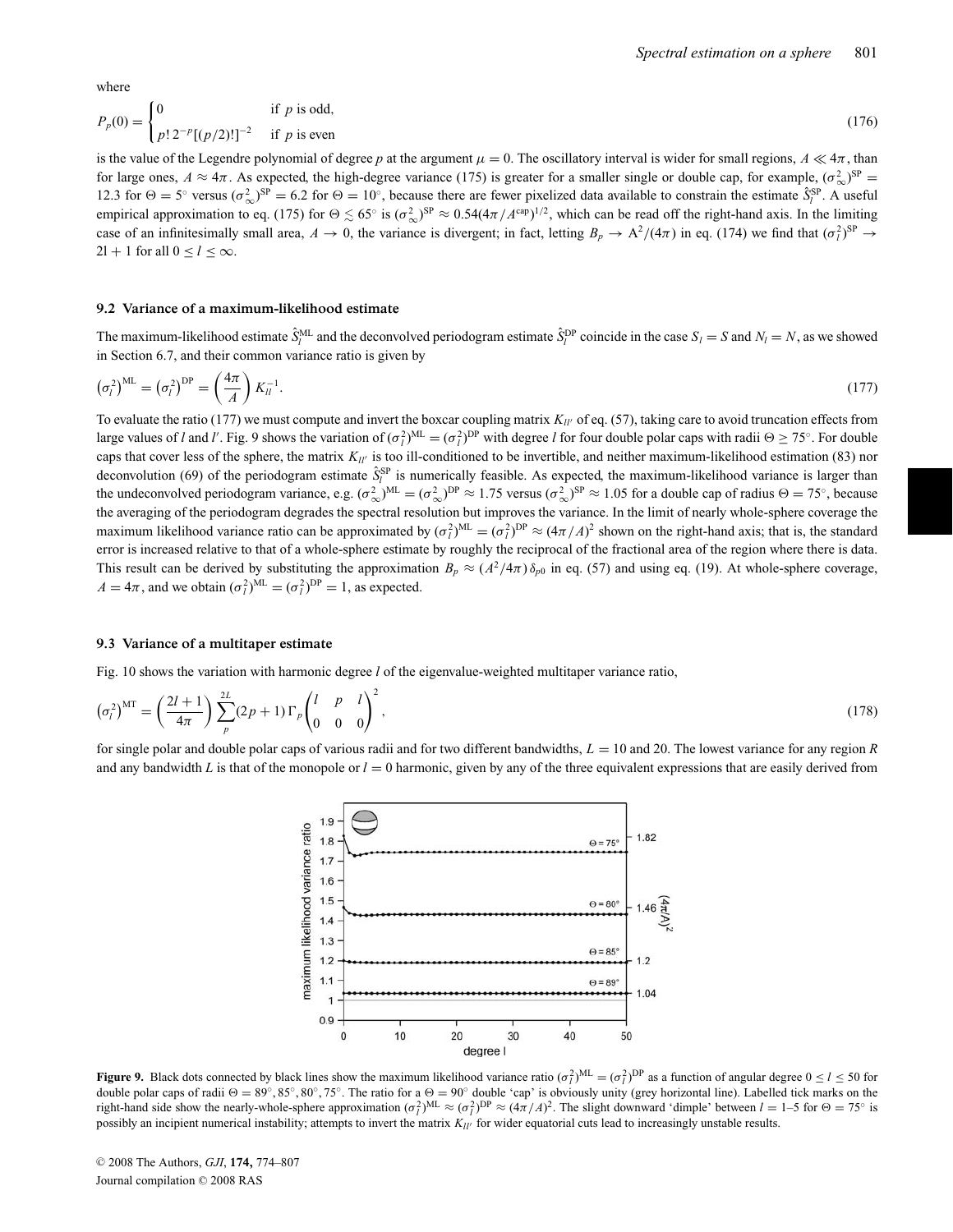

**Figure 10.** Black dots connected by black lines show the variation of the multitaper variance ratio  $(\sigma_l^2)^{MT}$  with degree  $0 \le l \le 50$  for single polar caps of radii  $\Theta = 15°$ , 20°, 30°, 60° (left-hand side two plots) and double polar caps of common radii  $\Theta = 40°$ , 50°, 60°, 80° (right-hand side two plots). Top two plots are for a bandwidth  $L = 10$  and bottom two plots are for a bandwidth  $L = 20$ ; the rounded Shannon numbers  $K = (A/4\pi)(L + 1)^2$  are indicated. Vertical dotted lines at  $L = 10$  and  $L = 20$  show that above  $l = L$  the variance ratio  $(\sigma_l^2)^{MT}$  quickly reaches a large-*l* asymptotic limit  $(\sigma_\infty^2)^{MT}$ , given by eq. (180) and depicted by the grey horizontal lines labeled along the left-hand vertical axis. Open circles on the right-hand vertical axis are the whole-sphere, large-*l* limits, obtained via eq. (168).

eqs (178) and (167) using eqs (19), (57) and (125):

$$
\left(\sigma_0^2\right)^{\text{MT}} = \frac{\Gamma_0}{4\pi} = \frac{1}{4\pi K^2} \sum_{e}^{2L} (2e+1) B_e \sum_{ss'}^{L} (2s+1)(2s'+1) \begin{pmatrix} s & e & s' \\ 0 & 0 & 0 \end{pmatrix}^2 = \frac{1}{K^2} \sum_{st}^{L} \sum_{s't'}^{L} |D_{st,s't'}|^2 = \frac{1}{K^2} \sum_{\alpha}^{(L+1)^2} \lambda_{\alpha}^2. \tag{179}
$$

In the limit of whole-sphere coverage  $(\sigma_0^2)^{MT} = 1/(L+1)^2$ , which is easiest to see by noting that in that case, eqs (23) and (8) show that  $D_{st,s't'} = \delta_{ss'}\delta_{tt'}$ . In the opposite limit of an infinitesimal area,  $\Gamma_0^{A\to 0} = 4\pi$  due to eq. (172), and  $(\sigma_0^2)^{MT} = 1$ , the largest possible monopole variance ratio. No matter where it starts, the variance ratio  $(\sigma_l^2)^{MT}$  increases as the target degree *l* increases, always reaching a maximum at  $l \approx 0.65L$  before decreasing equally quickly to an  $l \gg L$  asymptotic limit given by

$$
\left(\sigma_{\infty}^2\right)^{\rm MT} = \frac{1}{4\pi} \sum_{p}^{2L} (2p+1) \Gamma_p \left[P_p(0)\right]^2.
$$
 (180)

The whole-sphere limit of eq. (180) is indicated by the four open circles in Fig. 10. Both this and the infinitesimal-area limit, which is off-scale in all four plots, are easily computed by, respectively, substituting  $\Gamma_p^{A=4\pi}$  from eq. (168) and  $\Gamma_p^{A\to 0}$  from eq. (172) into eq. (180), thereby avoiding the computation of the Wigner 6-*j* symbols needed for the more general  $\Gamma_p$  in eq. (167) or the even more cumbersome route through eqs (164) and (166).

Fig. 11 shows the large-*l* variance ratio  $(\sigma_{\infty}^2)^{MT}$  plotted versus the bandwidths  $0 \le L \le 20$  for single polar caps of radii  $0^{\circ} \le$  ≤ 180◦ and double polar caps of various radii 0◦ ≤ ≤ 90◦. In the degenerate case *L* = 0, bandlimited 'multitaper' estimation is tantamount to whole-sphere estimation so  $(\sigma_{\infty}^2)^{MT} = 1$  regardless of the 'cap' size  $\Theta$ . Indeed, in that case, the estimate is unbiased,  $M_{ll'} = \delta_{ll'}$ , and at *L* = 0, the single possible taper of the form eq. (115) is a constant over the entire sphere. For sufficiently large regions ( $\Theta \gtrsim 30^\circ$  for a single cap and  $\Theta \ge 15^\circ$  for a double cap) the large-*l* variance ratio is a monotonically decreasing function of the bandwidth *L*; for smaller regions the ratio attains a maximum value  $(\sigma_{\infty}^2)^{MT} > 1$  before decreasing. The grey curves are isolines of fixed Shannon number  $K = (A/4\pi)(L+1)^2$ ; it is noteworthy that the  $K = 1$  isoline passes roughly through the maxima of  $(\sigma_{\infty}^2)^{MT}$ , so that for  $K \ge 2-3$  the variance ratio is a decreasing function of the bandwidth *L* regardless of the cap size. Since *K* is the number of retained tapers, it will always be greater than 2–3 in a realistic multitaper analysis. For large Shannon numbers, above  $K \approx 10$ , the dependence upon the bandwidth *L* and area *A* for both a single or double cap can be approximated by the empirical relation  $(\sigma_{\infty}^2)^{MT} \approx (4\pi/A)^{0.88}/(2L+1)$ . In particular, if  $A = 4\pi$ , the large-*l* variance ratio is to a very good approximation equal to one divided by the number of adjacent degrees *l* − *L* ≤ *l* ≤ *l* + *L* that are averaged over by the coupling matrix  $M_{ll'}$ . As noted in Section 8.4, a whole-sphere multitaper estimate  $\hat{S}_l^{\text{MT}}$  can be regarded as a weighted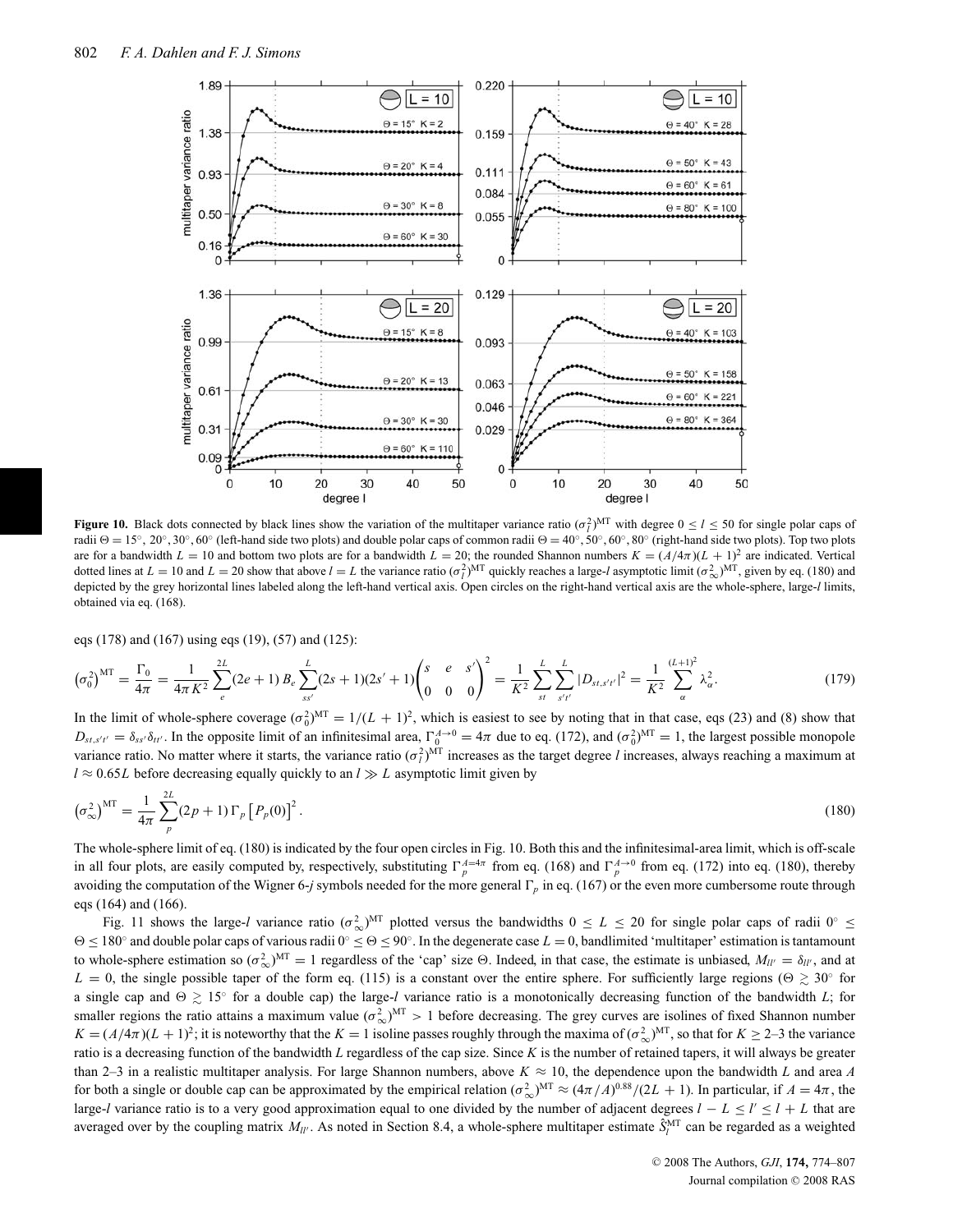

**Figure 11.** Variation of the large-*l* multitaper variance ratio  $(\sigma_{\infty}^2)^{MT}$  with bandwidth  $0 \leq L \leq 20$  for single polar caps of radii  $\Theta = 0^{\circ}, 10^{\circ}, 20^{\circ}, 30^{\circ}, 40^{\circ}, 50^{\circ}, 70^{\circ}, 100^{\circ}, 180^{\circ}$  (left-hand panel) and double polar caps of common radii  $\Theta = 0^{\circ}, 5^{\circ}, 10^{\circ}, 20^{\circ}, 30^{\circ}, 40^{\circ}, 60^{\circ}, 90^{\circ}$  (righthand panel). Ranges of the Shannon number  $K = (A/4\pi)(L+1)^2$  are distinguished by different symbols: open circles  $0 \le K < 1$ , closed circles  $1 \le K < 1$ 10, open squares  $10 \le K < 100$ , closed squares  $K \ge 100$ . Grey curves labeled  $K = 1, 10, 100$  are Shannon number isolines. Axes are logarithmic to illustrate the  $1/(2L + 1)$  bandwidth scaling above  $K \approx 10$ .

linear combination of whole-sphere estimates of the form  $\sum_{l'} M_{ll'} \hat{S}_{l'}^{\text{WS}}$ , so the variance is reduced by the number of independent random variates  $\hat{S}_{l-L}^{WS}, \ldots, \hat{S}_{l}^{WS}, \ldots, \hat{S}_{l+L}^{WS}$  that contribute to the estimate. For smaller regions of  $A \approx 4\pi$  the whole-sphere variance ratio  $1/(2L+1)$  is empirically found to be increased by a factor  $(4\pi/A)^{0.88}$ . In fact, it is very reasonable to approximate the nearly-whole-sphere variance ratio at large Shannon numbers by  $(\sigma_l^2)^{MT} \approx (4\pi/A)^{0.88} (\sigma_l^2)^{MT}_{A=4\pi}$  for all spherical harmonic degrees  $0 \le l \le \infty$ .

Finally, it is interesting to compare the large-*l* variance ratio of a multitaper estimate  $(\sigma_{\infty}^2)^{MT}$  with that of a spherical periodogram estimate  $(\sigma_{\infty}^2)^{SP}$ , in the case that the coupling to adjacent harmonic degrees *l'* is roughly the same. Referring to Figs 5 and 7, for example, we see that the widths of the periodogram coupling matrices  $K_{ll'}$  for single polar caps of radii  $\Theta = 10°, 20°, 30°$  are comparable to the widths of the multitaper coupling matrices  $M_{ll'}$  for bandwidths  $L = 20, 10, 5$ , respectively. In such cases the multitaper variance ratio is always less than the periodogram variance ratio by a factor that is close to the reciprocal of the Shannon number, that is,  $(\sigma_{\infty}^2)^{MT} \approx K^{-1} (\sigma_{\infty}^2)^{SP}$ . This empirical approximation is reminiscent of the analogous situation in 1-D (Percival & Walden 1993).

# **10 RESOLUTION VERSUS VARIANCE: AN EXAMPLE**

To illustrate the ease with which a multitaper spectral analyst can control the fundamental trade-off between spectral resolution and variance by altering the bandwidth *L* or Shannon number  $K = (A/4\pi)(L + 1)^2$ , we consider a specific example in this penultimate section. We choose a cosmological rather than a geophysical example primarily because the CMB temperature spectrum  $S_l$  has a readily computable theoretical shape for a specified set of cosmological parameters (Seljak & Zaldarriaga 1996; Zaldarriaga *et al.* 1998; Zaldarriaga & Seljak 2000). Like many geophysical spectra the CMB spectrum is red, varying as  $S_l \sim l^{-2}$ , with a number of interesting secondary features that one would like to resolve, including acoustic peaks at  $l \approx 220, 550, 800$  and higher. To counteract the redness it is conventional in CMB cosmology to plot not  $S_l$  but rather the 'whitened' spectrum  $S_l = l(l+1)S_l/(2\pi)$ , which is shown as the heavy black line in each of the panels of Fig. 12. The theoretical values of  $S_l$  versus harmonic degree  $2 \le l \le 900$  have been computed for a set of nominal cosmic input parameters, including  $\Omega_b = 0.046$ ,  $\Omega_c = 0.224$ ,  $\Omega_{\Lambda} = 0.730$  and  $H_0 = 72$  km s<sup>-1</sup> Mpc<sup>-1</sup>, using the CMBFAST code that is publicly available at http://lambda.gsfc.nasa.gov. The monopole term  $S_0$ , which is a measure of the average CMB temperature  $T_0 = 2.725$  K (Mather *et al.*) 1999), and the dipole term  $S_1$ , which is strongly influenced by the proper motion of our galaxy relative to the CMB, are commonly omitted. The slight fluctuations from point to point in the sky about the all-sky mean  $T_0$  are measured in  $\mu$ K so the units of power  $S_l$  are  $\mu$ K<sup>2</sup>. The grey band surrounding the theoretical  $S_l$ -versus-*l* curve is the standard error  $[\text{var}(\hat{S}_l^{\text{WS}})]^{1/2} = [2/(2l+1)]^{1/2}[\mathcal{S}_l + l(l+1)N_l/(2\pi)]$  of a hypothetical whole-sky spectral estimate  $\hat{S}_l^{WS} = l(l+1)\hat{S}_l^{WS}/(2\pi)$ . The noise power  $N_l$  is assumed to be of the form (37) with pixelization, detector and beamwidth specifications that roughly correspond to those used in the WMAP spacecraft mapping experiment, namely  $\Delta\Omega = 4 \times 10^{-6}$  sr,  $\sigma = 100 \,\mu\text{K pixel}^{-1}$  and  $\theta_{\text{fwhm}} = 20$  arcmin. The thinning of the grey band at  $l \approx 350$  represents the transition between the low-degree region where the uncertainty in a hypothetical whole-sphere WMAP estimate  $\hat{S}_l^{WS}$  is dominated by cosmic variance and the high-degree region where it is dominated by noise variance. The rapid increase in the whole-sky uncertainty above this transition is due to the exponential increase in the noise power (37) for harmonics that are below the angular resolution of the WMAP antennae. The total uncertainty  $[var(\hat{S}_l^{WS})]^{1/2}$  due to both cosmic and noise variance represents the best we can ever do, if we insist upon estimating individual values of the spectrum S*<sup>l</sup>* , even if we had uncontaminated whole-sky data. The elimination of contaminated data by a sky cut will always increase the variance; the only way to reduce it is to sacrifice spectral resolution. The six panels of Fig. 12 illustrate the effect of making a multitaper estimate of the whitened spectrum  $S_l$ , using tapers of increasing bandwidth  $L = 10, 20, 30, 40, 50, 60$ . The analysis region in every case is a double polar cap of common radius  $\Theta = 80^\circ$ , corresponding to an equatorial cut of width 20°, needed to mask the strong foreground contamination from the galactic plane. As we have seen, the bandwidth alone controls the amount of bias deliberately introduced in this way, and not the size or shape of the analysis region—but the latter does influence the variance of the estimate. The open circles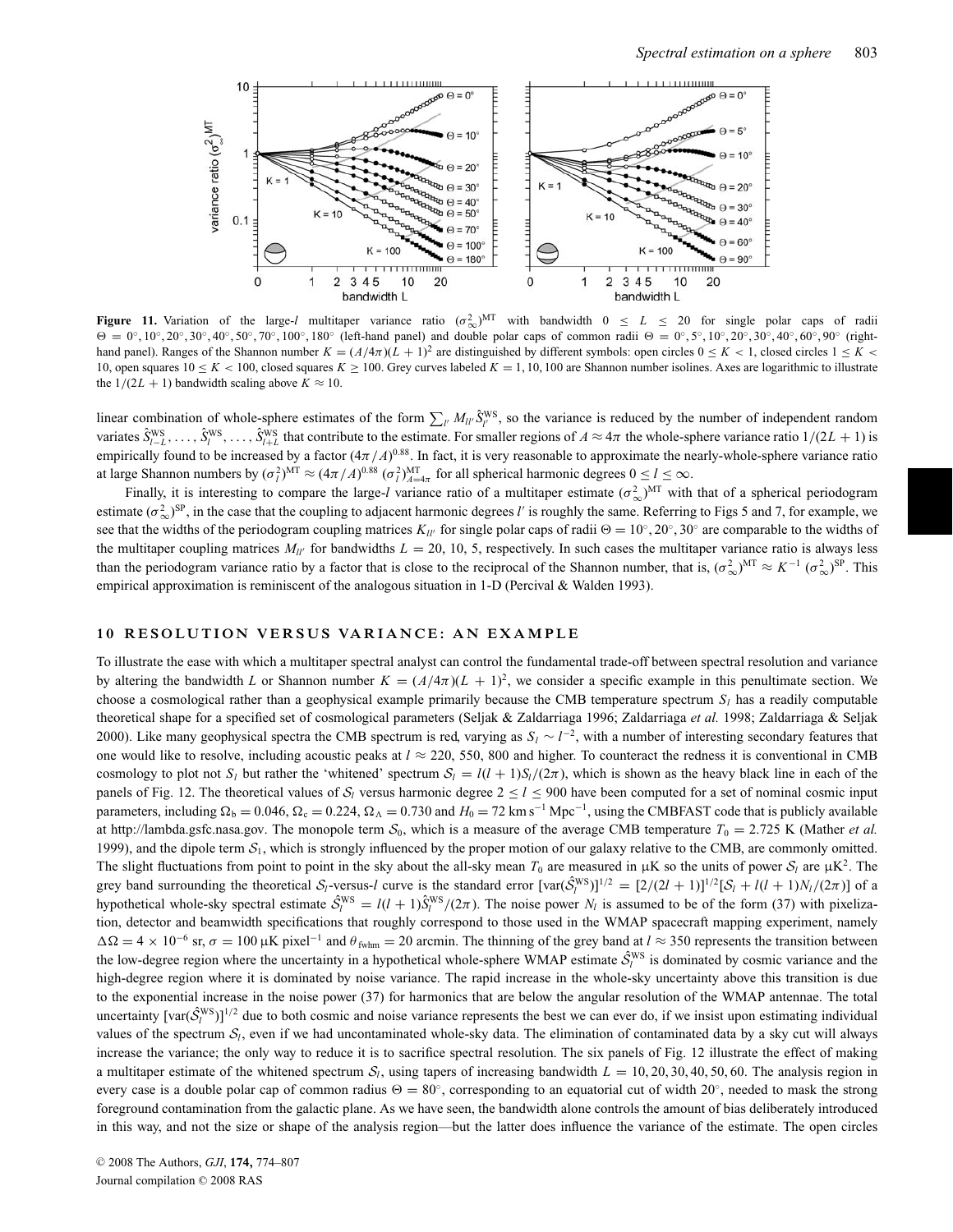

**Figure 12.** Heavy black lines and surrounding grey band depict the theoretical whitened CMB spectrum  $S_l = l(l+1)S_l/(2\pi)$  and hypothetical whole-sphere WMAP estimation error  $\left[\frac{2}{(2l+1)}\right]^{1/2} \left[\frac{S_l}{(l+1)}\right]^{1/2}$  as a function of angular degree in the range  $2 \le l \le 900$ . Open circles with attached error bars  $\hat{I}_l + l(l+1)N_l/(2\pi)$ ] as a function of angular degree in the range  $2 \le l \le 900$ . Open circles with attached error bars show the expected value and associated standard error  $\langle \hat{S}_l^{\text{MT}} \rangle \pm [\text{var}(\hat{S}_l^{\text{MT}})]^{1/2}$  of hypothetical multitaper estimates of the whitened spectrum  $S_l$  for various bandwidths, ranging from *L* = 10 (upper left-hand panel) to *L* = 60 (lower right-hand panel). The multitaper analysis region consists of two axisymmetric caps separated by an equatorial cut of width 20°. The angular scale  $180°/[[(l+1)]^{1/2}$  of the CMB temperature fluctuations is delineated along the top.

show the expected values of a multitaper estimate  $\langle \hat{S}_l^{MT} \rangle = \sum_{l'} M_{ll'} S_{l'}$ , and the accompanying error bars show the associated standard error  $[var(\hat{S}_l^{\text{MT}})]^{1/2}$  under the moderately coloured approximation. The multitaper method yields a band-averaged spectral estimate at every spherical harmonic degree *l*, but we have only plotted values  $\langle \hat{S}_l^{\text{MT}} \rangle \pm [\text{var}(\hat{S}_l^{\text{MT}})]^{1/2}$  whose coupling bands do not overlap, so that they are statistically uncorrelated. The spacing between the open-circle estimates is thus indicative of the spectral resolution. The discrepancy between the open circles and the heavy black  $S_l$ -versus-*l* curve is a measure of the local bias (151) induced by the averaging over adjacent degrees  $|l' - l| \le L$ . As expected, the bias  $\langle \hat{S}_l^{\text{MT}} \rangle - S_l$  is most pronounced in strongly coloured regions of the spectrum, and it is an increasing function of the bandwidth *L* and thus the spectral extent of the averaging. For moderate values of the bandwidth,  $10 \le L \le 40$ , the bias is acceptably small in the sense  $|\langle \hat{S}_l^{\text{MT}} \rangle - S_l| \ll S_l$ ; in addition, the spacing between statistically independent estimates  $\langle \hat{S}_l^{\text{MT}} \rangle$  and the error bars  $\pm$ [var( $\hat{S}_l^{\text{MT}}$ ]]<sup>1/2</sup> are sufficiently small to enable resolution of the first two spectral peaks at  $l \approx 220$  and 550. Bandwidths in this range are, therefore, suitable for multitaper spectral analysis of WMAP temperature data on the cut sky. One can either opt for finer spectral resolution with larger error bars ( $L = 10$ ) or for coarser resolution with somewhat smaller error bars ( $L = 40$ ); to a good approximation the standard error  $[var(\hat{S}_l^{\text{MT}})]^{1/2}$  scales with the bandwidth *L* as  $(2L + 1)^{-1/2}$ , as we have seen. Because multitaper spectral analysis does not require iteration or large-scale matrix inversion, it is easy to perform analyses for a variety of bandwidths in the range  $10 \le L \le 40$  and compare the results. In all cases the multitaper errors are significantly smaller than the uncertainty of a hypothetical whole-sky estimate of  $S_l$ , with no band averaging. Resolution of the CMB spectral features at higher degrees, above  $l \approx 700$ , will require a narrowing of the beamwidth  $\theta_{\text{fwhm}}$ and/or a reduction in the instrument noise  $\sigma$ ; motivated by this need and a number of other astrophysical considerations, both ground-based and space-based CMB experiments with narrower-aperture antennae and more sensitive detectors are in advanced stages of development (e.g. Kosowsky 2003; Efstathiou *et al.* 2005).

# 11 OVERVIEW AND CONCLUSION

Each of the spectral estimators that we have reviewed or introduced in this paper can be expressed in the general, noise-corrected quadratic form (95), which we repeat here for convenience:

$$
\hat{S}_l = d^{\mathsf{T}} Z_l d - \text{tr}(\mathsf{N} Z_l). \tag{181}
$$

We remind the reader that **d** is the pixelized data vector (35), **C** and **N** are the signal and noise covariances, and that the expected value and the covariance of such a quadratic estimator are given by eqs (96) and (97):

$$
\langle \hat{S}_l \rangle = \sum_{l'} Z_{ll'} S_{l'}, \quad \text{where} \quad Z_{ll'} = \text{tr}(\mathbf{Z}_l \mathbf{P}_{l'}), \quad \text{and} \quad \Sigma_{ll'} = \text{cov}(\hat{S}_l, \hat{S}_{l'}) = 2 \text{ tr}(\mathbf{CZ}_l \mathbf{CZ}_{l'}) \,.
$$
 (182)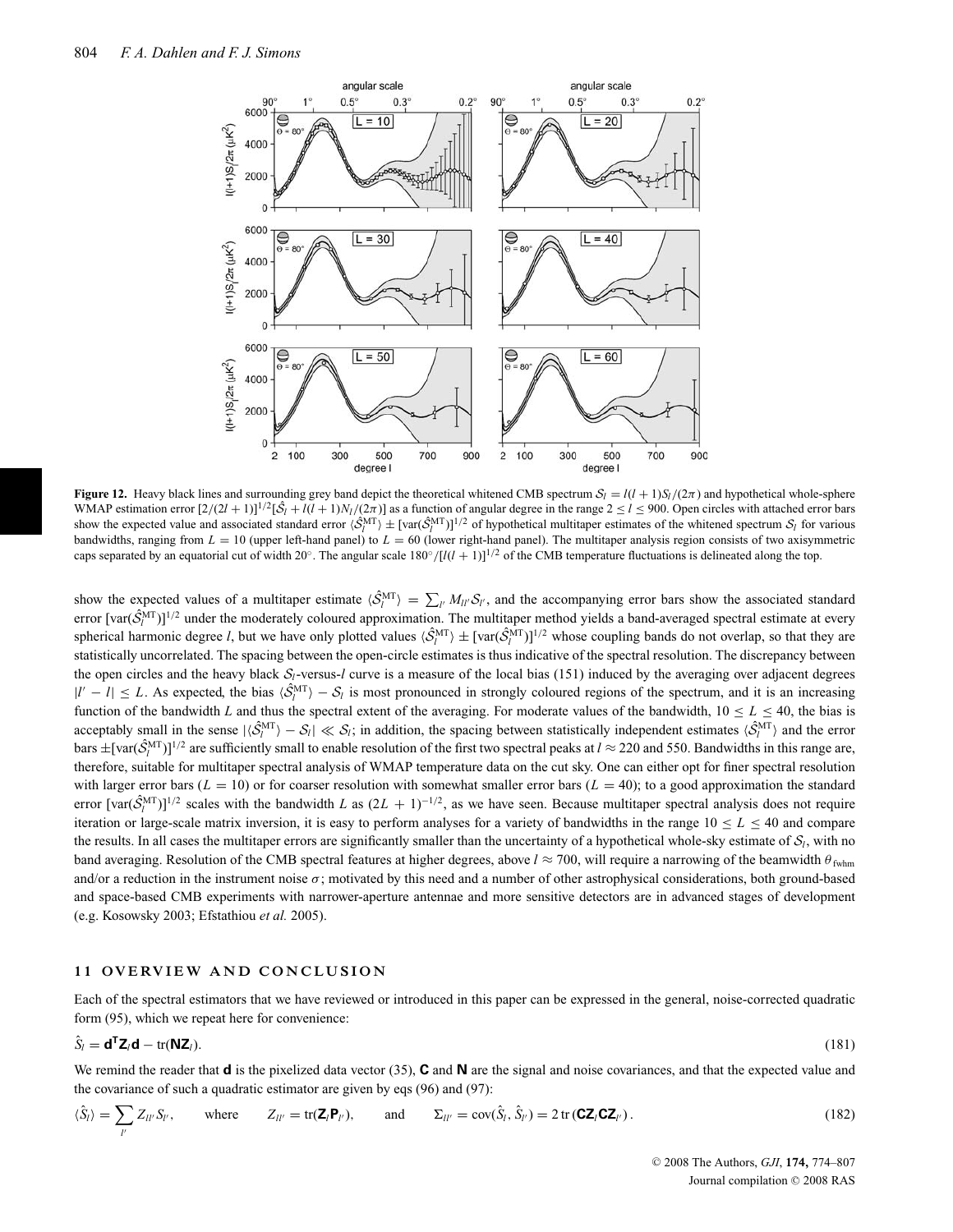The specific forms of the symmetric,  $J \times J$  pixel-basis matrix  $\mathbf{Z}_l$  in the various instances are

whole sphere:  $\mathbf{Z}_l = \frac{(\Delta \Omega)^2}{2l+1}$  $\frac{(22i)}{2l+1}$  **P**<sup>*l*</sup>, where **P**<sup>*l*</sup>, given by eq. (28), covers all of  $\Omega$ ,

spherical periodogram:  $\mathbf{Z}_l = \left(\frac{4\pi}{4}\right)$ *A*  $\left(\Delta \Omega\right)^2$  $\frac{2I-1}{2I+1}$  **P**<sub>*l*</sub>, where **P**<sub>*l*</sub>, given by eq. (28), only covers *R*,

maximum-likelihood:  $\mathbf{Z}_l = \frac{1}{2}$  $\sum$ *l*  $F_{ll'}^{-1}$  (**C**<sup>-1</sup>**P**<sub>*l*</sub><sup>C</sup><sup>-1</sup>), where  $F_{ll'} = \frac{1}{2}$  tr(**C**<sup>-1</sup>**P**<sub>*l*</sub>C<sup>-1</sup>**P**<sub>*l*</sub>),

 $multitaper.$ 

$$
\mathbf{Z}_{l} = \frac{(\Delta\Omega)^{2}}{2l+1} \mathbf{G}_{l}, \text{ where } \mathbf{G}_{l} = \frac{1}{K} \sum_{\alpha} \lambda_{\alpha} \mathbf{G}_{l}^{\alpha} \text{ with } \mathbf{G}_{l}^{\alpha} \text{ given by eq. (134).}
$$
\n(183)

In writing the final relation in eq. (183) we have assumed that the individual tapers are weighted by the normalized eigenvalues  $\lambda_{\alpha}$  of the spatial concentration problem *sensu* Slepian, eqs (116)–(117). The whole-sphere and maximum-likelihood estimates are unbiased, i.e.  $Z_{ll'} = \delta_{ll'}$ , whereas the periodogram, with  $Z_{ll'} = K_{ll'}$  given by eq. (57), and the eigenvalue-weighted multitaper estimate, with  $Z_{ll'} = M_{ll'}$  given by eq. (145), are biased by spectral leakage from neighboring degrees  $l' \neq l$ . The leakage bias of the periodogram is uncontrollable and can be extensive, particularly for small regions of area  $A \ll 4\pi$ , rendering the method unsuitable in applications. The extent of the multitaper coupling is in contrast confined to a narrow bandwidth interval  $|l'-l| \leq L$  that is specified by the analyst.

The covariance of a whole-sphere estimate is  $\Sigma_{ll'}^{\text{WS}} = 2(2l+1)^{-1}(S_l+N_l)^2 \delta_{ll'}$  and the covariance of a maximum-likelihood estimate is the inverse of the Fisher matrix of eq. (87),  $\Sigma_{ll'}^{\text{ML}} = F_{ll'}^{-1}$ . In the limit of whole-sphere coverage,  $A = 4\pi$ , the two methods coincide and  $var(\hat{S}_l^{\text{WS}}) = 2(2l + 1)^{-1}(S_l + N_l)^2$  is the minimum possible variance achievable for any unbiased spherical spectral estimator. The covariance of a periodogram estimate is given by eq. (68) whereas that of a multitaper estimate is given by eqs (147) and (150). For moderately coloured spectra these cumbersome expressions for  $\Sigma_{ll'}^{\text{SP}}$  and  $\Sigma_{ll'}^{\text{MT}}$  can be approximated by eqs (156) and (165)–(167), and the Fisher matrix  $F_{ll'}$  can be approximated by eq. (160).

The maximum-likelihood method is attractive and has received widespread use in CMB cosmology, because it provides the best (i.e. minimum-variance) unbiased estimate  $\hat{S}_l^{\text{ML}}$  of the spectrum  $S_l$ . This desirable feature is offset by a number of disadvantages that we enumerate in Section 6.8; specifically, it is only feasible without binning for nearly-whole-sphere analyses,  $A \approx 4\pi$ , and even then it requires a good initial estimate of the spectrum  $S_l$ , non-linear iteration to converge to the minimum-variance solution  $\hat{S}_l^{ML}$ , and large-scale computation to find the inverse matrices  $C^{-1}$  and  $F^{-1}_{ll'}$ . For smaller regions, of area  $A \not\approx 4\pi$ , it is possible to obtain minimum-variance, unbiased estimates  $\hat{S}_B^{\text{ML}}$  of a binned spectrum  $S_B = \sum_l W_{Bl} S_l$  using eqs (107)–(110); however, this requires the somewhat artificial assumption that the true spectrum  $S_l$  can be adequately approximated by a coarse-grained spectrum  $S_l^{\dagger} = \sum_B W_{IB}^{\dagger} S_B$ , where  $\sum_l W_{Bl} W_{l}^{\dagger} = \delta_{BB'}$ .

The multitaper method is distinguished by its ease of use, requiring neither iteration nor large-scale matrix inversion. Unlike the unbinned maximum-likelihood method, it yields a smoothed and, therefore, biased estimate of the spectrum,  $\langle \hat{S}_l^{\text{MT}} \rangle = \sum_{l'} M_{ll'} S_{l'}$ ; however, the bias is generally small because it is strictly local, provided that one uses bandlimited rather than spacelimited spherical tapers, and the sacrifice of spectral resolution comes with an auxiliary benefit, namely a reduction by a factor of order  $(2L + 1)$  in the variance of the smoothed estimate, var  $(\hat{S}_l^{\text{MT}})$ . By varying the bandwidth *L* or the Shannon number  $K = (A/4\pi)(L+1)^2$ , a multitaper analyst can quickly navigate to any subjectively desirable point on the resolution-versus-variance trade-off curve. The only slight disadvantage of the method is that the shape of the matrix  $M_{ll'}$  within the coupling band  $|l'-l| \leq L$ , and thus the character of the smoothed spectrum  $\sum_{l'} M_{ll'} S_{l'}$  that one is estimating, cannot be arbitrarily specified. The coupling matrix  $M_{ll'}$  for an eigenvalue-weighted multitaper estimate is illustrated in Figs 6 and 7. In geophysical, geodetic and planetary science applications the objective is generally to obtain a spatially localized estimate of the spectrum  $S_l$ of a signal  $s(\mathbf{r})$  within a pre-selected region *R* of area  $A \ll 4\pi$ . The multitaper method with spatially well-concentrated, bandlimited tapers  $g_\alpha(\mathbf{r})$  is ideally suited for this purpose, and can be easily extended to estimate cross spectra of two signals such as gravity and topography, enabling admittance and coherence analyses. The spatial leakage from data outside of the target region *R* can be quelled and the analysis expedited by averaging only the first *K* tapered estimates  $\hat{S}_l^{\alpha}$ , as in eq. (143).

# **ACKNOWLEDGMENTS**

Financial support for this work has been provided by the U.S. National Science Foundation under Grants EAR-0105387 awarded to FAD and EAR-0710860 to FJS, and by a UK Natural Environmental Research Council New Investigator Award (NE/D521449/1) and a Nuffield Foundation Grant for Newly Appointed Lecturers (NAL/01087/G) awarded to FJS at University College London. We thank Mark Wieczorek for a critical first reading of the manuscript, Richard Holme, David Thomson and an anonymous reviewer for constructive comments, and Amir Hajian, Jason McEwen and Sofia Olhede for some last-minute 'philosophical' advice. Computer algorithms are made available on www.frederik.net.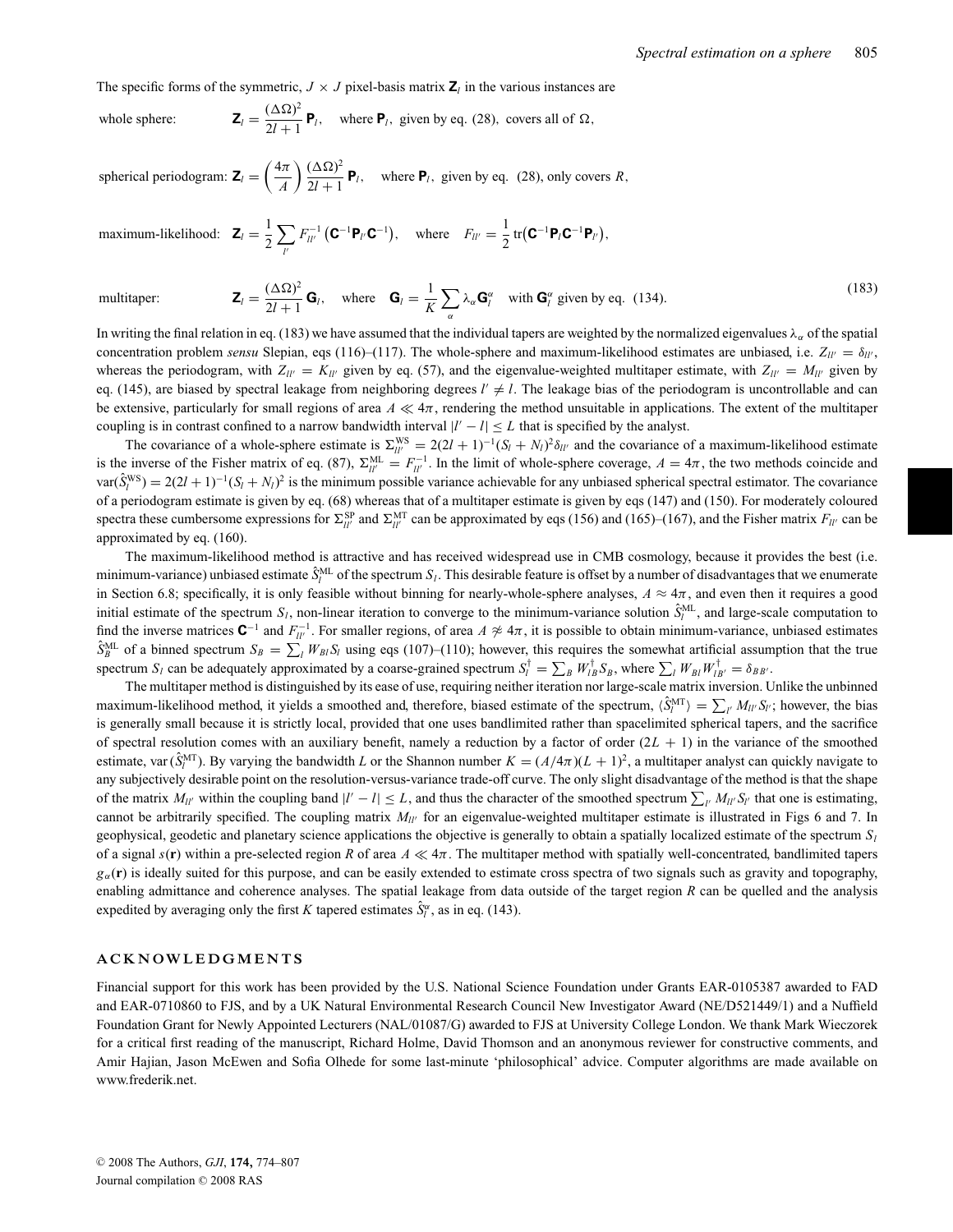# **REFERENCES**

- Albertella, A., Sansò, F. & Sneeuw, N., 1999. Band-limited functions on a bounded spherical domain: the Slepian problem on the sphere, *J. Geodesy,* **73,** 436–447.
- Appourchaux, T., Gizon, L. & Rabello-Soares, M.-C., 1998. The art of fitting p-mode spectra. I. Maximum likelihood estimation, *Astron. Astrophys. Suppl. Ser.,* **132,** 107–119.
- Bendat, J.S. & Piersol, A.G., 2000. *Random Data: Analysis and Measurement Procedures*, 3rd edn, John Wiley, New York.
- Bennett, C.L. *et al.*, 1996. Four-year *COBE* DMR cosmic microwave background observations: maps and basic results, *Astrophys. J.,* **464**(1), L1–L4.
- Blakely, R.J., 1995. *Potential Theory in Gravity and Magnetic Applications*, Cambridge Univ. Press, New York.
- Bond, J.R., Crittenden, R., Davis, R.L., Efstathiou, G. & Steinhardt, P.J., 1994. Measuring cosmological parameters with cosmic microwave background experiments, *Phys. Rev. Lett.,* **72,** 13–16.
- Bond, J.R., Jaffe, A.H. & Knox, L., 1998. Estimating the power spectrum of the cosmic microwave background, *Phys. Rev. D,* **57**(4), 2117–2137.
- Bronez, T.P., 1988. Spectral estimation of irregularly sampled multidimensional processes by generalized prolate spheroidal sequences,*IEEE Trans. Acoust. Speech Signal Process.,* **36**(12), 1862–1873.
- Brussaard, P.J. & Tolhoek, H.A., 1957. Classical limits of Clebsch-Gordan coefficients, Racah coefficients and  $D_{mn}^l$  ( $\phi$ ,  $\theta$ ,  $\psi$ )-functions, *Physica*, **23**(10), 955–971.
- Byerly, W.E., 1893. *An Elementary Treatise on Fourier's Series and Spherical, Cylindrical, and Ellipsoidal Harmonics*, Ginn & Co., Boston, Mass.
- Chave, A.D., Thomson, D.J. & Ander, M.E., 1987. On the robust estimation of power spectra, coherences, and transfer functions, *J. geophys. Res.,* **92**(B1), 633–648.
- Christensen, N., Meyer, R., Knox, L. & Luey, B., 2001. Bayesian methods for cosmological parameter estimation from cosmic microwave background measurements, *Class. Quantum Grav.,* **18,** 2677–2688.
- Chung, M.K., Dalton, K.M., Evans, A.C. & Davidson, R.J., 2008. Tensor-based cortical surface morphometry via weighted spherical harmonic representation, *IEEE Trans. Med. Imag.***27,** 8, 1143–1151, doi:10.1109/TMI.2008.918338.
- Cox, D.R. & Hinkley, D.V., 1974. *Theoretical Statistics*, Chapman and Hall, London, UK.
- Dahlen, F.A. & Tromp, J., 1998. *Theoretical Global Seismology*, Princeton Univ. Press, Princeton, NJ.
- Edmonds, A.R., 1996. *Angular Momentum in Quantum Mechanics*, Princeton Univ. Press, Princeton, NJ.
- Efstathiou, G., 2004. Myths and truths concerning estimation of power spectra: the case for a hybrid estimator, *Mon. Not. R. Astron. Soc,* **349,** 603–626.
- Efstathiou, G., Lawrence, C., Tauber, J. & The *Planck* Science Team, 2005. *Planck: The Scientific Program*, available at http://www.rssd.esa.int/Planck.
- Gilbert, E.N. & Slepian, D., 1977. Doubly orthogonal concentrated polynomials, *SIAM J. Math. Anal.,* **8**(2), 290–319.
- Górski, K.M., 1994. On determining the spectrum of primordial inhomogeneity from the *COBE* DMR sky maps—method, *Astrophys. J.,* **430**(2), L85–L88.
- Górski, K.M., Hivon, E., Banday, A.J., Wandelt, B.D., Hansen, F.K., Reinecke, M. & Bartelman, M., 2005. HEALPix: a framework for highresolution discretization and fast analysis of data distributed on the sphere, *Astrophys. J.,* **622,** 759–771.
- Grishchuk, L.P. & Martin, J., 1997. Best unbiased estimates for the microwave background anisotropies, *Phys. Rev. D,* **56**(4), 1924–1938.
- Grünbaum, F.A., Longhi, L. & Perlstadt, M., 1982. Differential operators commuting with finite convolution integral operators: some non-Abelian examples, *SIAM J. Appl. Math.,* **42**(5), 941–955.
- Gubbins, D., 2004. *Time Series Analysis and Inverse Theory for Geophysicists*, Cambridge Univ. Press, Cambridge, UK.
- Hauser, M.G. & Peebles, P.J.E., 1973. Statistical analysis of catalogs of extragalactic objects. II. The Abell catalog of rich clusters, *Astrophys. J.,* **185,** 757–785.
- Haykin, S., ed., 1991. *Advances in Spectrum Analysis and Array Processing*, Vol. 1, Prentice-Hall, Englewood Cliffs, NJ.
- Hinshaw, G. *et al.*, 2003. First-year *Wilkinson Microwave Anisotropy Probe (WMAP)* observations: the angular power spectrum, *Astrophys. J. Supp. Ser.,* **148,** 135–159.
- Hivon, E., Górski, K.M., Netterfield, C.B., Crill, B.P., Prunet, S. & Hansen, F., 2002. MASTER of the cosmic microwave background anisotropy power spectrum: a fast method for statistical analysis of large and complex cosmic microwave background data sets, *Astrophys. J.,* **567,** 2–17.
- Hwang, C., 1993. Spectral analysis using orthonormal functions with a case study on sea surface topography, *Geophys. J. Int.,* **115,** 1148–1160.
- Isserlis, L., 1916. On certain probable errors and correlation coefficients of multiple frequency distributions with skew regression, *Biometrika,* **11**(3), 185–190.
- Jackson, J.D., 1962. *Classical Electrodynamics*, John Wiley, New York.
- Jaffe, A.H., Bond, J.R., Ferreira, P.G. & Knox, L.E., 1999, CMB likelihood functions for beginners and experts, in *3 K Cosmology: EC-TMR Conference*, pp. 249–265, eds Maiani, L., Melchiorri, F. & Vittorio, N., Amer. Inst. Phys.
- Jeans, J., 1923. The propagation of earthquake waves, *Proc. R. Soc. Lond., Ser. A,* **102**(718), 554–574.
- Jones, R.H., 1963. Stochastic processes on a sphere, *Ann. Math. Stat.,* **34**(1), 213–218.
- Jungman, G., Kamionkowski, M., Kosowsky, A. & Spergel, D.N., 1996. Cosmological-parameter determination with microwave background maps, *Phys. Rev. D,* **54**(2), 1332–1344.
- Kaula, W.M., 1967. Theory of statistical analysis of data distributed over a sphere, *Rev. Geophys.,* **5**(1), 83–107.
- Kendall, M.G. & Stuart, A., 1969. *Advanced Theory of Statistics*, Griffin, London, UK.
- Knox, L., 1995. Determination of inflationary observables by cosmic microwave background anisotropy experiments, *Phys. Rev. D,* **52**(8), 4307– 4318.
- Kosowsky, A., 2003. The Atacama Cosmology Telescope, *New Astron. Rev.,* **47,** 939–943.
- Lambeck, K., 1988. *Geophysical Geodesy*, Oxford Univ. Press, New York.
- Lesur, V., 2006. Introducing localized constraints in global geomagnetic field modelling, *Earth Planets Space,* **58**(4), 477–483.
- Libbrecht, K.G., 1985. Practical considerations for the generation of largeorder spherical harmonics, *Solar Phys.,* **99**(1–2), 371–373.
- Luscombe, J.J. & Luban, M., 1998. Simplified recursive algorithm for Wigner 3*j* and 6*j* symbols, *Phys. Rev. E,* **57**(6), 7274–7277.
- Maniar, H. & Mitra, P.P., 2004. The concentration problem for vector fields, *Int. J. Bioelectromagn.,* **7**(1), 142–145.
- Masters, G. & Richards-Dinger, K., 1998. On the efficient calculation of ordinary and generalized spherical harmonics, *Geophys. J. Int.,* **135**(1), 307–309.
- Mather, J.C., Fixsen, D.J., Shafer, R.A., Mosier, C. & Wilkinson, D.T., 1999. Calibrator design for the *COBE* Far Infrared Absolute Spectrophotometer (FIRAS), *Astrophys. J.,* **512,** 511–520.
- McKenzie, D.P. & Bowin, C., 1976. The relationship between bathymetry and gravity in the Atlantic Ocean, *J. geophys. Res.,* **81**(11), 1903–1915.
- Menke, W., 1989. *Geophysical Data Analysis: Discrete Inverse Theory*, Vol. 45 of International Geophysics Series, Rev. edn, Academic Press, San Diego, CA.
- Messiah, A., 2000. *Quantum Mechanics*, Dover, New York.
- Mortlock, D.J., Challinor, A.D. & Hobson, M.P., 2002. Analysis of cosmic microwave background data on an incomplete sky, *Mon. Not. R. Astron. Soc,* **330,** 405–420.
- Mullis, C.T. & Scharf, L.L., 1991, Quadratic estimators of the power spectrum, in *Advances in Spectrum Analysis and Array Processing*, Vol. 1, chap. 1, pp. 1–57, ed. Haykin, S., Prentice-Hall, Englewood Cliffs, NJ.
- Oh, S.P., Spergel, D.N. & Hinshaw, G., 1999. An efficient technique to determine the power spectrum from cosmic microwave background sky maps, *Astrophys. J.,* **510,** 551–563.
- Pail, R., Plank, G. & Schuh, W.-D., 2001. Spatially restricted data distributions on the sphere: the method of orthonormalized functions and applications, *J. Geodesy,* **75,** 44–56.